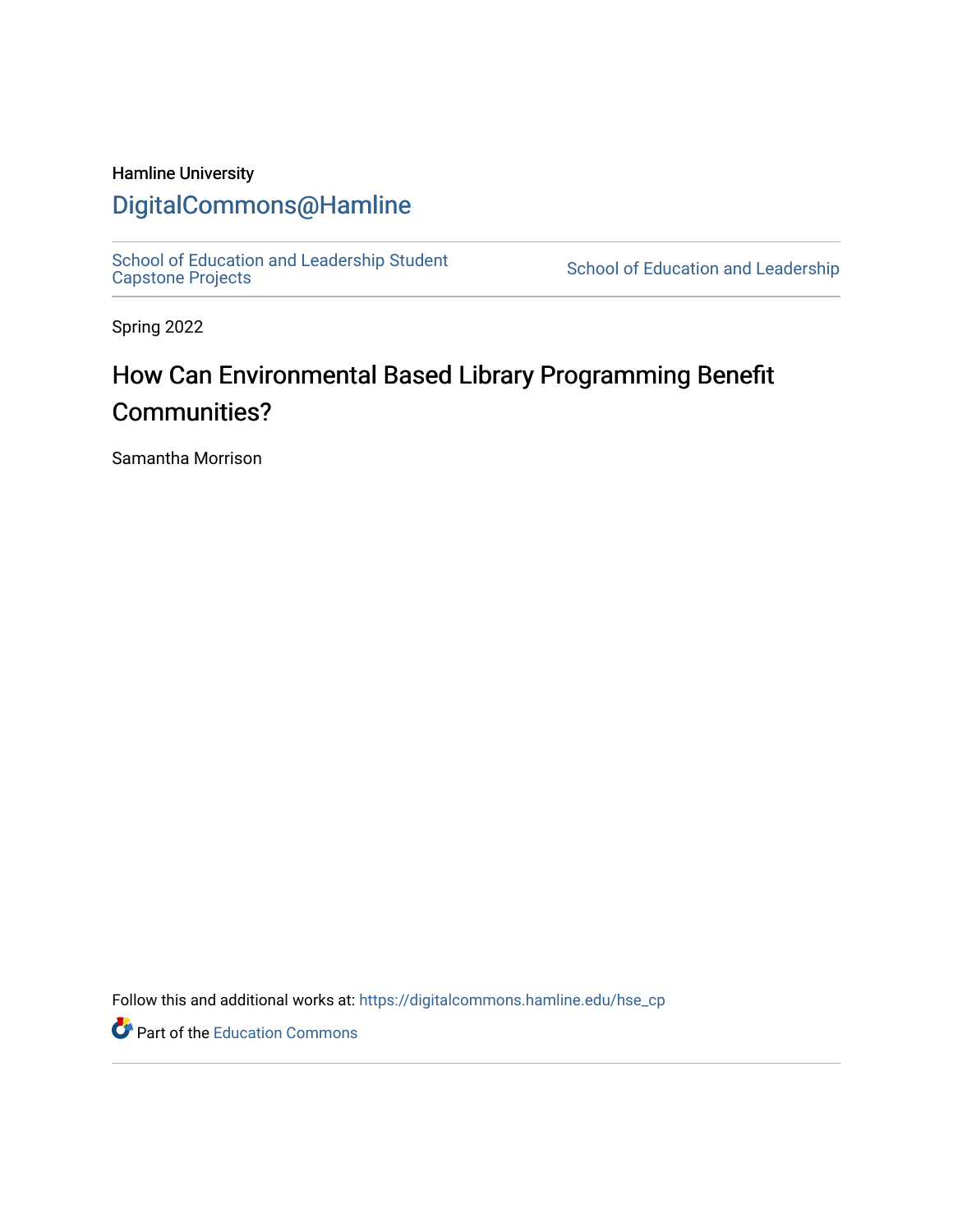# **How Can Environmental Based Library Programming Benefit Communities?**

by

Samantha Morrison

A capstone submitted in partial fulfillment of the requirements for the degree of Master

of Arts in Education: Natural Science and Environmental Education.

Hamline University, St. Paul, Minnesota

May 2022

Capstone Project Facilitator: Maggie Struck

Content Expert: Jenny Rodriguez

Peer editor: Emma Laughlin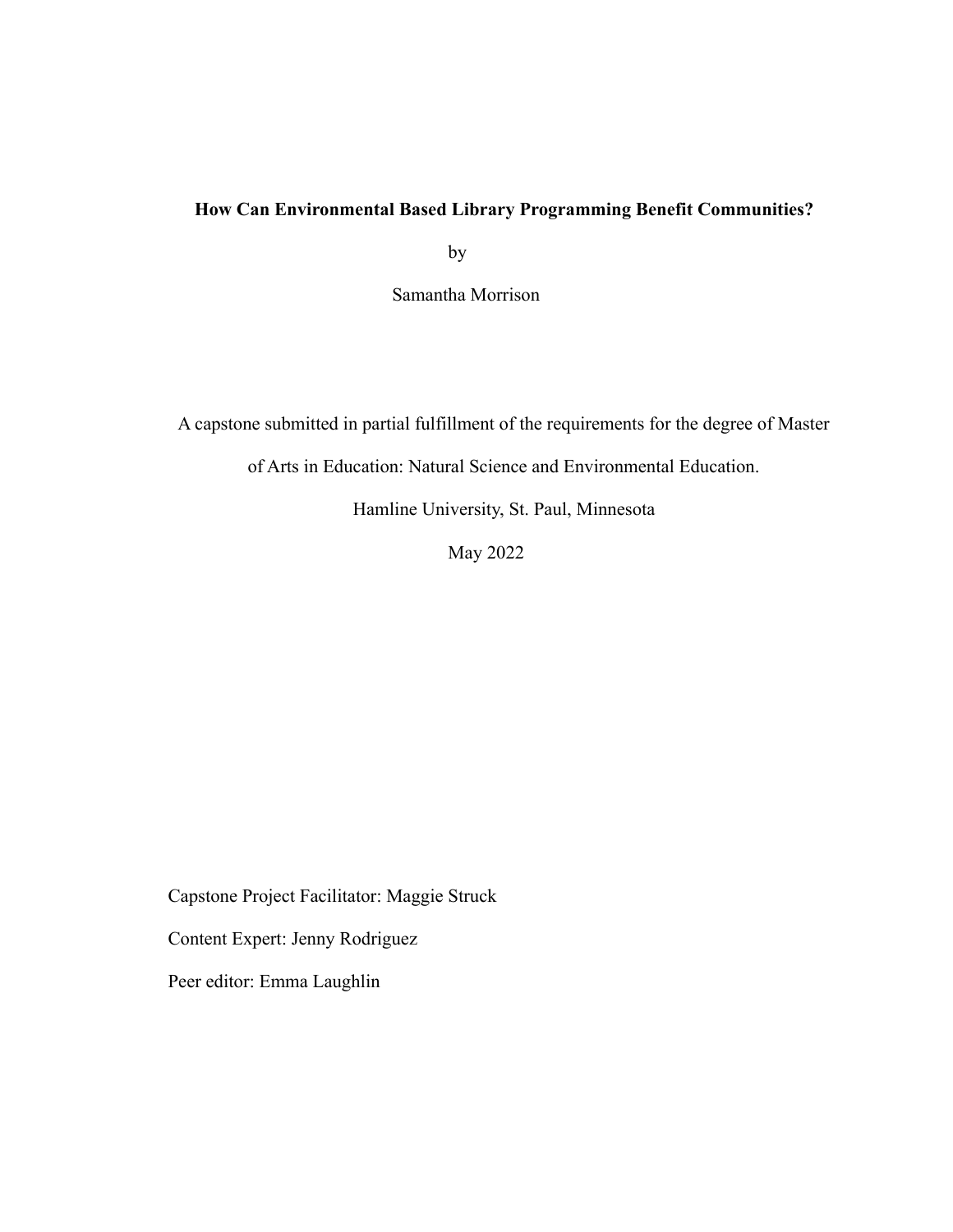## **ACKNOWLEDGEMENTS**

I would like to thank my family for always giving me the best support. Thank you for helping me get through school, and giving me the many outdoor adventures that inspired my love for nature.

To my husband Daniel, thank you for supporting my love for the outdoors. I appreciate your willingness to help me succeed, even if it meant hiking in the Texas summer heat.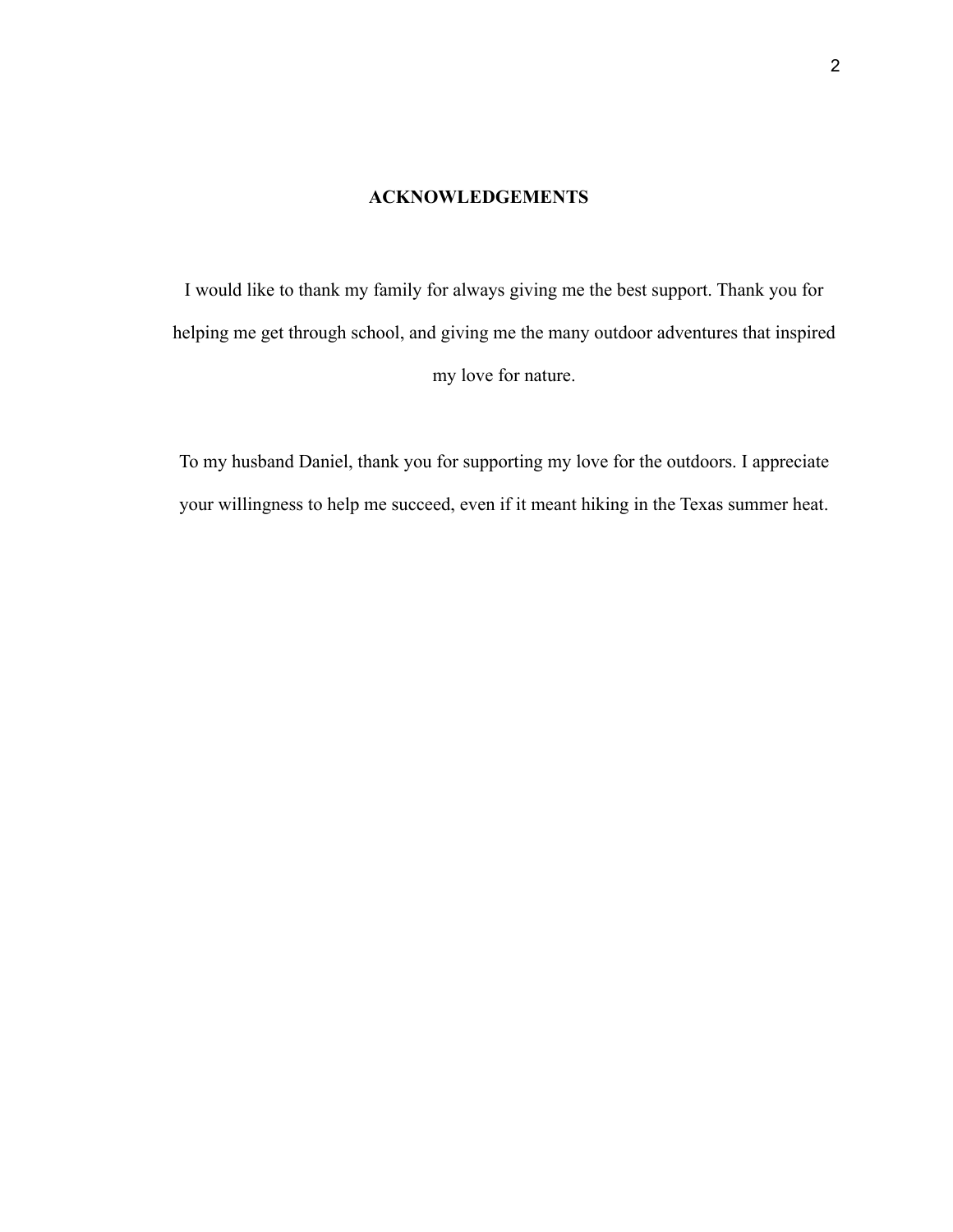# **TABLE OF CONTENTS**

# **INTRODUCTION**

| <b>CHAPTER TWO</b> | 12 |
|--------------------|----|
| Summary            | 9  |
| Rationale          |    |
| Background         | 6  |
| Introduction       | 5  |

# **LITERATURE REVIEW**

| Introduction                                              | 12 |
|-----------------------------------------------------------|----|
| What is Environmental Education                           | 13 |
| The Role Public Libraries Play in Environmental Education | 14 |
| <b>Promoting Behavioral Change</b>                        | 16 |
| The Role Environmental Education Plays on Our Health      | 18 |
| Enhancing Critical Thinking Skills & Creativity           | 21 |
| Fostering Stewardship & Empathy                           | 24 |
| Covid-19 Pandemic                                         | 27 |
| Summary                                                   | 30 |
| <b>CHAPTER THREE</b>                                      | 33 |
| PROJECT DESCRIPTION                                       |    |
| Introduction                                              | 33 |
| Reasoning                                                 | 33 |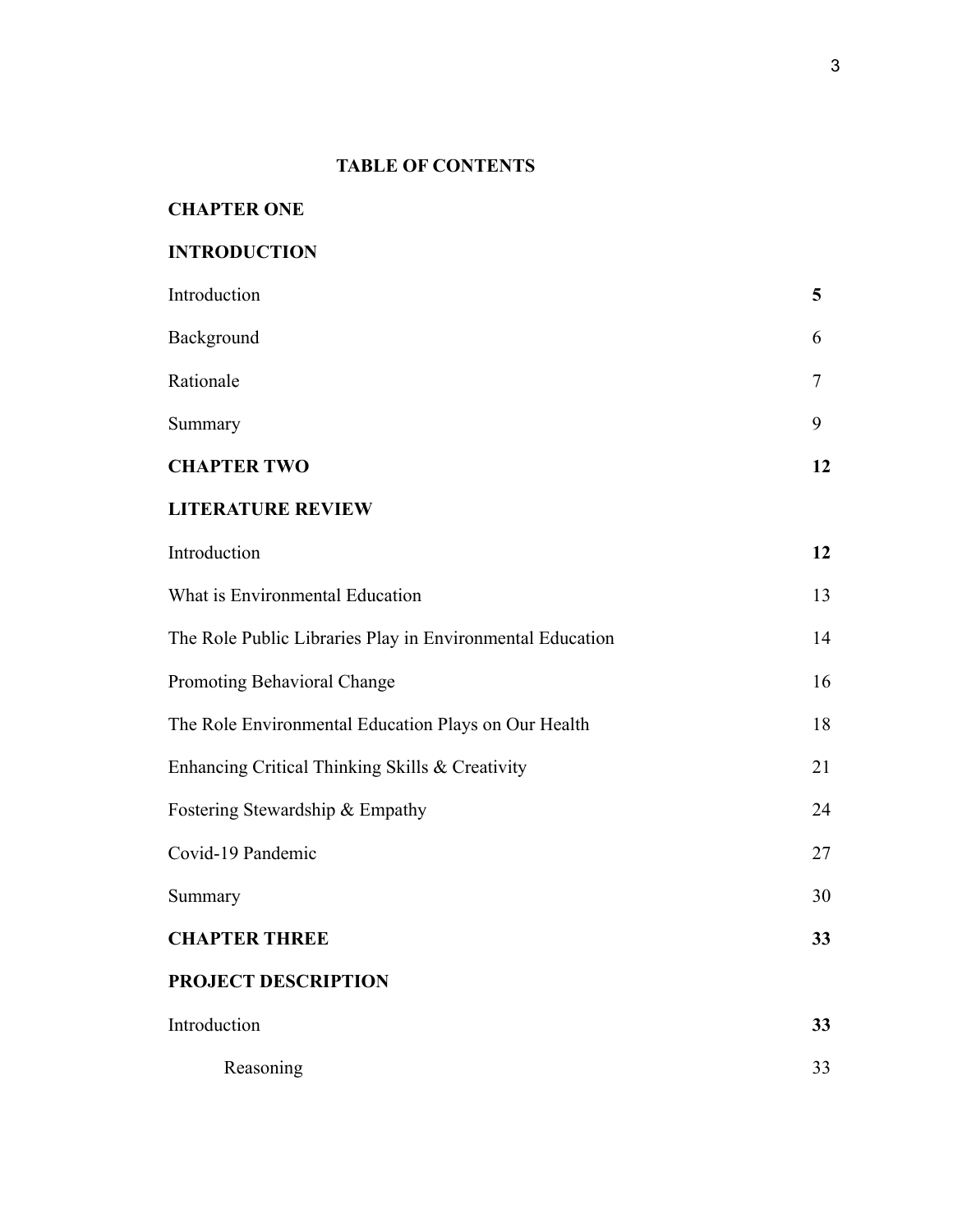| Project Description              | 34 |
|----------------------------------|----|
| Projected Audience               | 35 |
| Setting                          | 36 |
| Timeline                         | 36 |
| <b>Desired Outcome</b>           | 37 |
| Assessment                       | 37 |
| Summary                          | 38 |
|                                  |    |
| <b>CHAPTER FOUR</b>              | 40 |
| <b>REFLECTION AND CONCLUSION</b> |    |
| Introduction                     | 40 |
| Personal Reflection              | 40 |
| <b>Literature Review</b>         | 42 |
| Implications                     | 43 |
| Limitations                      | 44 |
| <b>Communicating Results</b>     | 44 |
| Summary                          | 45 |
| <b>REFERENCE LIST</b>            | 47 |
| <b>APPENDIX</b>                  | 64 |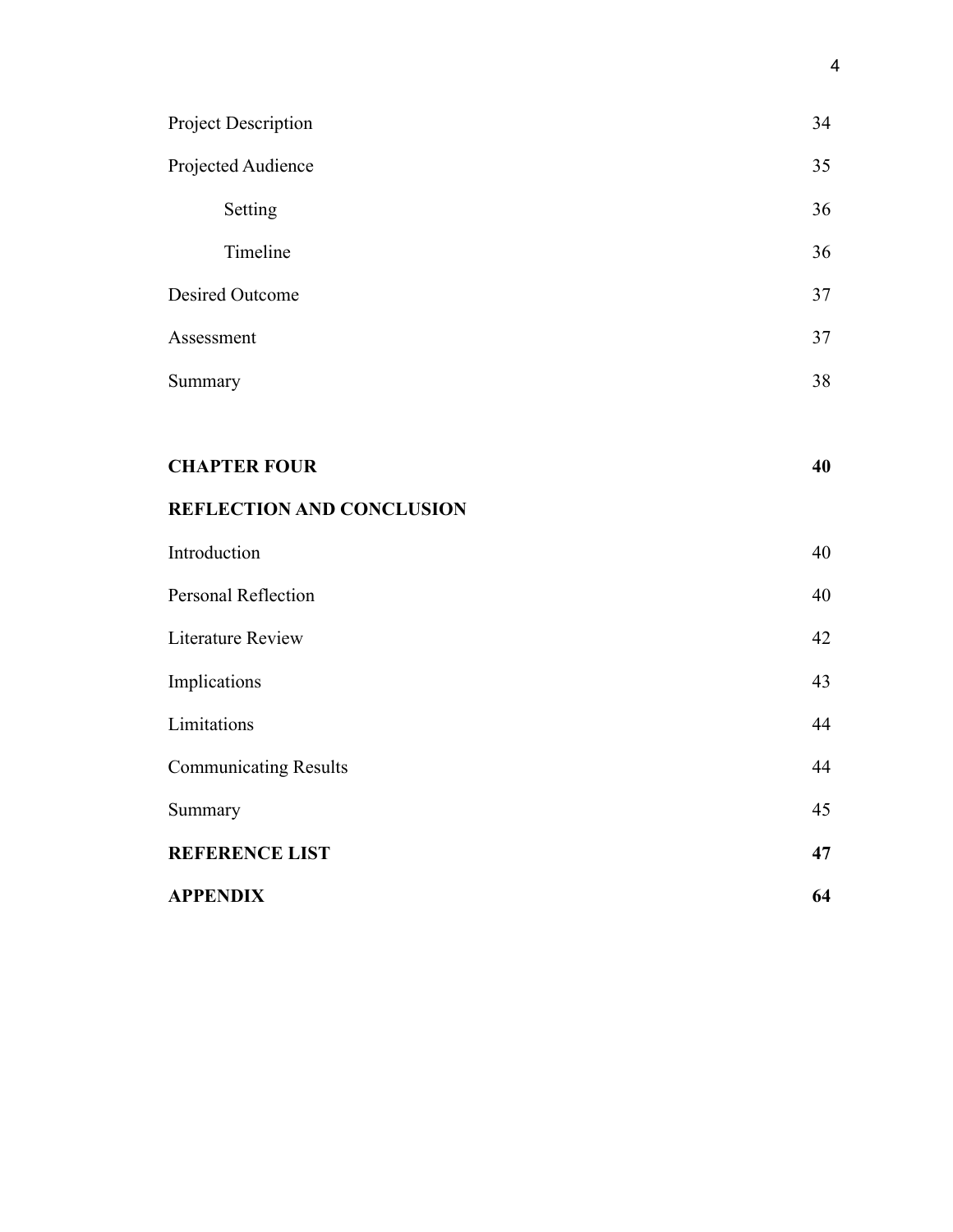## **CHAPTER ONE**

#### **Introduction**

## **Introduction**

The world we have always known is changing, and will continue to change. As technology advances, and cities and population grow, there is a higher need for environmental education. Outdoor education provides many benefits in many different ways. Spending time outside is beneficial to our health, mind, and body. When we bond and connect with the natural world, we are more likely to try and preserve it. Environmental education is more than teaching about conservation and climate change, it is about bonding with nature. There are many different aspects of environmental education to consider. Many people do not understand the social connections to environmental education. The many social issues we face are closely intertwined with our environmental issues. A child that grows up playing and enjoying the outdoors learns to respect the planet and all things that inhabit it. Nature education builds empathy and stewardship. Once we learn to take care of each other, we can then shift focus on taking care of our planet. Nature education is the best way to achieve this goal. In this project, I will be exploring the importance of environmental education and the best way to carry out a productive plan of action through library programming. Libraries are already such a big part of the community, and nature based education is essential to achieve a sustainable future. This is why I am asking the question: *How can communities benefit from environmental education focused library programming?*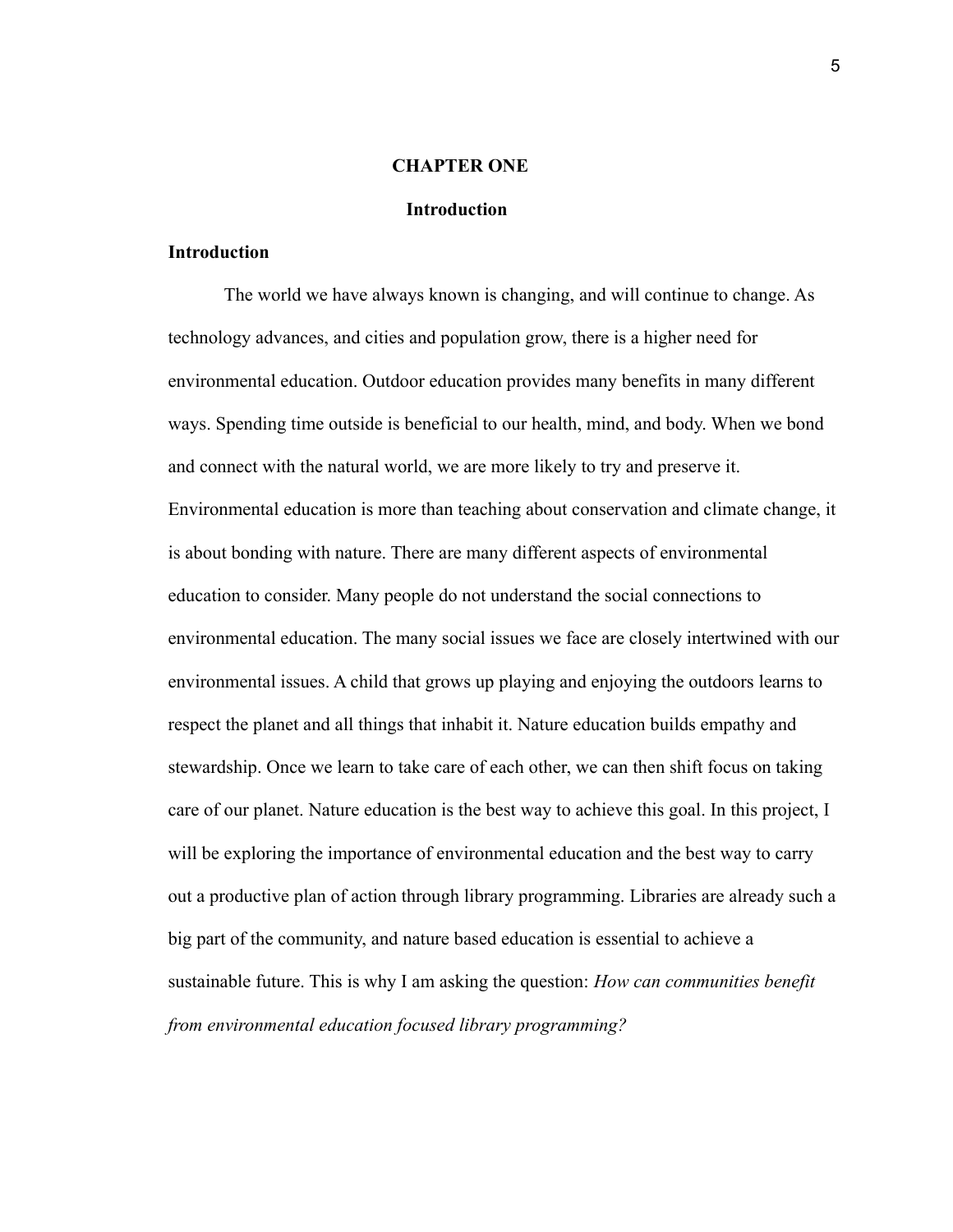As a person with a huge passion for outdoor adventure, I want to advocate for more access to outdoor education for all children. In this chapter, I will be discussing the attributions that led me to love the natural world, and what inspired me to want to spread this passion with others. There are many limitations and obstacles that get in the way of environmental education, but with the right resources, we can make a huge difference!

# **Background**

Growing up, I was always outside with my siblings, cousins, and friends. The summer was our favorite because we got extra time to hang out at the pool, ride our bikes, play hide and seek, or just explore. Some of my favorite memories were times spent camping in the woods with the whole family. These are the memories that bonded me with the outdoor world forever. As an adult, I try to recreate these memories as much as I can and I hope to preserve the world I grew up in for future generations. As an undergraduate student, I began to notice a certain enjoyment for classes like Ecology and Environmental Research. I then began working as an instructor at a nature education center, where I was introduced to the idea of outdoor education. Exploring the world with children gave me a new perspective, " A child's world is fresh and new and beautiful, full of wonder and excitement. It is our misfortune that for most of us that clear-eyed vision, that true instinct for what is beautiful and awe-inspiring, is dimmed and even lost before we reach adulthood" (Carson, 1965, p. 42). I have always loved being outdoors, but I was able to once again explore from a child's point of view. I was amazed by the creativity and critical thinking that were being displayed as we went on our adventures. This is where the idea of continuing to provide children with these experiences came to me. After I transferred to work as the youth services specialist at the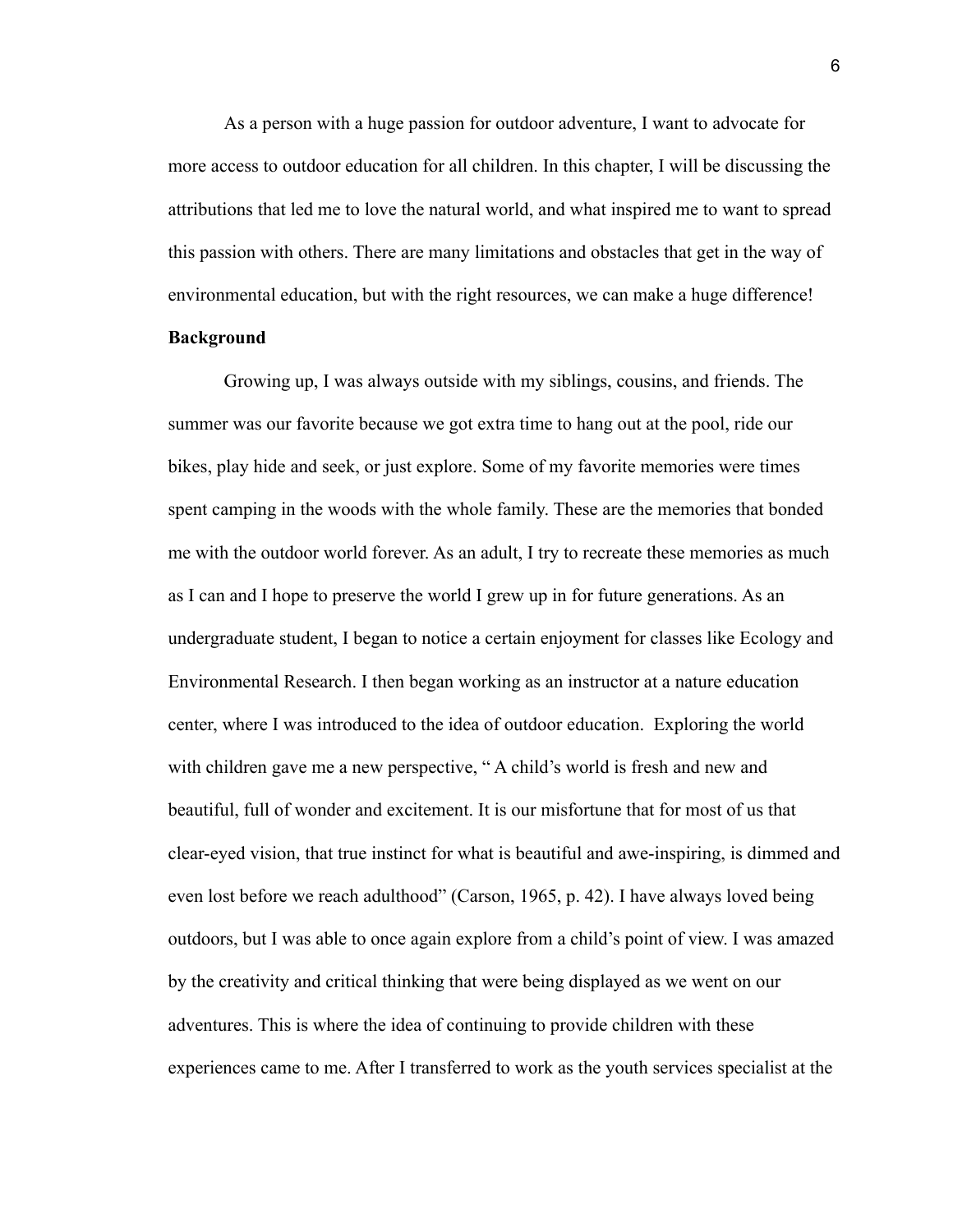local public library, I was able to finally choose a program that would allow me to grow and continue a career in environmental education. I started Hamline's Natural Sciences and Environmental Education master's program with a different mindset of what environmental education meant. After being introduced to the other side, I became very intrigued by the social aspects of environmental education. New ideas like the 'negative impacts of conservation' were presented to me. . I never considered things like environmental injustices or environmental ethics. The social connections to the environment were never taught in the schools I attended before. This is what led me to want to be part of the change. I want to present these new ideas, and offer a new type of nature programming and education. With my background in nature education and new discoveries, I have brought new ideas to our library programming. We have formed new partnerships with the parks department, and try to incorporate nature into most programs. It is my goal to provide the best nature-based library programming that incorporates new ideas. I also hope to one day bring these ideas and mindsets to a new level. As a college instructor, I hope to one day inspire students to love the environment as much as I do. Nature education makes a huge difference during a child's development and a student's life. This is why it is important to provide access to nature education for everyone!

# **Rationale**

Today it seems that many factors get in the way of children playing outside. We live in an age where cities are growing, and technology seems to have taken over. Aside from the obvious challenges, there are other aspects that block children from spending time outside. As we see negativity impact and take over our world, fear creeps into the minds of parents. Parents are afraid to let their children play outside because of the stories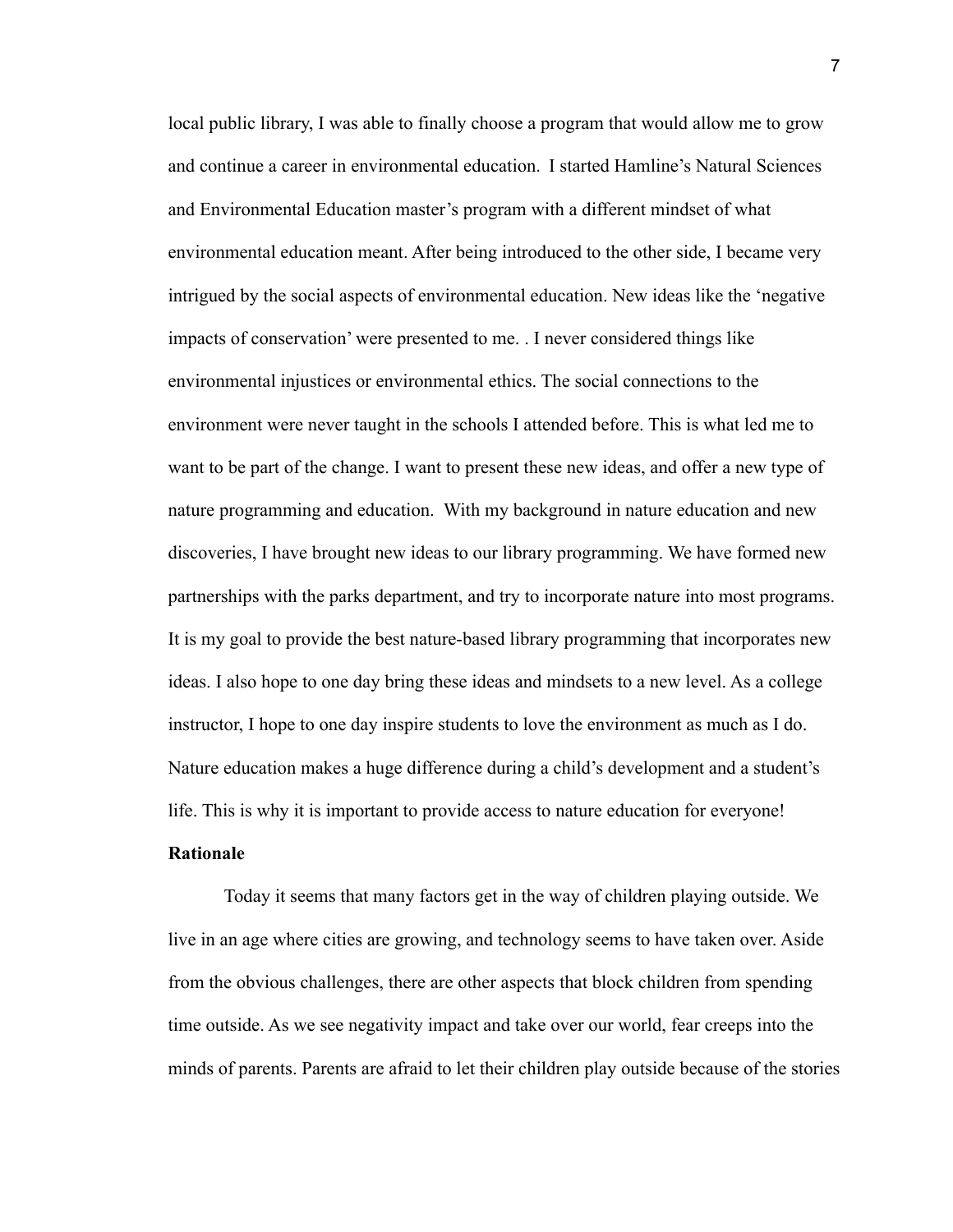they hear and see on the news. We encourage children to play outside, yet society is being set up for more time inside (Louv, 2008). Children are getting in trouble for not playing outside, yet getting the brand new game consoles as gifts. Video games, social media, online learning, and zoom have consumed us. As life goes on, there are more adults who grew up in the technological age with little quality time spent outdoors. Today, there are many adults who didn't grow up playing outside, who don't have familiarity with the importance of time spent outside. Spending time outside is very valuable to our health, and the more time we all spend outside, the better! Finding new ways to introduce the natural world is important for both children and parents. Time spent outside encourages empathy and compassion. Quality time spent in nature leads to advocacy in protecting it. We begin to understand each other better and treat each other with more respect. Once we become advocates for each other, we become advocates for the planet. Many of the environmental issues we face today can be helped when we solve our social issues first. We cannot advocate for helping the planet if we cannot even advocate for our own species.

Outdoor education is more important than ever before. The positive experiences children have with the natural world are what lead them to take better care of it as adults. My experiences in childhood are what led me to be an avid outdoor adventurer, and pursue a career in nature education. It is important for me to help provide those positive experiences for other kids in hopes that they will also grow up loving nature. The natural world provides an endless opportunity for children to thrive in their development. Nature inspires creativity, and assists in a child finding freedom, fantasy, and privacy (Louv, 2008). It is important to provide effective outdoor education and programming for all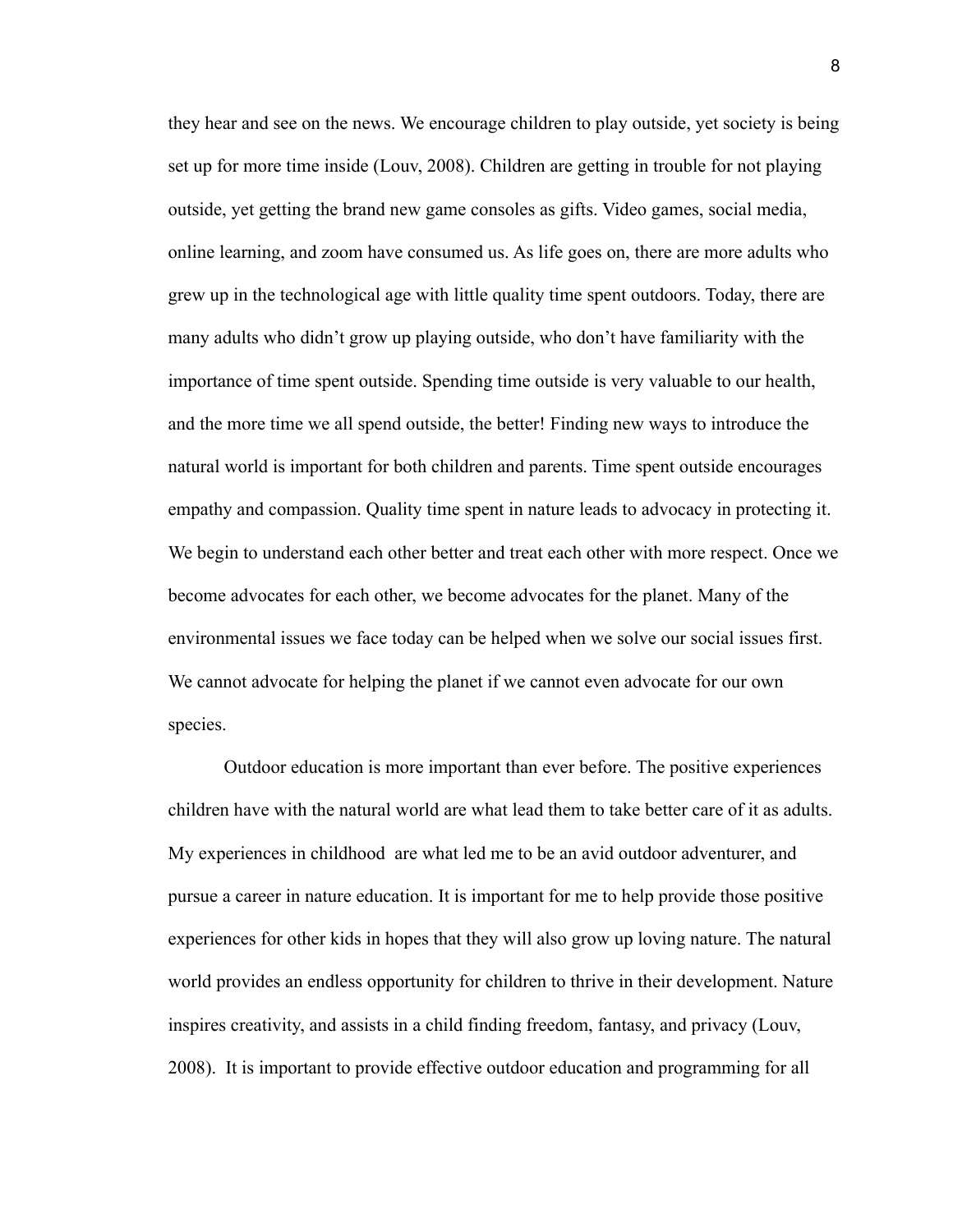children. There are new ways to incorporate outdoor education that include parents in programming. Introducing the parents who may have fears or who are unfamiliar with nature, helps them grow with their child. Children view their parents as role models and will act as they do. Having parents set an example will help kids also get outside more. There are also many simple but effective ways to include small amounts of nature into programs. Allowing children a significant amount of time outside with free and open play gives them more opportunities to bond with the outdoor world. In fact just obtaining an indoor pet, listening to nature sounds, or reading about nature, has been known to be influential on attitudes (Powers, Williams-Ridge 2018). There are so many ways to carry out effective nature-based learning. Nature education is important in order to achieve a sustainable future. By providing an opportunity to learn about nature, we are helping assist with the social and environmental fight. It is necessary to provide an opportunity for all children, in order to make a change for the environment and society. Libraries are typically free public institutions, and by incorporating nature into programming they allow free outdoor education. Libraries give free opportunities for children to explore the natural world in a guided setting. In order to build a sustainable future, it is important for all children to have these opportunities. The more nature education being implemented, the more advocates we have for future generations.

#### **Summary**

This chapter introduced the importance of environmental education and gave a background of how my childhood journey led me to become an advocate for it. It is important for me to give all children an opportunity to love nature as much as I do. These experiences in my life are what led me to ask the question: *How can communities benefit*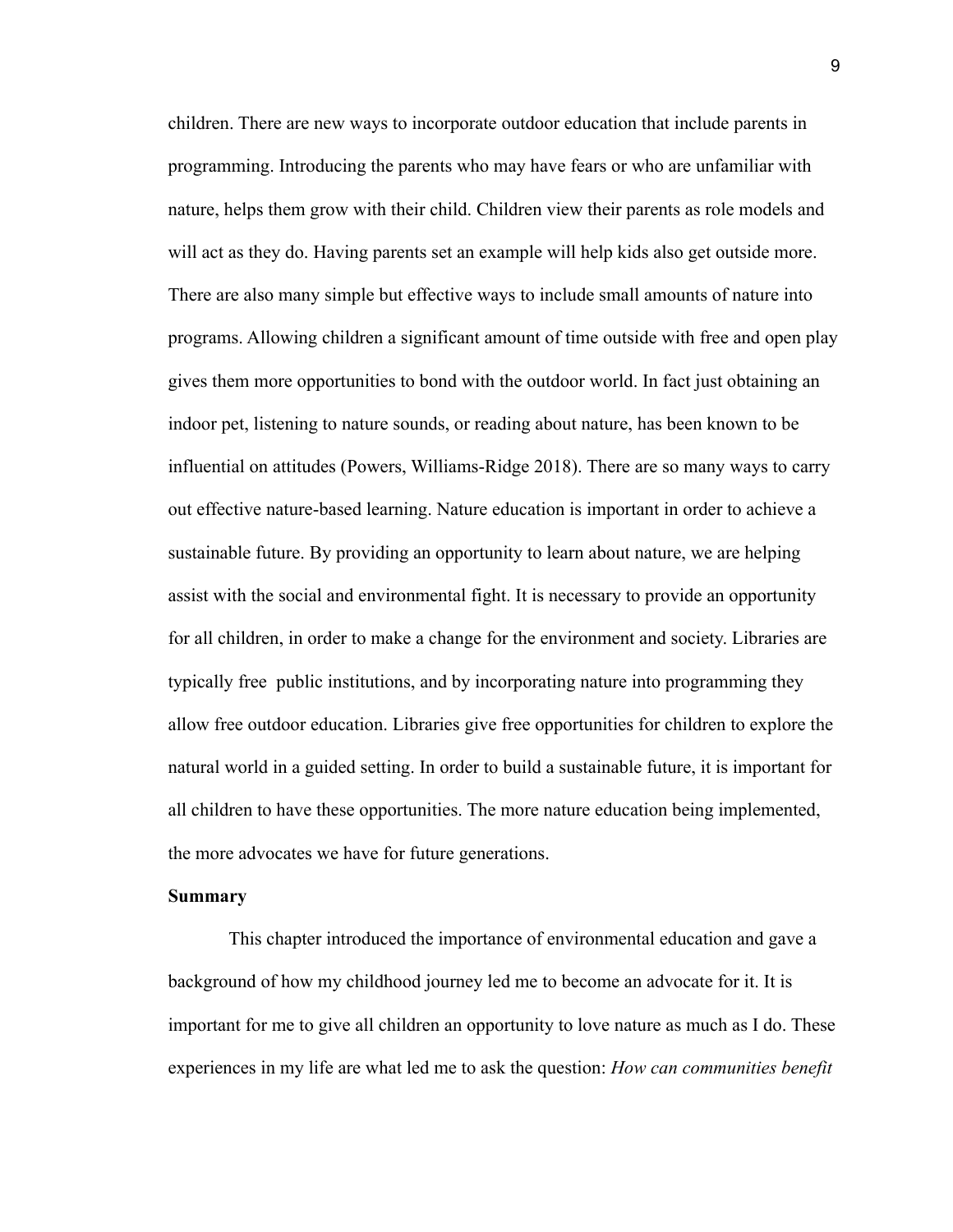*from environmental education focused library programming?* Outdoor education has many more challenges than ever before. Technology, fear, and unfamiliarity are just some obstacles that block children from having free time outdoors. This chapter examined how to implement simple, but effective ways to make a difference in a child's life with small nature transitions. By spending quality time outdoors we bond to the natural world, and this is the answer to building a sustainable future! A sustainable future is only possible through behavioral change. A child that spends time in the natural world, will spend their entire life being an advocate for it. It is important for library educators to give children that opportunity. Not everyone has the same opportunities, but nature programming allows for this to happen.

The next chapter will explore all the ways environmental education benefits society. Environmental education opens up an opportunity for children to expand their knowledge, and development. In chapter two, I will give some background on what behavioral change is, and how environmental ethics is deeply embedded into environmental education. I will then discuss the many different ways children can benefit physically and mentally from environmental education. I will also dive into different terms such as ecophobia and nature deficit disorder. It is important to know the root of the problem, and discuss why children, and people in general, don't get outside as much. It is important to provide effective programming in order to allow community involvement and promote behavioral change! There are many advocates for nature education who have done their own research. Chapter two will examine the work of others and reflect on these studies, as well as my own. Throughout my research I have learned why environmental education is necessary, and how important it is to a child's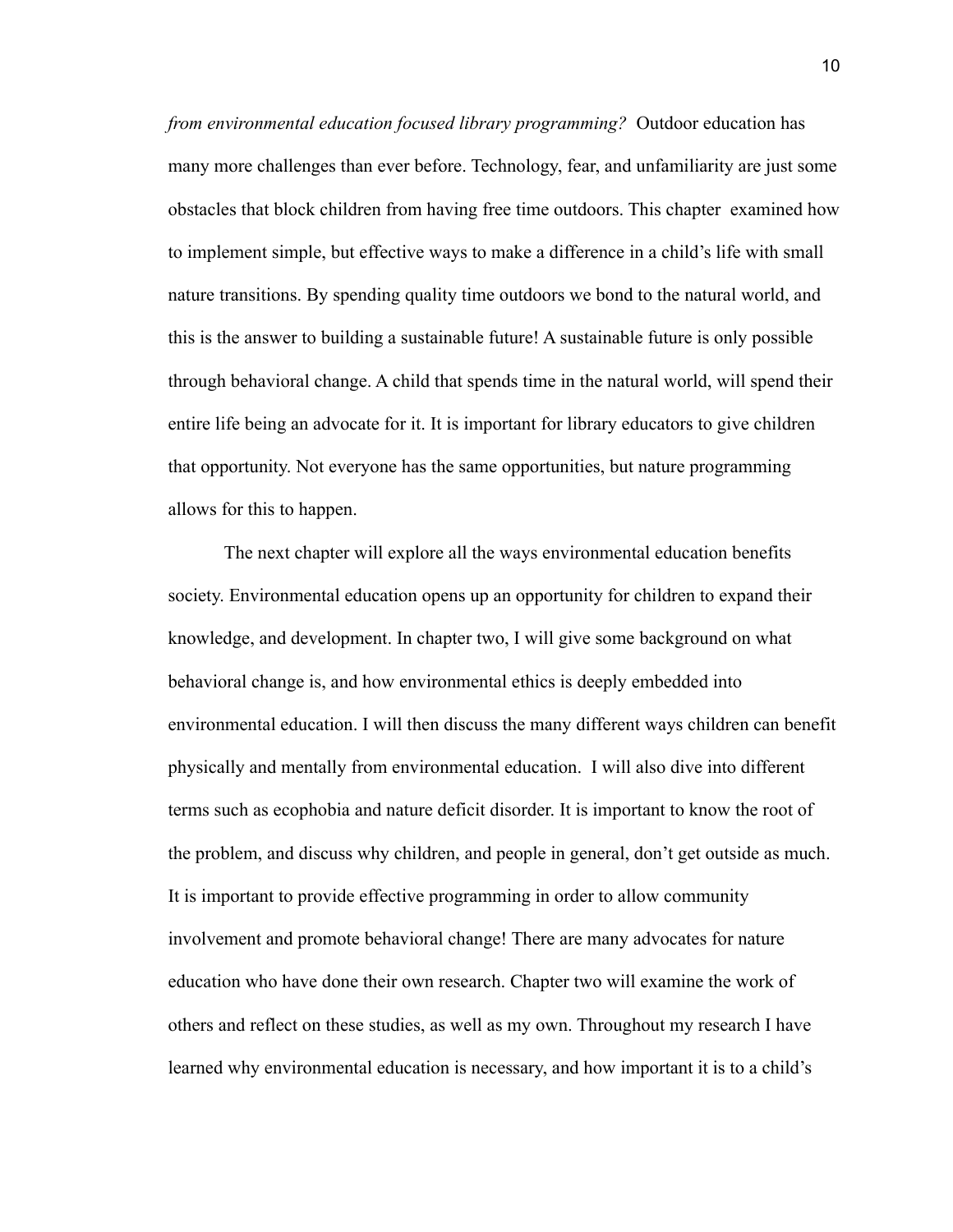development. Spending time in the natural world helps lift up spirits, offers a mindful space for open play, creativity, critical thinking, and overall is beneficial on health. In this next chapter, I will explain in detail how each of these topics are equally important. Environmental education has become one of the most important growing fields, and chapter two will provide an explanation as to why this field has become a necessity in library programming. Chapter three will then give an overview of my project and the process it took to prepare an adult intended workshop in order to teach local library employees how to incorporate environmental education into programming. Finally, in chapter four I will reflect on my experiences creating this project, and express how I will continue to implement the results I have found.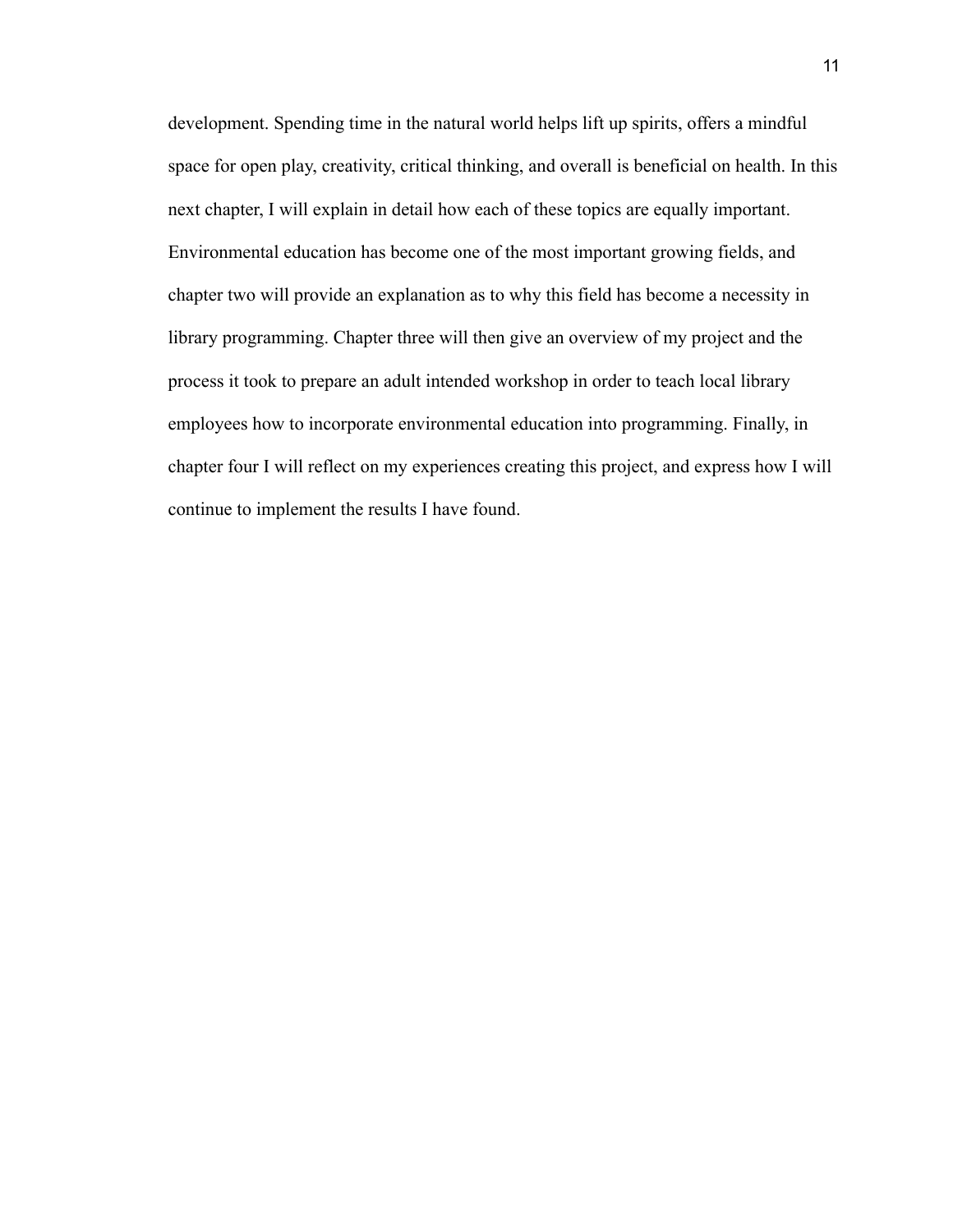## **CHAPTER TWO**

#### **Review of Literature**

#### **Introduction**

As the world changes, it is important to provide an opportunity for all children to have access to environmental education. Urbanization is directly affecting biodiversity and the opportunity for society to spend time outdoors. This directly affects our health, attitudes, well being, and behavior (Colléony, et al, 2019). Environmental education has become the most important growing field, and is necessary in order to build a sustainable future. Libraries offer an opportunity to provide free environmental education in the community. Throughout this chapter we will explore some key concepts in environmental education, as well as some benefits of time spent in nature, asking the question: *How can environmental based library programming benefit communities?*

In order to answer this question, I will provide examples of all the ways nature education benefits the community. I will also be discussing how important public libraries are, and what they have already begun to do to help incorporate environmental education. There are many experts that have already done research in order to provide evidence that nature education benefits us, as well as the planet. In this chapter, I will give an explanation on what part libraries play in environmental education, and how it can make a huge impact. I will also discuss what behavioral change is by giving background on how it leads to taking action. I will dive into several subtopics of environmental education: the role nature education plays on our health, how it enhances critical thinking skills, how it helps foster stewardship and empathy, as well as some of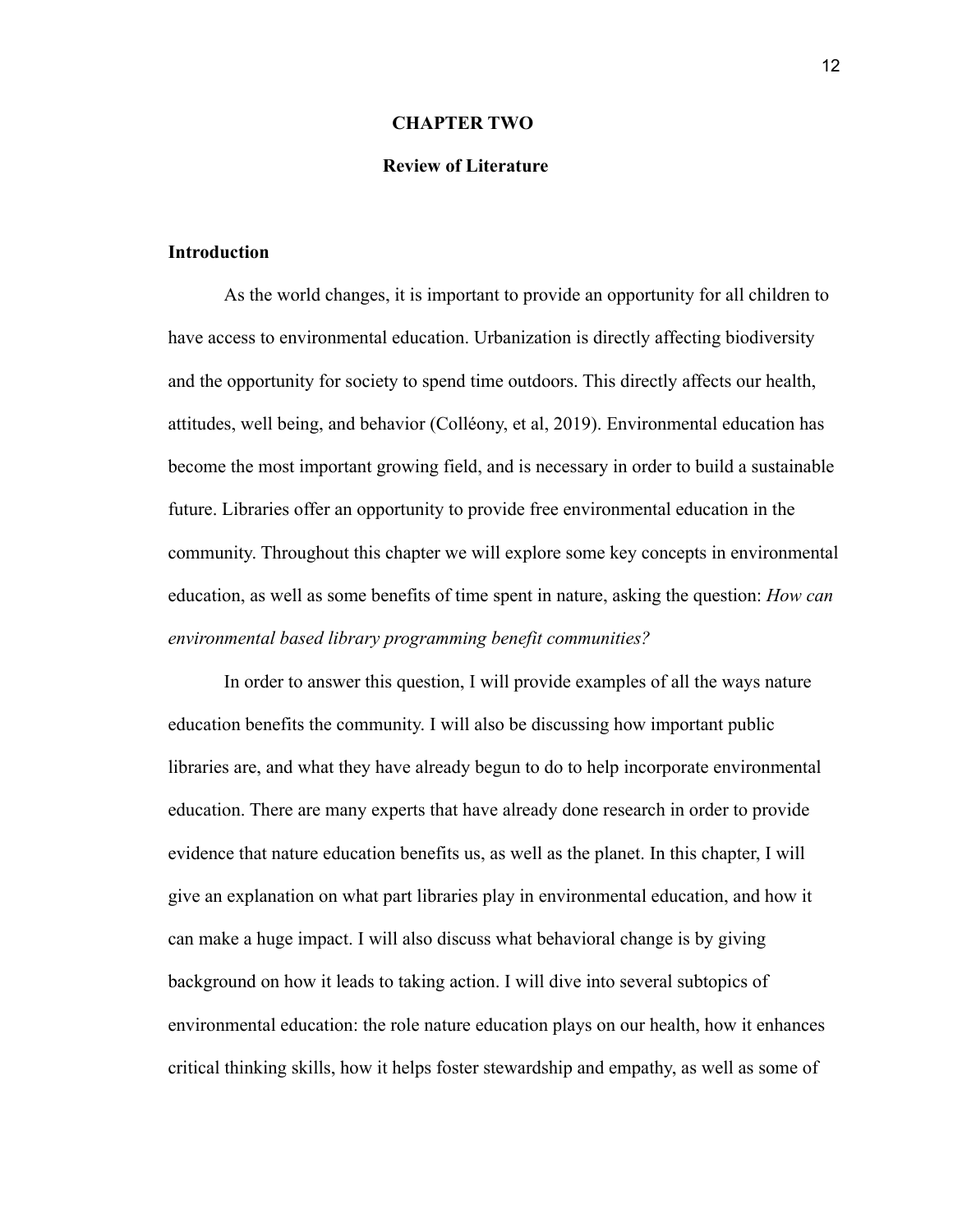the positive aspects that came out of the Covid-19 pandemic. It is important to understand why all of these things help strengthen the need for environmental education. Each subtopic in discussion is a key component that leads to behavioral change. Library programming that includes nature education opens up an opportunity for communities to manifest each of these components. This chapter will give background information on each component, and explore the work of research that has already been conducted. Each of these components are important, and help prove why environmental education has become such an important topic. These components are the reason proper environmental education can make such a huge difference. By including these components in library programming, there is a better chance at influencing the community as a whole. This is what can help lead to an attitude shift and a change in behavior. Behavioral change is what ultimately leads to sustainability. The best way to promote a shift in attitude or change in behavior is to teach environmental education.

#### **What is Environmental Education?**

Environmental education is the process of informing individuals and communities about environmental issues, and developing the necessary skills to address these issues globally. Environmental education is a broad field that focuses on creating a sustainable future. Environmental education practices ways to help fight environmental and social issues (North American Association for Environmental Education, n.d.). Today there are many communities and groups that are disproportionately affected by environmental hazards. Environmental injustices are real, and affect many people (Environmental Justice Organizations Liabilities and Trade, n.d.). There are many people that do not recognize environmental issues, and do not understand the crisis we are in. Many people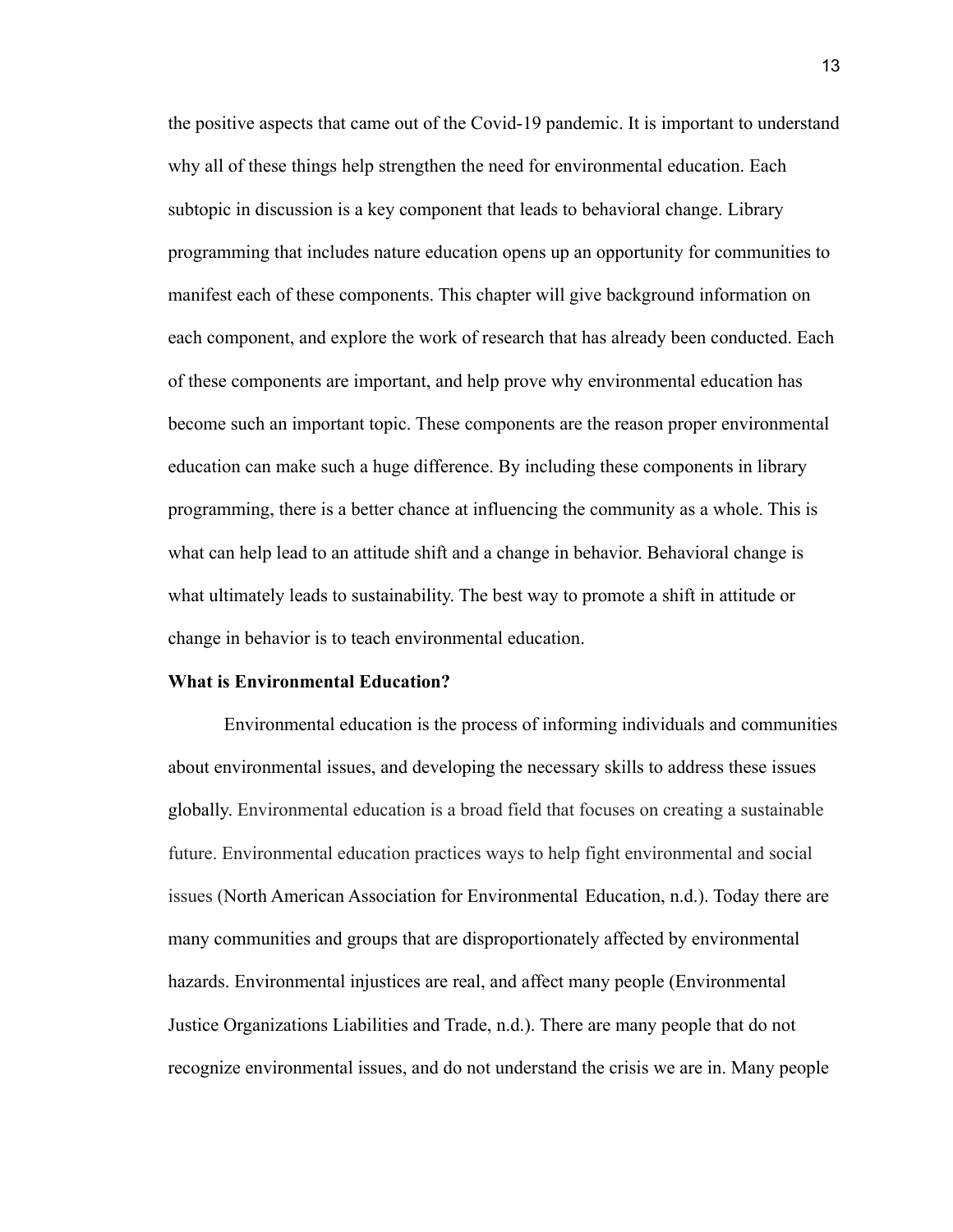in our society do not even see environmental topics to be important, and do not try to seek more information on it (Thomas, 2013). There are also many that do not know or understand this topic. Environmental education is more complex than just science knowledge, it includes many socio economic issues (Jenkins, 2003). Understanding the social environmental factors are important for society, and sustainability. Recognizing how environmental education benefits societies health and connections, is necessary to influence behavior change (Woolfe  $\&$  Aron, 2013). It is important to highlight making ethical choices when teaching environmental education. Environmental ethics is described as the discipline in philosophy that studies the moral relationship of human beings to, and also the value and moral status of the environment and its non-human contents (Brennan & Lo, 2015). Environmental ethics follows the values that teach society to conserve, preserve, and manage the environment. These values cannot be achieved without proper education (Taneja & Gupta, 2015). Public libraries can do their part for the community by including this form of education into programming.

#### **The Role Public Libraries Play In Environmental Education**

This capstone will focus on enhancing library programming with environmental education. In this section, I will define what a library is and what it truly means to be a public library. The relationship the library has within the community is strong and important. Including environmental education into library programming and services can offer many children in a community a bigger opportunity to become environmentally **literate** 

A library is described as a place in which reference materials such as books, manuscripts, recordings, or films are kept for use but not for sale (Merriam-Webster,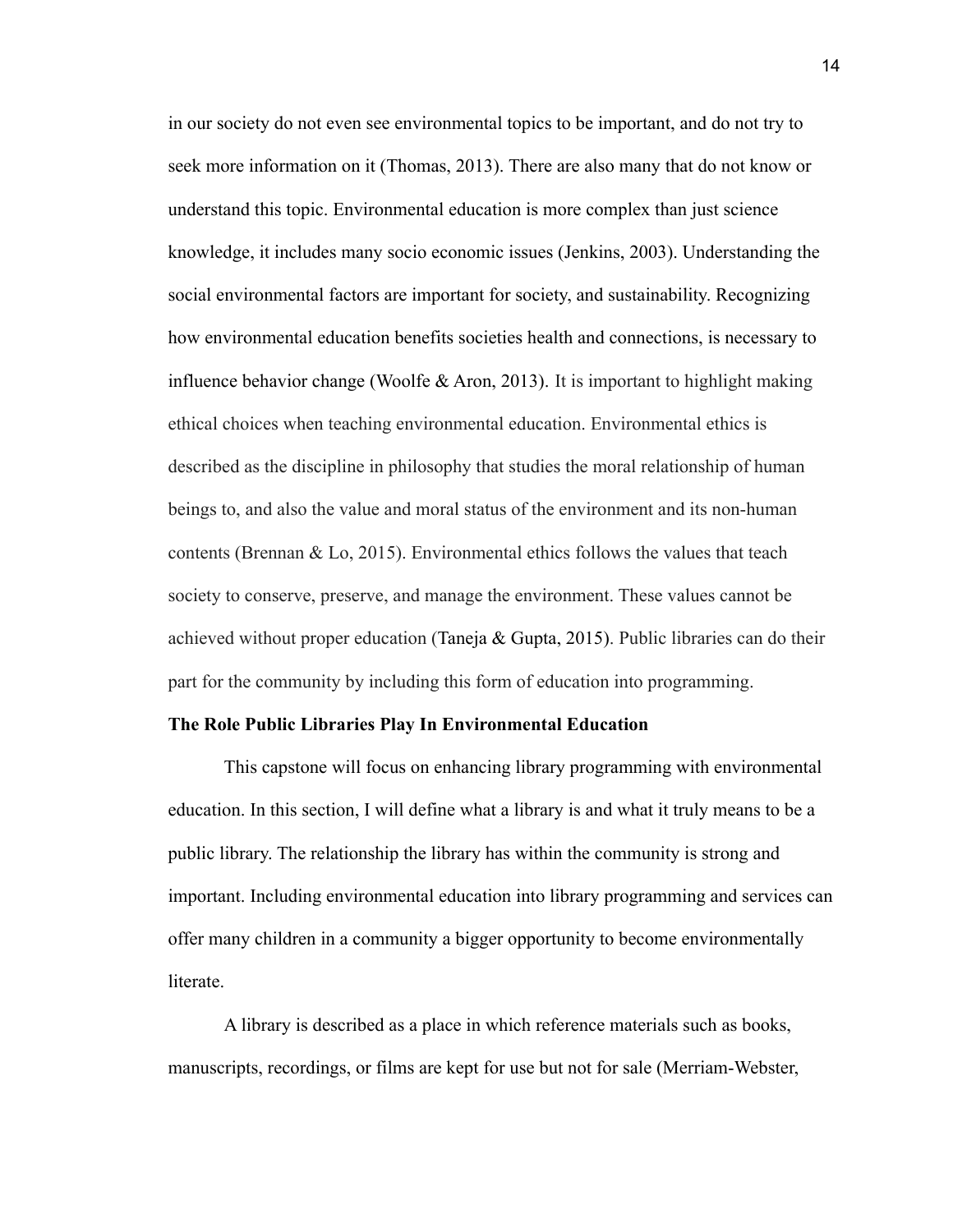n.d.). A public library is about serving a community or region. It has become so much more than a building of books, because it offers a safe place of community value. Public libraries have changed and adapted towards a new dynamic that offer so many different services to the community. The purpose of a public library is to provide content and access to services and programs, with a mission to inform and educate (American Library Association, n.d.). The main component in environmental education is to find a way to teach different individuals about different environmental issues, and offer a way to take action to improve it. Environmental education teaches awareness, sensitivity, knowledge, understanding, critical thinking, participation, and how to make a shift in attitude (Environmental Protection Agency, n.d.). Libraries have recently been shown to have a new standard of programming that engages the public in building a sustainable future. Implementing environmental education into library programs and services can help achieve this goal of sustainability. Environmental education has become an important field in librarianship, and should be incorporated into all libraries (Fedorowicz-Kruszewska, 2020).

Libraries can serve as institutes of environmental information. New modern libraries like the Greenpoint Library in Brooklyn, New York, have already taken the steps to include environmental literacy into their architecture and landscaping. This library is not only a library, but also serves as an environmental education center. The Greenpoint Library connected with local community groups and decided to create environmental spaces that the patrons of the community can utilize. This library is the eco "hub" that offers the community free environmental education programming and green spaces to learn in (Nonko, 2020). There are other libraries that are also taking the necessary steps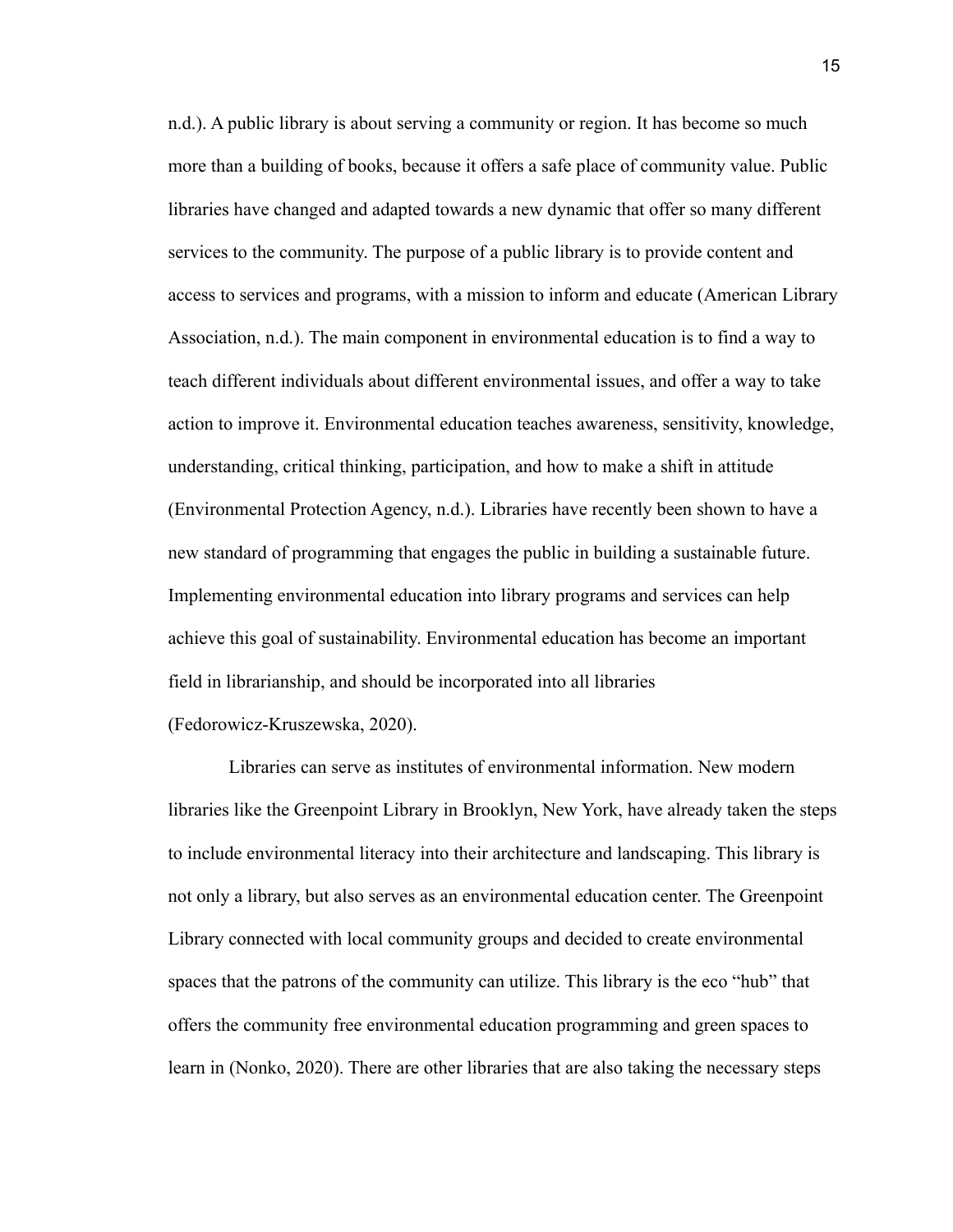to include environmental literacy into programming. There are now six US libraries that are now "Nature-Smart Libraries." A Nature-Smart Library provides nature themed storytimes, and experiential learning activities to promote literacy and environmental education. These libraries offer take-home nature kits to encourage kids to get outside. Nature-Smart Libraries also offer new partnerships with local parks departments (Cities Connecting Children to Nature, n.d.).

The public library has become one of the last free public places left (Howard, n.d.). They serve as a central public space to get involved with the community. Libraries support personal productivity and community engagement that helps improve overall quality of life (American Library Association, n.d.). Public libraries are in urban and rural areas, and have a strong standing in the community. A public library offers a sense of trust, and is easily accessible (Cabello, Butler, 2017). Libraries offer an essential role in any community, and already have established resources for environmental education. The public library offers the perfect opportunity to connect the community with the natural world, and promote a change in behavior (Louv, 2019).

## **Promoting Behavioral Change**

In order to promote environmental behavioral change, we must first restructure what environmental education is. Environmental restructuring refers to modifying the physical environment around someone in order to influence their behavior (Behavior Institute, n.d.). Many people are not convinced enough to make a change, because they don't have enough knowledge on a particular topic. This means there is not enough willingness to take action, and without action a cause becomes ineffective (Boyes  $\&$ Stanisstreet, 2011). Bringing focus to a cause at a local level is a great way to get the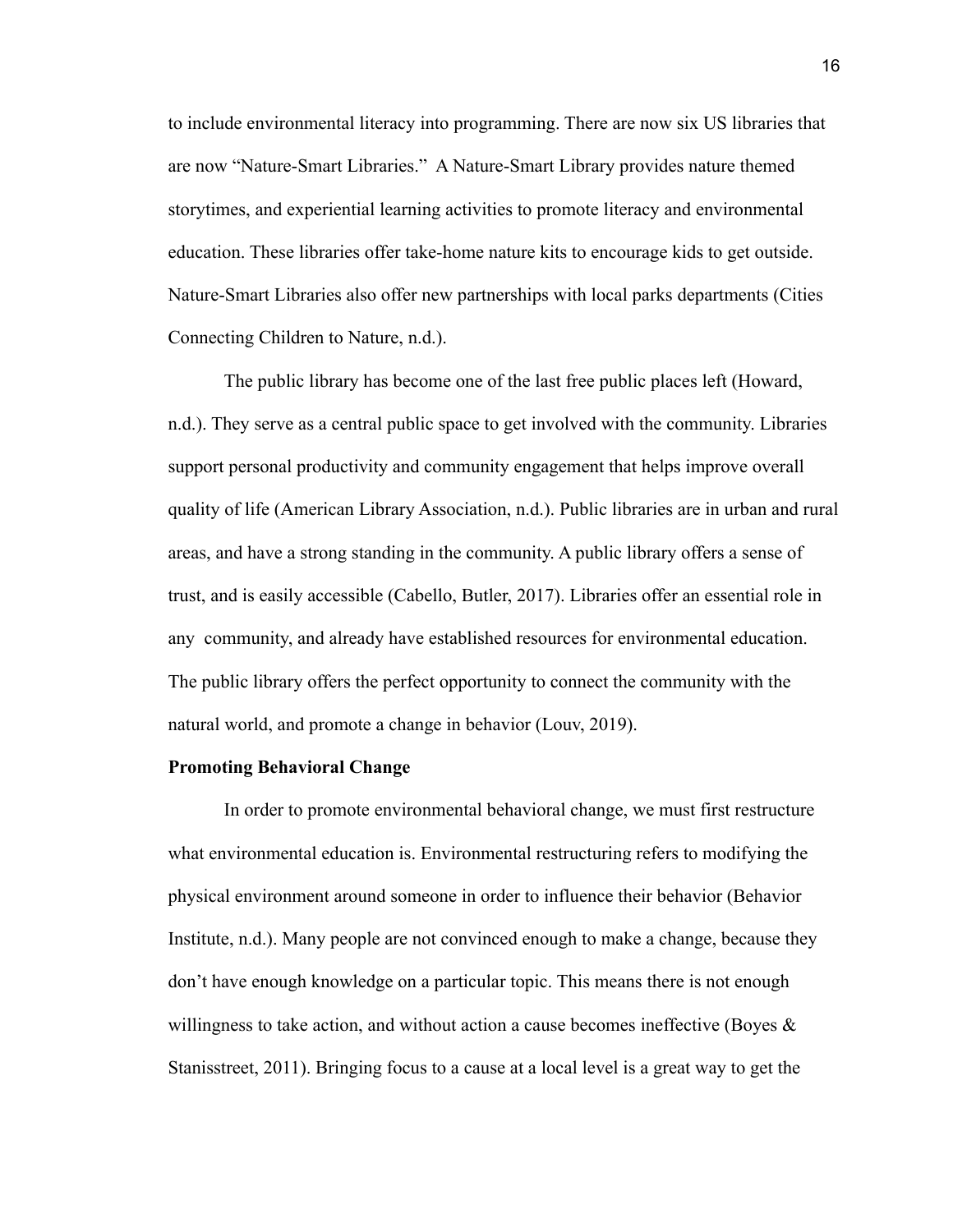community involved. Helping your own community is also helping yourself. Locality development focuses on how to improve the community, and is a great way to get people involved (Nagy, n.d.). One of the main desired outcomes of environmental education is to provide society with the proper information to become environmentally literate. Environmental literacy is the understanding of the skills and motivation to make responsible environmental decisions in the community (Oregon Environmental Literacy Program, n.d.). A higher level of knowledge results in a significant change in environmental decision making. Raising awareness isn't enough in the environmental fight. Providing hands-on activities is an important part of environmental education. People are more likely to get involved if there is an easy way for them to do it. Involvement leads to taking action, which leads to environmental literacy. It is important for community centers to understand this in order to build an environmental literate society (Coyle, 2005).

Teaching and learning based on a Culturally Sustaining Pedagogy adds a responsibility to teach sustainability, as well as culture, into programming (Tuperanga & Pasifika, n.d.). Culturally Sustaining Pedagogy (CSP) is about utilizing cultures, history, and language to positively impact communities through schooling.It exists wherever education sustains the lifeways of communities (Paris & Alim, 2017). A culturally relevant educator is a person who works to formulate greater awareness of self other dynamics, equitable social relations, engagement in knowledge with the community, and passion for education (Liu, 2019). Education for sustainability focuses heavily on multicultural education. Multicultural education combines the environmental justice theories with multicultural education. There is an increase in cultural diversity with an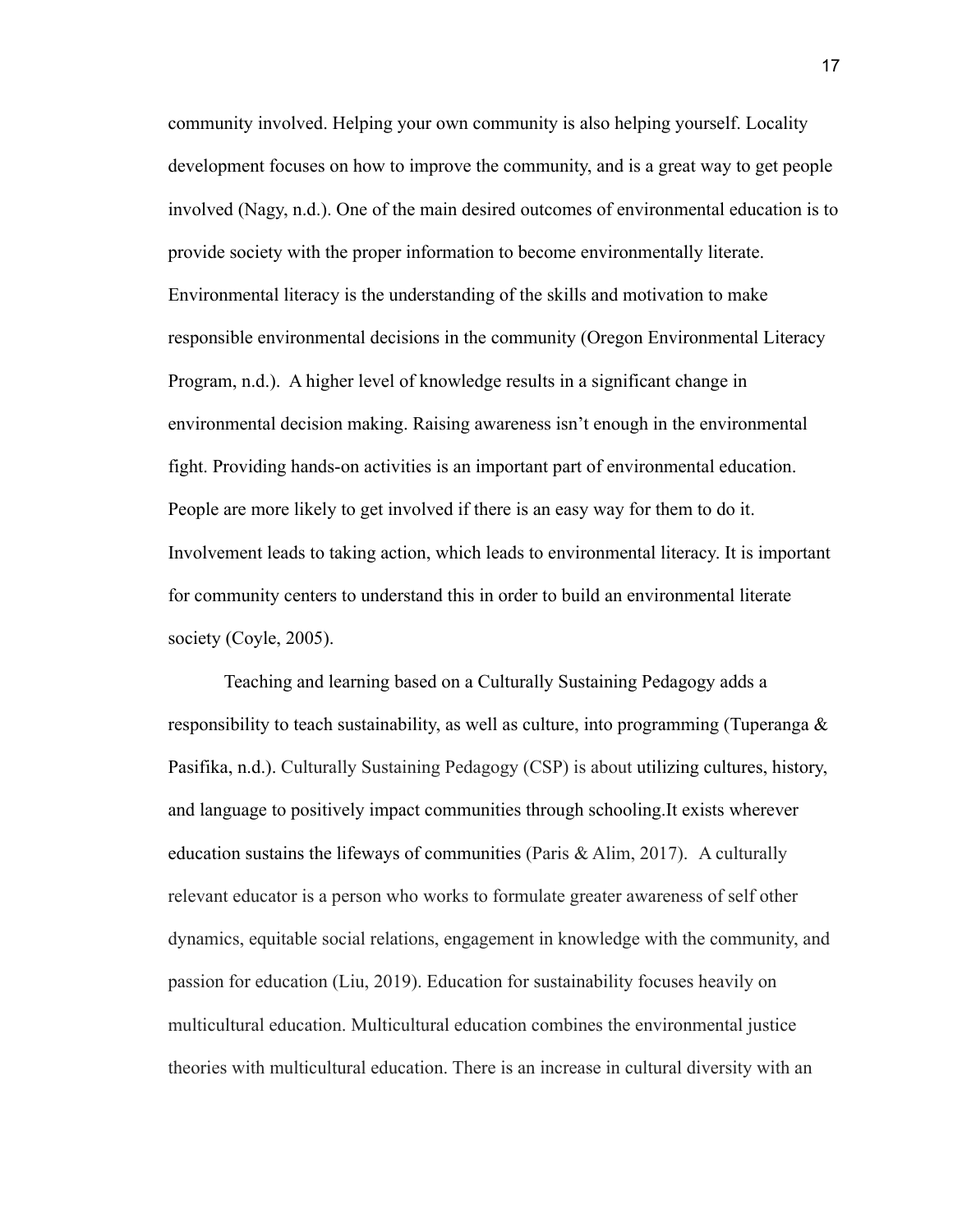increase of representation in environmental education programs (Marouli, 2002). A cultural relevance study on Native Hawaiian heritage found that the Hawaiian people felt a connection to the land because it was such a huge part of their culture. Our cultural relevance is what keeps us connected to nature and can lead to a change in environmental behavior (Gould, et al, 2018).

Libraries already hold such a strong place within communities and neighborhoods (Cabello & Butler, 2017). Public libraries offer free academic knowledge of local and global cultural backgrounds. Today, they have evolved to help provide information on community issues, and offer varying services to find solutions to these problems (Krolak, 2005). Libraries are already established in neighborhoods, with a good relationship in the community, which allows for the perfect opportunity to connect people with the natural world and promote behavioral change. They already act as community centers, are flexible, and are known for being safe. They are the perfect place for outdoor education (Louv, 2019). The library is such a reliable resource for the community. There are many opportunities to utilize this relationship to educate and promote behavioral change, and improve society's overall health, and wellbeing.

#### **The Role Environmental Education Plays On Our Health**

Spending time outside is very important for mental and physical health. There is a large amount of evidence supporting the relation between nature and health. Nature allows an escape from our reality of screens, desks, and paperwork. The natural world provides an opportunity for fresh air, creativity, and exploration. Frequent time spent in nature opens multiple pathways that play a role in human health. Large amounts of research focuses on how the positive impacts of having contact with nature affect air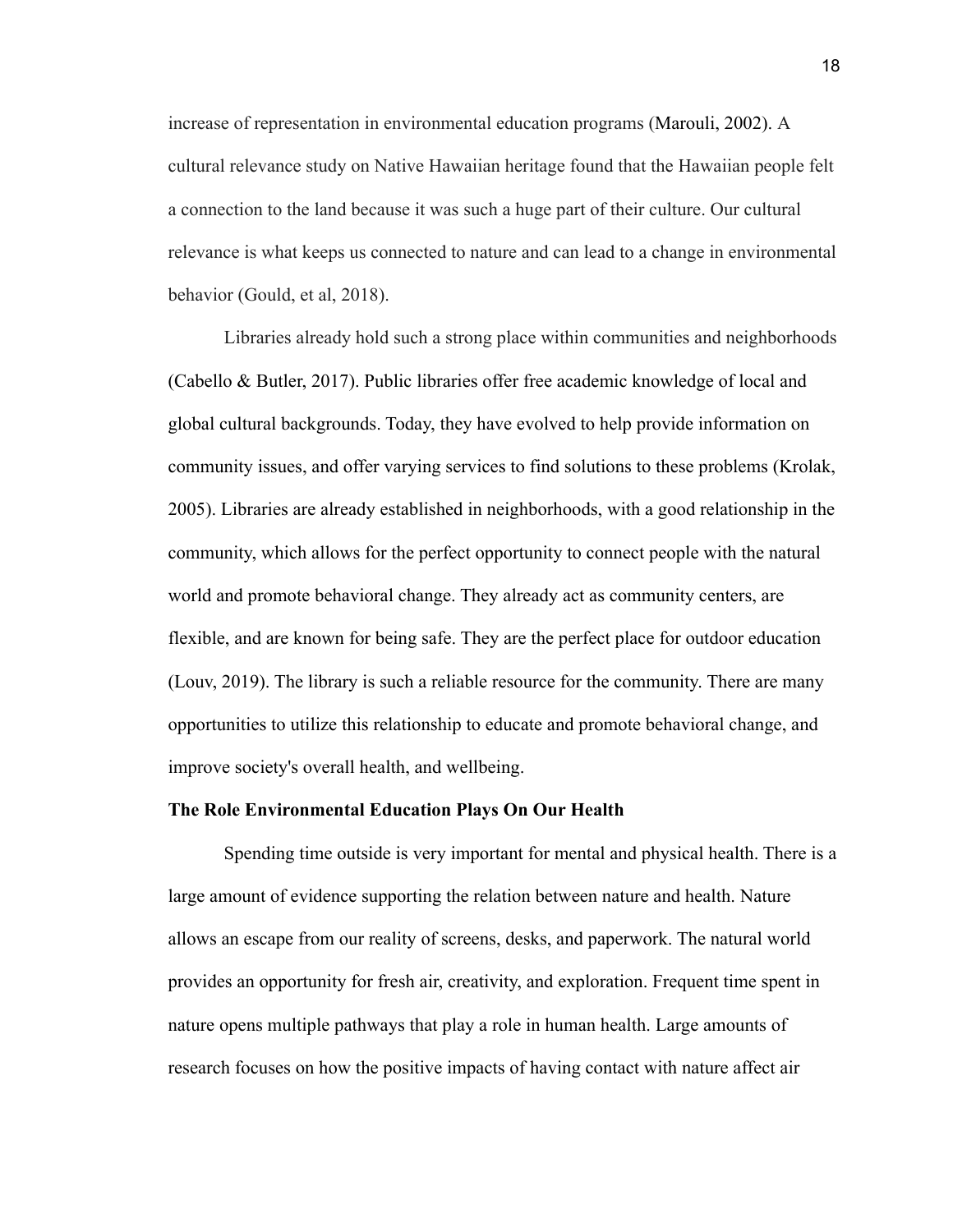quality, physical activity, social cohesion, and stress reduction (Hartig, et al, 2014). Exposure to nature has shown to provide an overall increase in good mental and general health (Pasanen, et al, 2014). The natural world, such as trees and shrubs, offers a mechanism to reduce air pollutants. Recent evidence suggests that physical activity can have an impact on physical and mental health. The outdoor world also offers a sense of community, which connects people together. Overall, the natural world offers an organic way to reduce stress (Hartig, et al, 2014). .

There is a direct correlation between stress relief and quality time spent outdoors. Some scientific studies have proven that spending time outdoors has been linked to reduced anxiety, and attention fatigue. The natural world provides an opportunity to expand the creative mind, and appreciate surroundings. People who spend more time outside have been scientifically proven to be happier overall. Studies have shown that nature is associated with increased happiness and gives meaning to life (Suttie, 2016). Green spaces have been linked to increased happiness, and reduced anxiety and depression (Pasanen, et al, 2014). In fact, nature plays such an important role in our mental health that it can indirectly affect our well being. Having a window in an office, an indoor pet, or listening to nature sounds has been proven to also reduce anxiety and stress (Weir, 2020). Even just a small exposure to the natural world can help our overall well being. The term "nature deprivation" is a lack of time spent outside, and has been linked to depression. Nature can heal, soothe, and restore our minds (Delagran, n.d.).

Mental and physical health are directly correlated to each other. A better mental mind set can lead to making better physical choices (ACSA Resource Hub, 2021). Physical exercise can lead to a healthier state of mind, because it can increase endorphin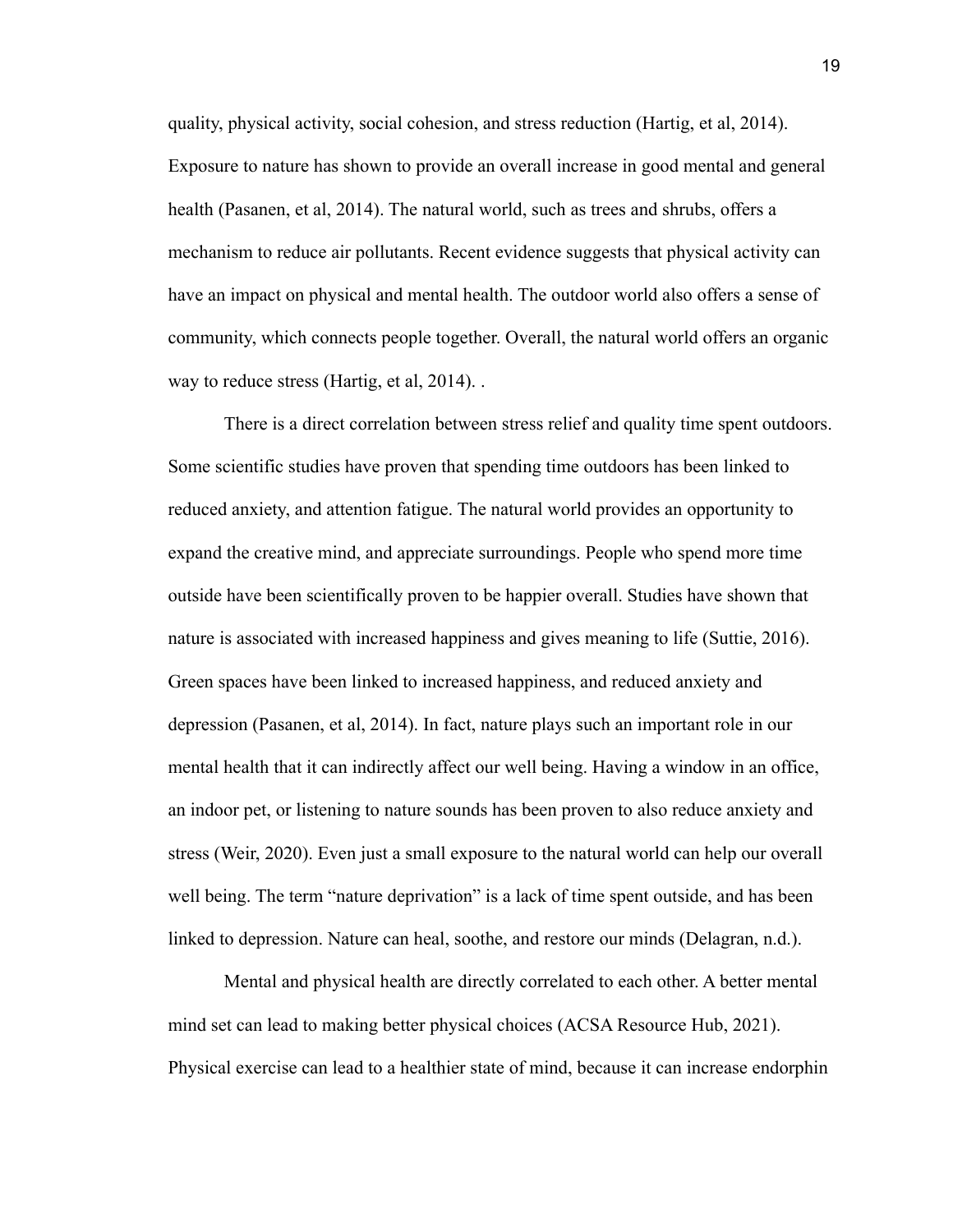levels. Physical exercise also reduces chances of diseases, and helps with weight gain. (Physical Activity- It's Important, n.d.). There are studies that have already been linked to the effects of less time spent outside and how it can lead to different disorders like: obesity and ADHD. The term "nature deficit disorder" describes the isolation of society and nature. Scientific evidence suggests that nature-deficit disorder contributes to a diminished use of the senses, attention difficulties, conditions of obesity, and higher rates of emotional and physical illnesses (Louv, 2019).

Child obesity has reached high levels, and continues to rise. Today's children spend less time outside than any other generation (Children in Nature-National Recreation and Parks Association, n.d.). Studies have shown that more time spent sitting down has also been linked to chronic illnesses like cancer, cardiovascular disease, and diabetes. The study also shows that physical activity helps reduce these illnesses (Beyer, et al, 2018). Regular physical activity is important for a child's overall health (CDC, 2020).

Since environmental education is environmentally focused, learning is centered for the outdoor world. With more outdoor learning and play, children are also obtaining more physical activity. Environmental education is a necessary component in physical and mental health (Pasanen, et al, 2014). A healthy environment is closely intertwined with healthy kids (GreenHeart Education, n.d.). Environmental education offers an understanding of environmental issues while typically combining physical exercise (Minnesota Department of Natural Resources, n.d.). Public libraries can serve as nature connectors by offering free outdoor programming in their neighborhoods (Cities Connecting Children to Nature, n.d.). Recent studies show that some public libraries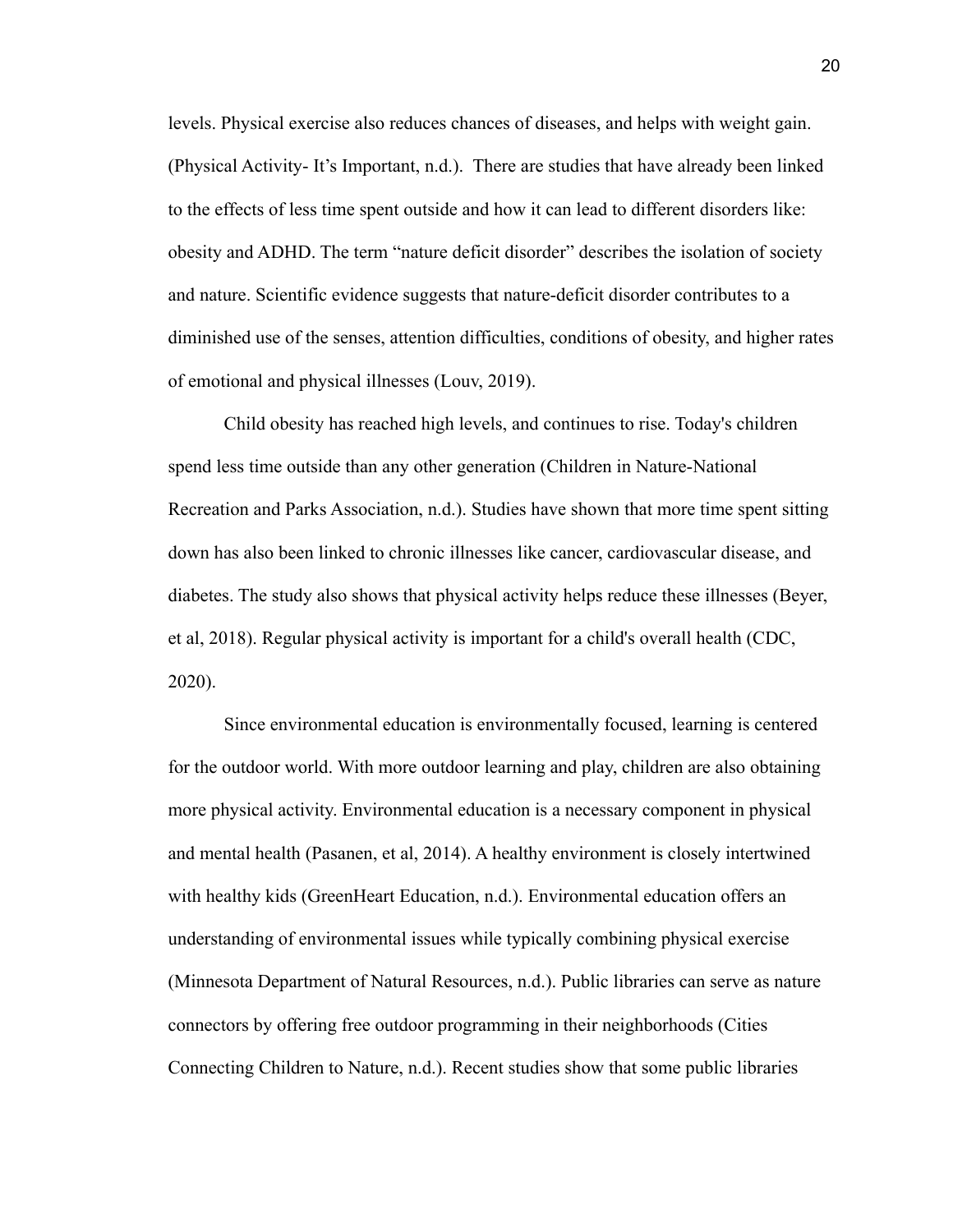partner with different institutions to help assist with social health. Many public libraries have become the frontline of assisting in the needs of the community as a whole (Cabello & Butler, 2017). Time spent outdoors is essential in providing a healthy community. There should be a safe and clean green space that is offered to everyone for an equal opportunity in all communities (Oregon Public Health Institute, 2017). The library offers free services that can reach more people, and improve the overall health and well being of the community.

## **Enhancing Critical Thinking Skills & Creativity**

Aside from health, another important factor in environmental education is the process of teaching critical thinking, and learning to be creative. According to The Foundation of Critical Thinking, critical thinking is the "intellectually disciplined process of actively and skillfully conceptualizing, applying, analyzing, synthesizing, and/or evaluating information gathered from, or generated by, observation, experience, reflection, reasoning, or communication, as a guide to belief and action" (The Foundation for Critical Thinking, n.d.). Critical thinking skills help children become informed on how to make environmentally friendly decisions (Critical Thinking in Environmental Science, n.d.). Reasoning and judgment are the main aspects in critical thinking (Mogenson, 1997). Children who are prepared to think critically when faced with complex problems are more likely to exhibit complex, environmentally responsible behavior (Masher, Cox, Salina, 2016).

Environmental literacy's main desired outcome is to provide the community with proper skills for critical thinking, problem solving, and decision making for future generations (Oregon Environmental Literacy Program, n.d.). Environmental education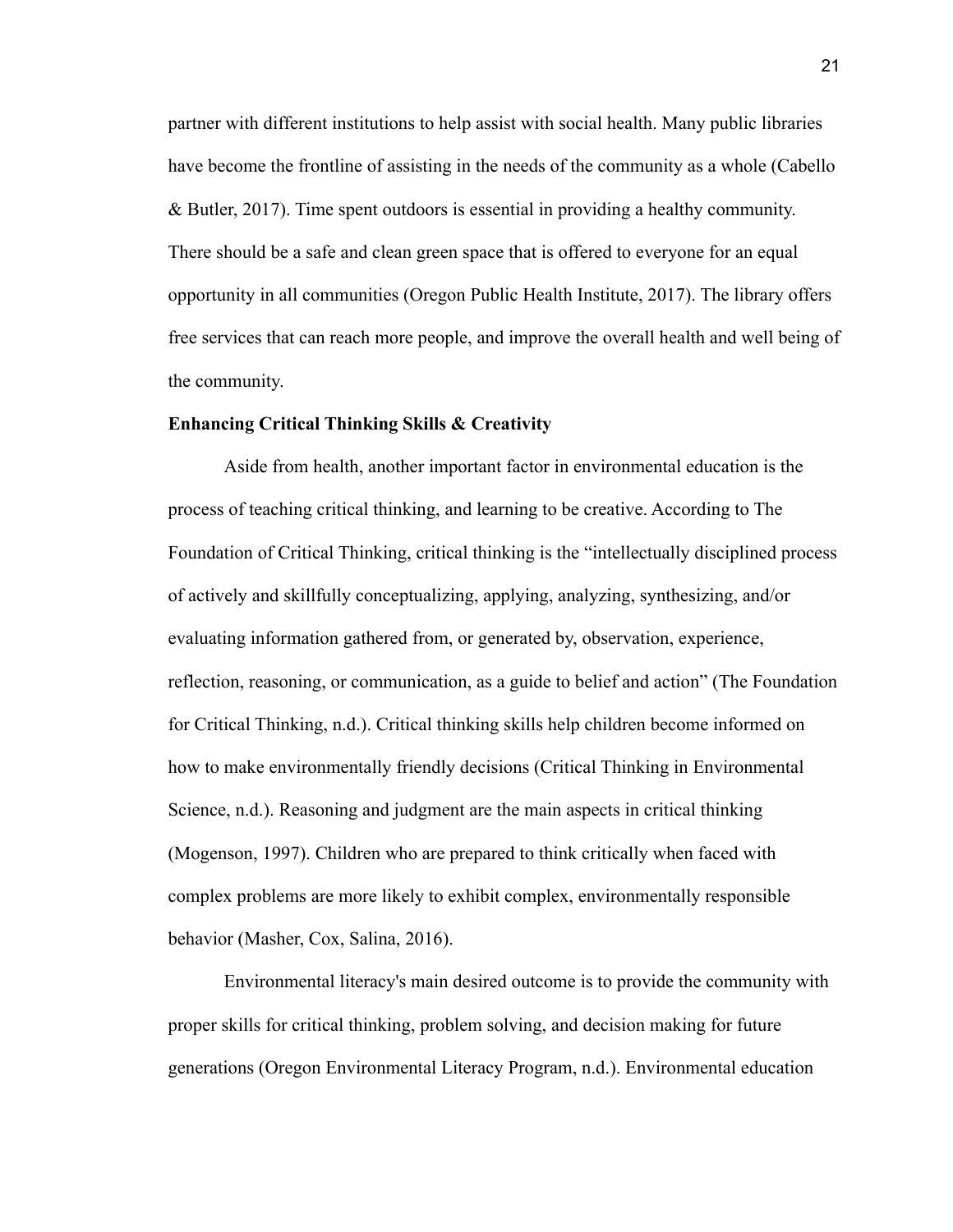does not advocate a particular viewpoint or course of action; rather, environmental education teaches individuals how to weigh various sides of an issue through critical thinking to enhance their own problem-solving and decision-making skills (Environmental Protection Agency, n.d.). Nature based learning influences critical thinking skills through questioning, investigating, forming hypotheses, analyzing data, and developing conclusions (National Environmental Education Foundation, n.d.). As a result, individuals develop a deeper understanding of environmental issues and have the skills to make informed and responsible decisions.(Environmental Protection Agency, n.d.). Outdoor education enhances critical thinking skills, by providing real world topics and issues that are adjustable learning tools based on age (Howe & Warren, 1989). Environmentally focused learning provides a way for children to develop a sense of responsibility, and motivation (Mogenson, 1997). There is also a heavy focus on environmental injustice issues, and learning from the perspective of others (Christenson, 2004). Learning multiple perspectives helps emphasize issue viewpoints to enhance critical thinking skills (Bradford, n.d.). Perspective is very important in teaching conservation, which is a main factor in environmental education. It is important to understand the needs of the local people, as well as their heritage and culture. Without considering the perspective of others, conservation efforts can have unexpected consequences, and sometimes even backfire (Kohler & Brondizio, 2016). Environmental education nourishes critical thinking skills through inspiring a change of attitude, having children build on prior knowledge and experience to form their own knowledge, allowing a hands on approach for collaborative learning, and inspiring a love for learning (Gallagher, 2016).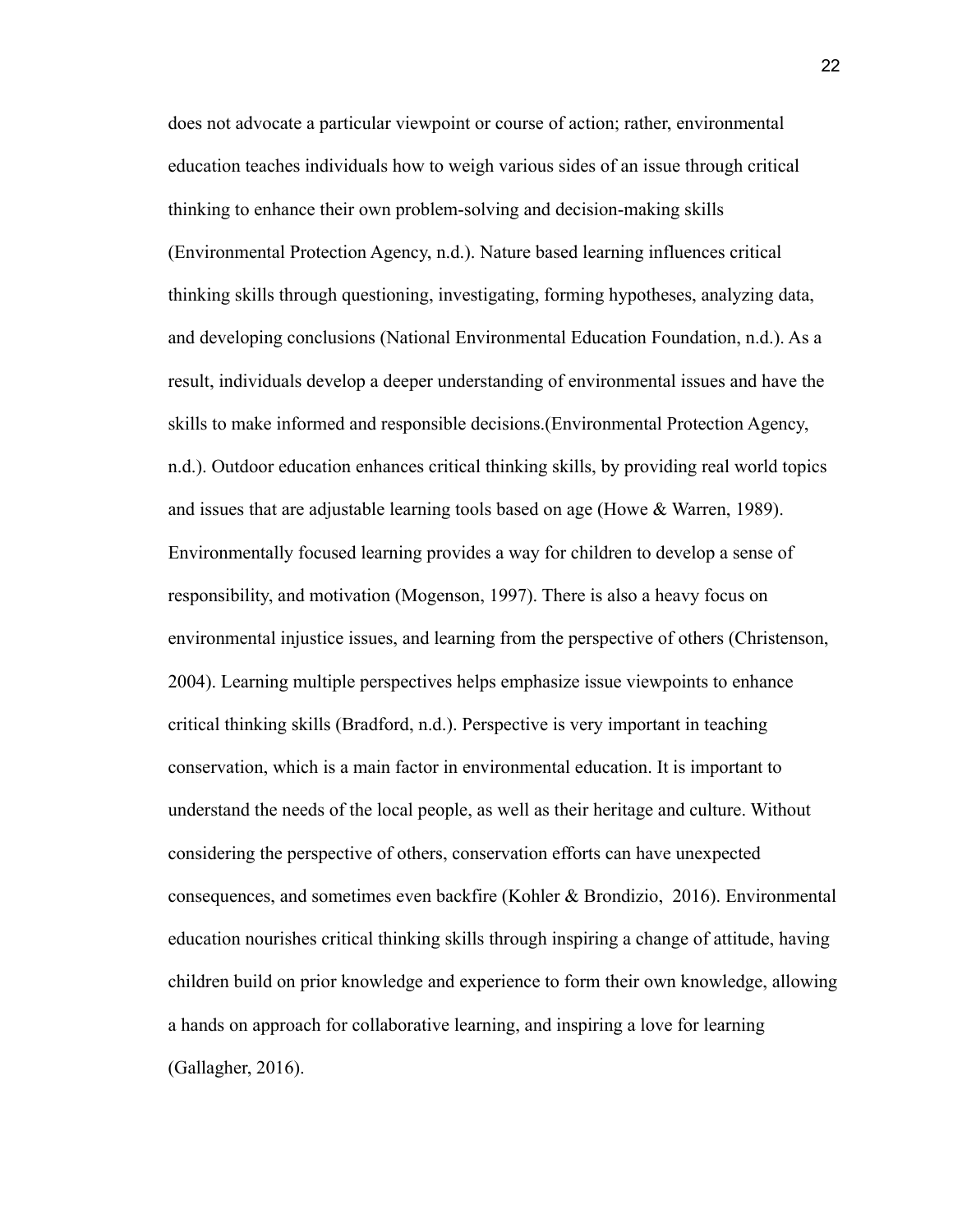Creative thinking plays an essential role in learning about environmental issues, and coping with this information. It allows for creative space to understand, and try to solve new issues. (Daskolia, et al, 2011). The ability to problem solve, adapt, and communicate effectively is important in sustainability. Creativity can be supported by environmental based learning through open and flexible play.The natural world offers many ways to stimulate the mind and enhance creativity, and critical thinking (Kiewra  $\&$ Veselack, 2016). Creative thinking is multidimensional allowing many different forms of education. Creativity fosters imagination, elaboration, and originality. Children especially learn through play, and it is important for their development to have more opportunities for open outdoor play (Wojciehowski & Ernst, 2018). Art also plays a very large part in the creative aspect of environmental education. We are more likely to care about protecting the planet if we feel a connection to it. Art is the element that keeps us connected to the outdoor world. Using natural substances to freely learn and express feelings is an important part of development (Vasko, 2006). Using art in environmental education allows children to use the power of imagination and storytelling. Art can bring feeling to things, and inspire children to care for the natural world (York, 2014).

Many libraries now offer STEAM in programming. STEAM is an acronym for science, technology, engineering, art, and math. STEAM programs help spark curiosity and interest in children (York County Libraries, 2017). STEAM is responsible for helping children build the necessary skills to make the best decisions. However, environmental education is typically not one of the sciences included in STEAM programming (Malecha, 2020). There is a lack of natural sciences in programming (Malecha, 2020), and a need for STEAM in communities. Public libraries have the proper resources, and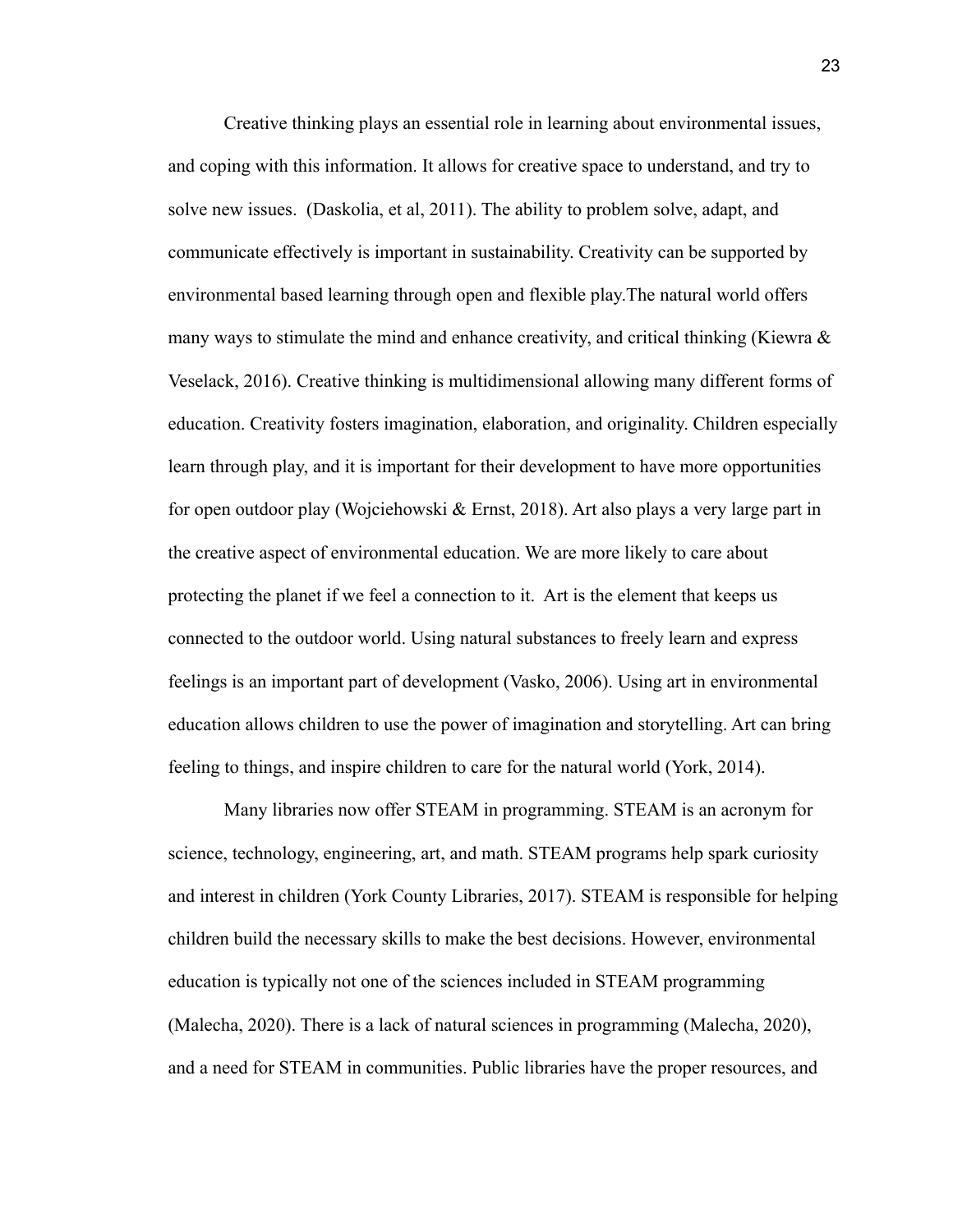already offer the materials to provide effective STEAM programming (STEAM Resources Task Force, 2016). Studies show that children develop creativity and critical thinking skills through STEAM. Public libraries are a long-standing institution for informal learning that offer opportunities for all children to have the ability to learn important critical thinking skills (Shtivelband, et al, 2016), and are an important source for informal learning (Rahmawati, 2019). STEAM is a great way to incorporate environmental education in library programming to enhance critical thinking skills and creativity. Critical thinking also enhances empathy by learning and engaging with an open heart (Schneider, 2020).

#### **Fostering Stewardship and Empathy**

A steward is described as a person who cares for and protects something worth preserving (Dictionary.com, n.d.). A large part of nature education is building stewardship. As a child spends more time outdoors, they bond with the natural world. The bond creates a connection that promotes behavioral change. A planet appreciated is a planet taken care of. Environmental education also teaches children concepts such as recycling and pollution, while inspiring children to want to do their part.

Time spent outdoors may trigger a much greater feeling of connection to nature for a child whose upbringing led them to include nature in their self-identity, compared to a child whose sense of self does not include nature (Andrejewski, 2011). In an interview on Mountain Journal, Richard Louv states that "as children begin their forays into the natural world, we can encourage feelings for the creatures living there," and "early childhood is characterized by a lack of differentiation between the self and the other" (Wilkinson, 2019). Environmental education programs promote environmental awareness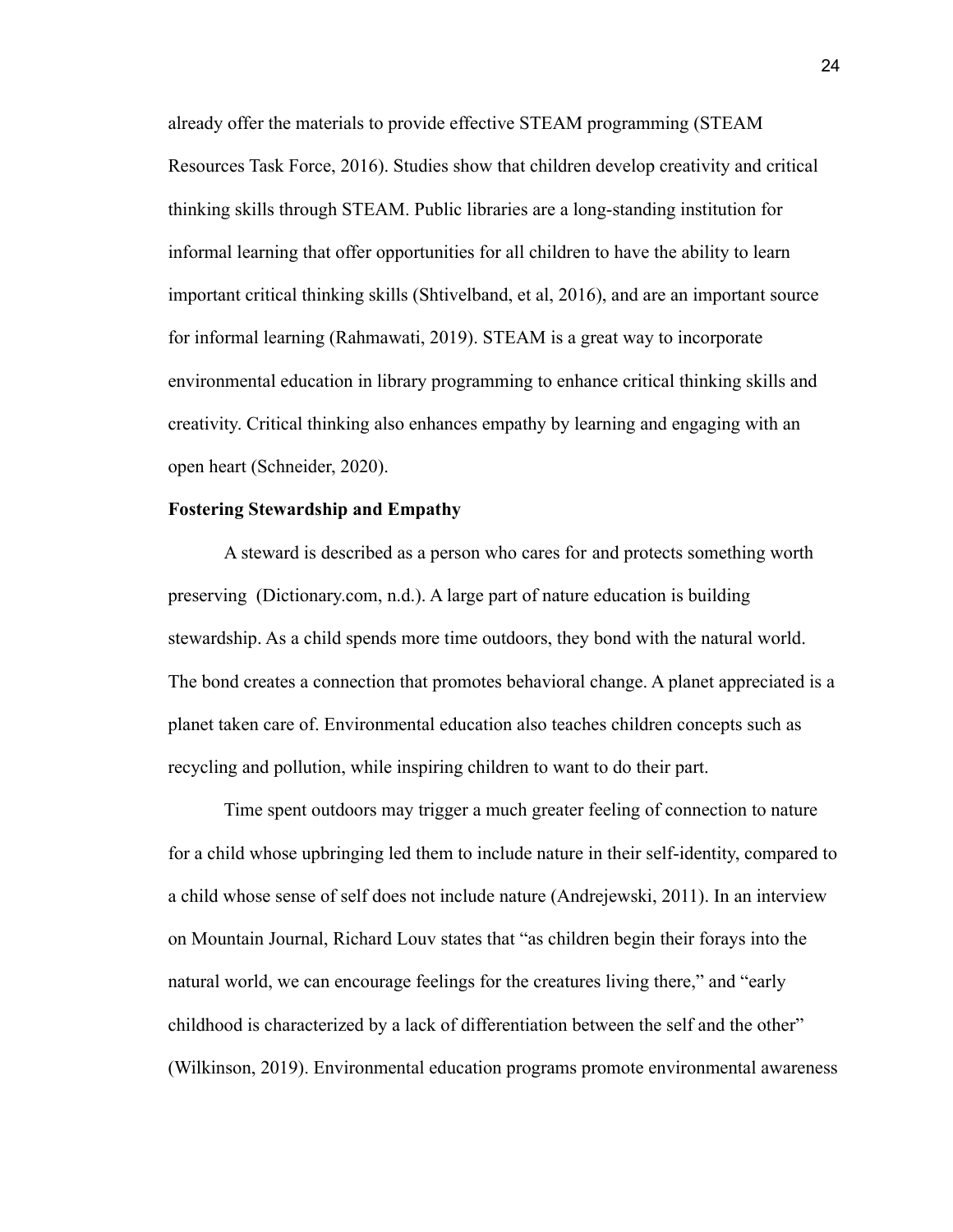in communities. Children who participate and learn about environmental issues are more likely to engage in pro-environmental behavior (Larson, n.d.).

Environmental education is responsible for teaching environmental stewardship. Environmental stewardship is the responsibility for environmental quality affected by current actions (Environmental Protection Agency, 2016). The decisions we make today affect current and future generations. In order to manage the earth's resources, we must work on helping improve local and global situations through environmental education (Box, 2017). From the learned critical thinking skills that lead to behavioral change, more people can make informed environmental decisions, and this can inspire others in the community and lead to environmental stewardship (Borhan, n.d.). Environmental education offers hands-on activities that engage youth in active environmental stewardship. Recycling, clean up projects, and community gardening are just some ways environmental education can foster stewardship (Mountain and Sea Adventures, 2016). The ultimate goal of environmental education is sustainability (Sauvé, 1996). Sustainability's primary focus is economic and social development, as well as environmental protection (Mason, n.d.). Stewardship leads to making environmentally friendly decisions (Borhan, n.d.), and sustainable development requires consideration for environmental concerns (Kazakh, n.d.). Stewardship is necessary for a sustainable future.

Education for sustainability also requires acknowledgement and value of wildlife, as well as other humans (Liu, 2019). Empathy is the ability to emotionally understand and care about the perspective of other living things (Wildlife Education, 2017). Studies have shown that children who spend more time in nature are more empathetic (Wilkinson, 2019). Spending time in nature allows for nature connectedness, which gives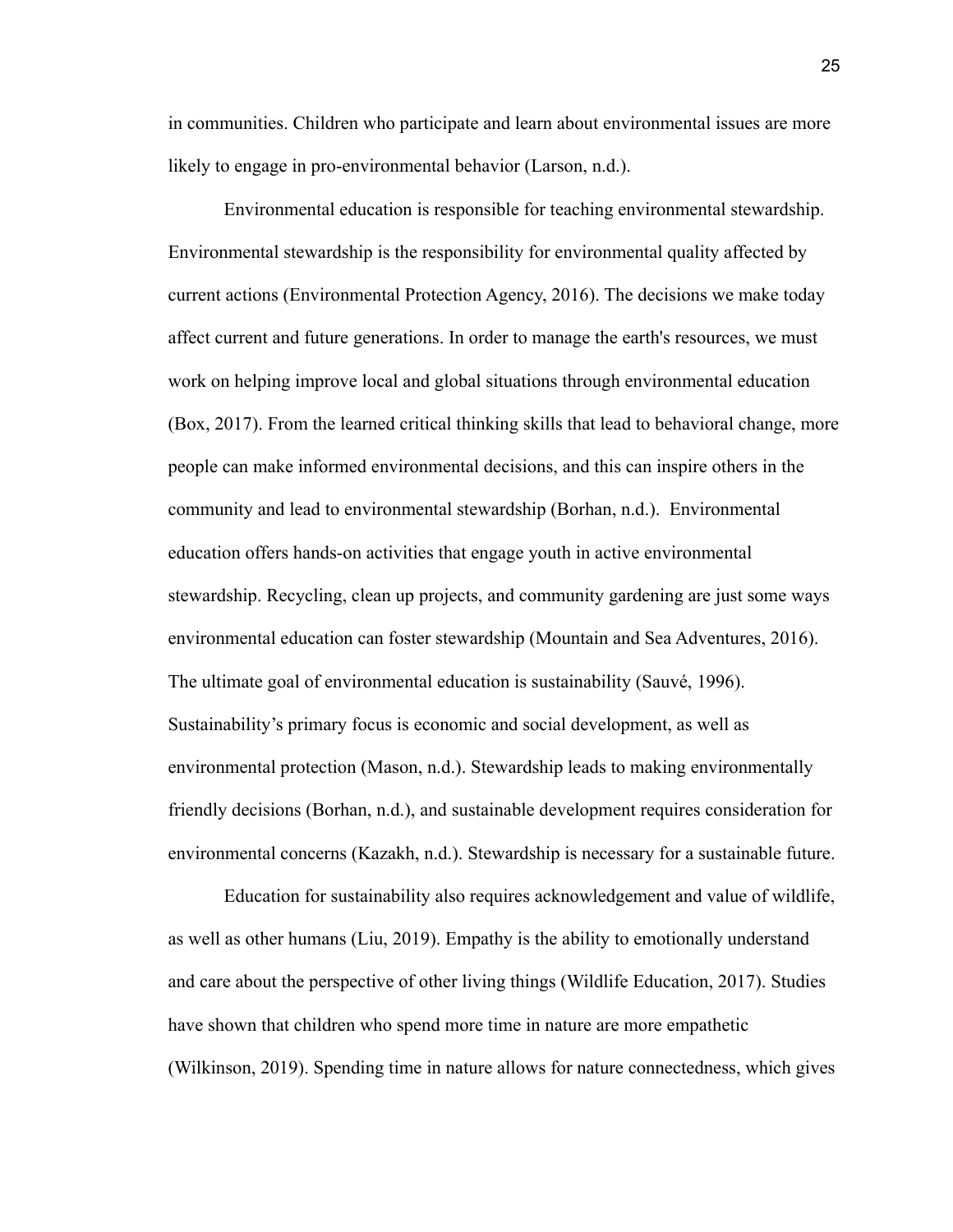value to the natural world (Lumber, et al, 2017). Environmental protection is very important, and raising awareness just isn't enough anymore. Influencing emotions and feelings to raise empathetic environmental stewards is the best way to take effective action (Horowitz, 2013). Having more access to greener environments, especially in urban settings, leads to a more empathetic society and less crime (Miller, 2020). People who have a connection with nature are proven to be happier, but since the 1950's we have become much more disconnected with the natural world (Kesebir, 2017). Stewardship and empathy are closely related. More exposure to the outdoor world leads to a more empathetic society. Recent studies have shown that people who feel empathy for zoo animals are more likely to engage in conservation actions. This is why many places like zoos use empathy-building messaging into programming (Akerman, 2018).

Environmental education is about telling stories and perspectives of the people and the animals. As social creatures, we affiliate with stories that relay important information and values of different individuals and communities. Stories engage the emotional part of our brains to have an empathetic reaction, and in result, are easier to remember than facts (Zak, 2013). We cannot survive as a species without empathy. Empathy is required for the development of moral thinking, and is what leads to environmentally friendly attitudes. By creating sentiment for the outdoor world, we create feelings of care and obligation to make responsible decisions (Lithoxoidou, et al, 2017).

Library programming can foster empathy and stewardship through environmental education. A public library's first obligation is to serve the community. Through this, there are opportunities to lead and foster a more empathetic culture (Scherrer, 2020). Public libraries provide equitable access to all people in a community (Webjunction,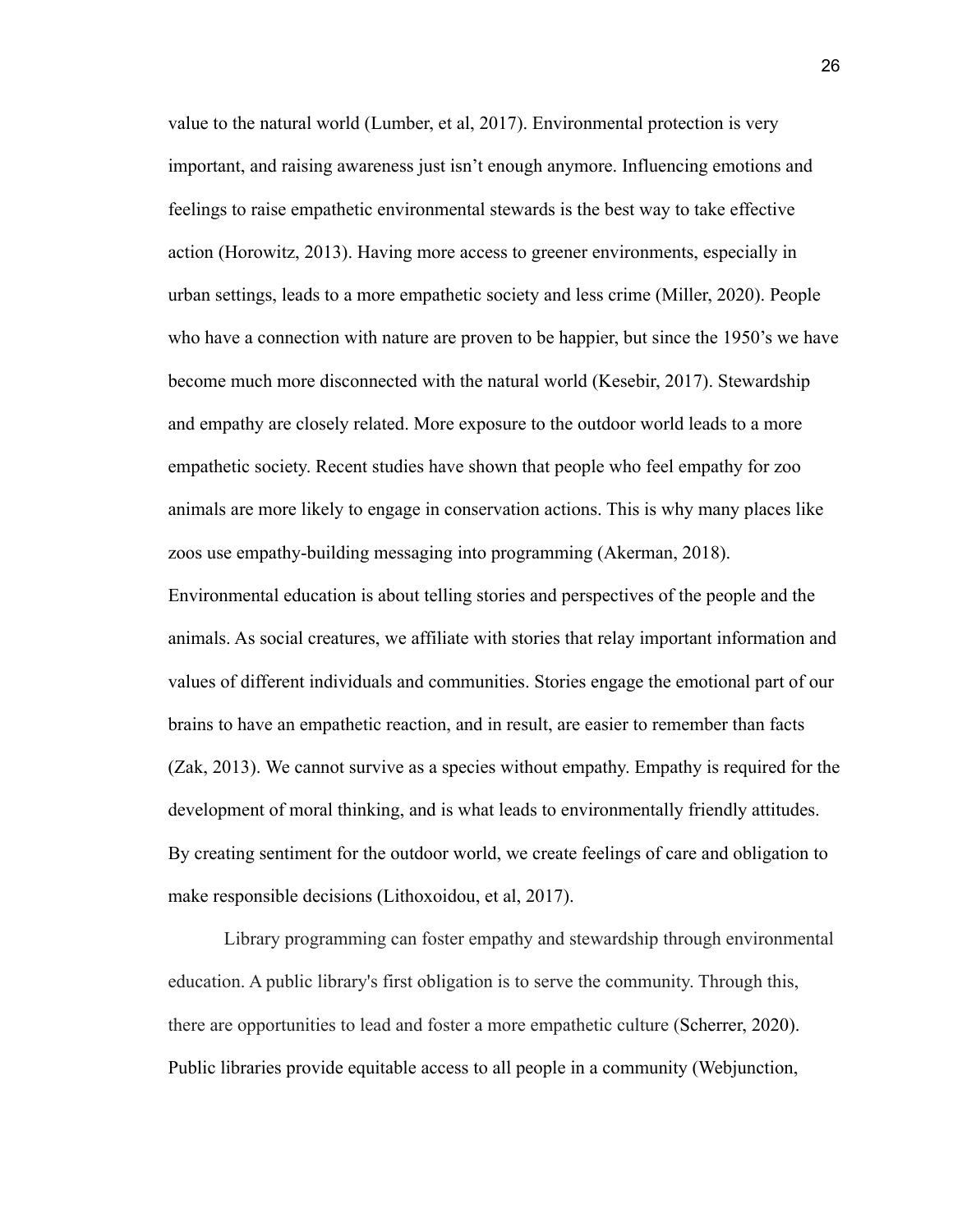2019). Eradicating poverty in all forms is one of the main goals of sustainability. In order to assist in this fight, it is important to be inclusive and promote a mixture of societal and environmental awareness (Environmental Stewardship and Sustainability, n.d.). Public libraries are already recognized as key components in the community for building a strong sustainable future. Libraries that demonstrate good stewardship can help build community support that can help lead to sustainability (Hopkins & Maack, 2016). Social sustainability helps create opportunities for all people, and is about building an inclusive society. Social sustainability is about expanding the Environmental and Social Framework (ESF) to protect the people and the environment (Sivaraman, 2020). Social sustainability is about building a safe stable community. A library that supports it is helping build a stronger and trusting community (Engström & Eckerdal, 2019). Support for the community was really shown by libraries everywhere throughout the Covid-19 pandemic.

## **Covid-19 Pandemic**

Throughout the Covid-19 pandemic there were many subtle, positive impacts on library programming. Like most people and businesses, the pandemic called for an adaptation to the way libraries do things. Libraries play an important role in a community by offering many important free services. There were huge impacts seen in communities without the support of the public library. There was a loss of free services such as computer usage and programming, that many people in the community utilized. As the months went by, many libraries found ways to adapt their programming and continue offering services in a new way. There were new services like curbside pickup, crafts to go, and mobile services, as well as virtual and outdoor programs.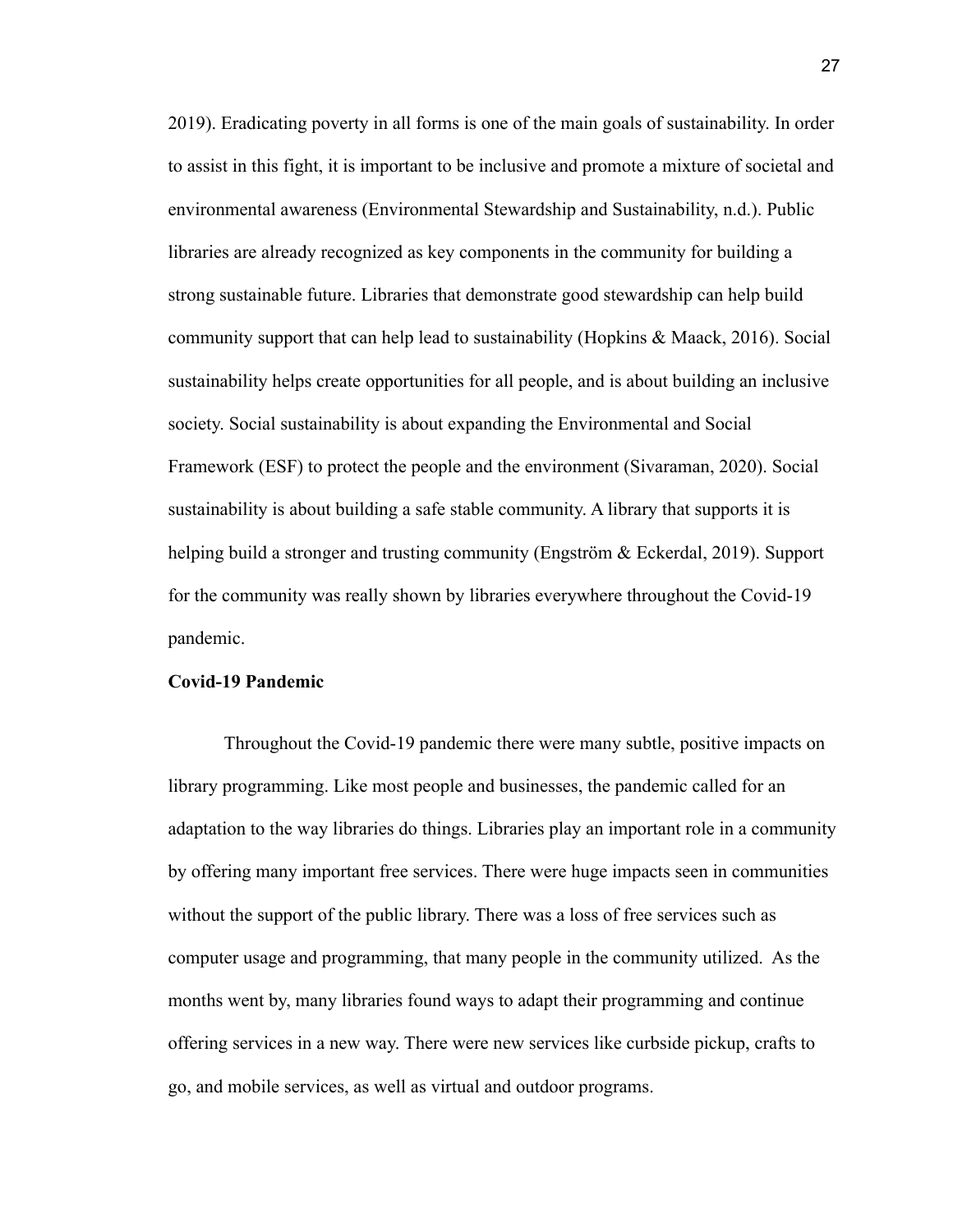During the pandemic, many public libraries became a place of refuge in the community, demonstrating their essential and vital role. Libraries kept a connection and gave access to many different resources throughout this time (Institute of Museum and Library Services, n.d.). At the beginning of the pandemic, libraries reminded patrons that they could utilize outdoor spaces as an option for programming. Connecting with nature through library services and personal electronic devices was just one way libraries began to encourage time spent outside (Harmon & Barett, 2021). Most libraries also offered internet hotspots and outdoor wifi for those patrons with their own devices. Public libraries went out of their way to keep the community connected, and offer as many services as possible during the pandemic (Zalusky, 2021). As things seem to start to get back to normal and the request for in person programming has a high demand, libraries still continue to utilize outdoor spaces for programming. As long as the weather is nice, this new form of outdoor programming is a great way to social distance and also connect with the natural world (Vercelletto, 2021). Now that the pandemic seems to be coming to an end, the push for programming gives libraries an opportunity to equitably improve health, overall well being, the environment, and other aspects of sustainability by building a connection to nature through outdoor programming (Harmon & Barrett, 2021).

Many public libraries have even partnered up with their Parks and Recreation departments to keep families engaged. These collaborations have brought great new programing ideas like "story walks in the park," that engage the community with outdoor activities (Lenstra, 2020). Other libraries, like the *Randolph County Library,* have even shifted back into in person programming by offering storytime at the local park (Randolph County Library, 2021). Libraries and parks collaboration is very important.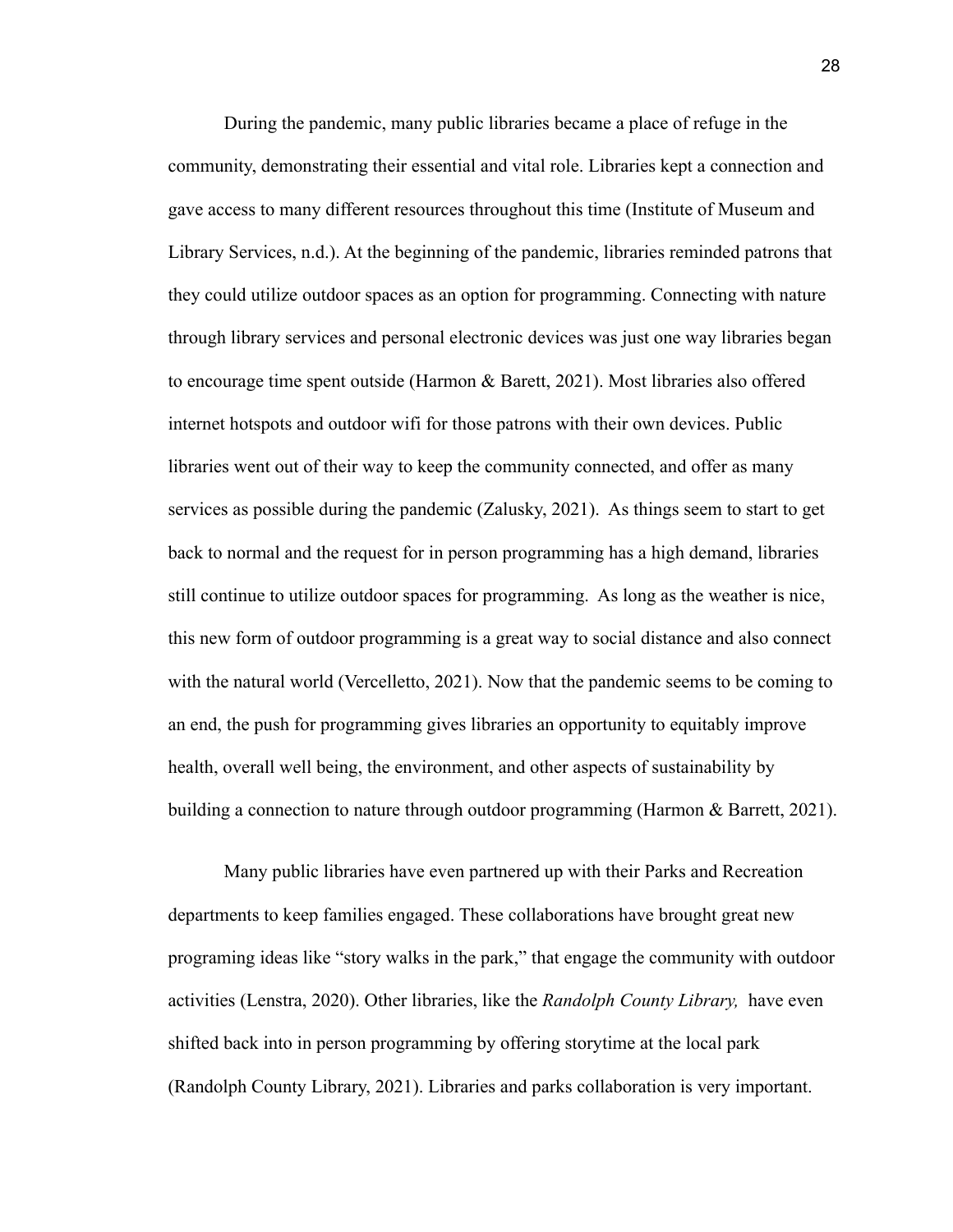They can partner in the advancement of the community's well being, by combining the importance of park and library programming (Colman, n.d.). There are many opportunities for libraries and parks departments to work together. Through physical space partnerships, as well as joint programming and resource collaborations, they are supporting new opportunities for communities (Schull, 2008). The library and the parks department are both vital institutions in a community, and strong partnerships allow a greater opportunity to address social, and environmental issues (Colman , n.d.).

Many libraries were closed to the public throughout the pandemic. Communities saw the negative impacts of not having access to the library, and felt the negative educational outcomes without this access (Gilpin, 2021). Libraries serve as institutes of equity by providing a safe place for students/people to spend time and offer many free resources. With doors being closed, many students who depend on the free internet connection, computers, and book access, suffered (The Hunt Institute, 2021). Whether a library has been closed or open, public libraries have been doing their best to meet the needs of their communities in response to the COVID-19 pandemic, demonstrating their true value (Zalusky, 2021). Libraries have been around for a long time, and are able to stay relevant due to their mobility and ability to adapt. Libraries and librarians demonstrated their ability to alter services based on circumstances throughout the COVID-19 pandemic (Canada Architecture News, 2020). Library staff everywhere worked hard to stay connected even if they were closed. By finding ways to offer services in a new way, libraries responded and adapted quickly to closures (Isimon, 2021). They only continue to adapt, coping with change, and continuing to offer services as best they can (Escoto, 2021). By adapting and getting creative, public libraries have found many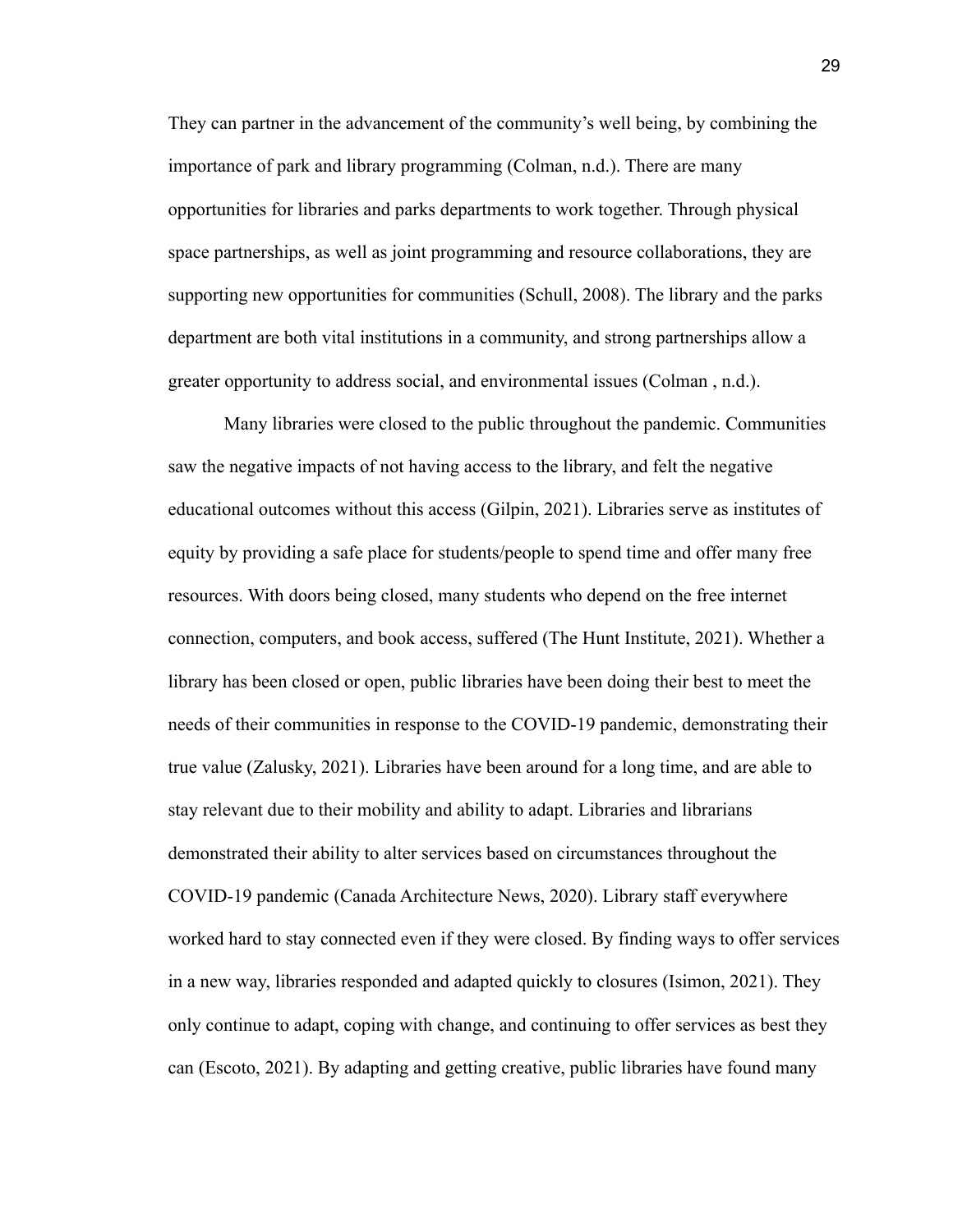ways to continue services (Isimon, 2020). The COVID-19 pandemic did bring some positive impacts that have a new way of reaching the entire community. There are many new services that are offered by the library that are probably here to stay. Digital and virtual services will continue to be offered in libraries allowing a way to expand services to everyone (Bowie, 2021). Other continued resources like: home delivery services, curbside pickup, and outdoor programming can benefit the community as a whole.

## **Summary**

Environmental education can help raise awareness towards environmental and societal issues. It is a necessary component in education to help build a sustainable future. The purpose of this project is to help understand how including environmental education in library programming helps the community in leading the way to a sustainable future. Libraries have the ability to include environmental based learning into programming, and it is important for public libraries to offer nature based programs in order to give all children an opportunity to have access to this type of education. This project gives an explanation on why environmental education is important to librarie.

Chapter two gave examples of how environmental education is beneficial to society. Through environmental education we can help improve the overall health, and well being of everyone. Chapter 2 also discussed how environmental education helps enhance critical thinking and problem solving skills, as well as stimulates creativity. An introduction was given on how environmental education also helps foster stewardship, compassion, and empathy. Environmental education is necessary in promoting behavioral change and sustainability. Problems like environmental injustices and technology block this process. The public library helps give equitable access to all people in a community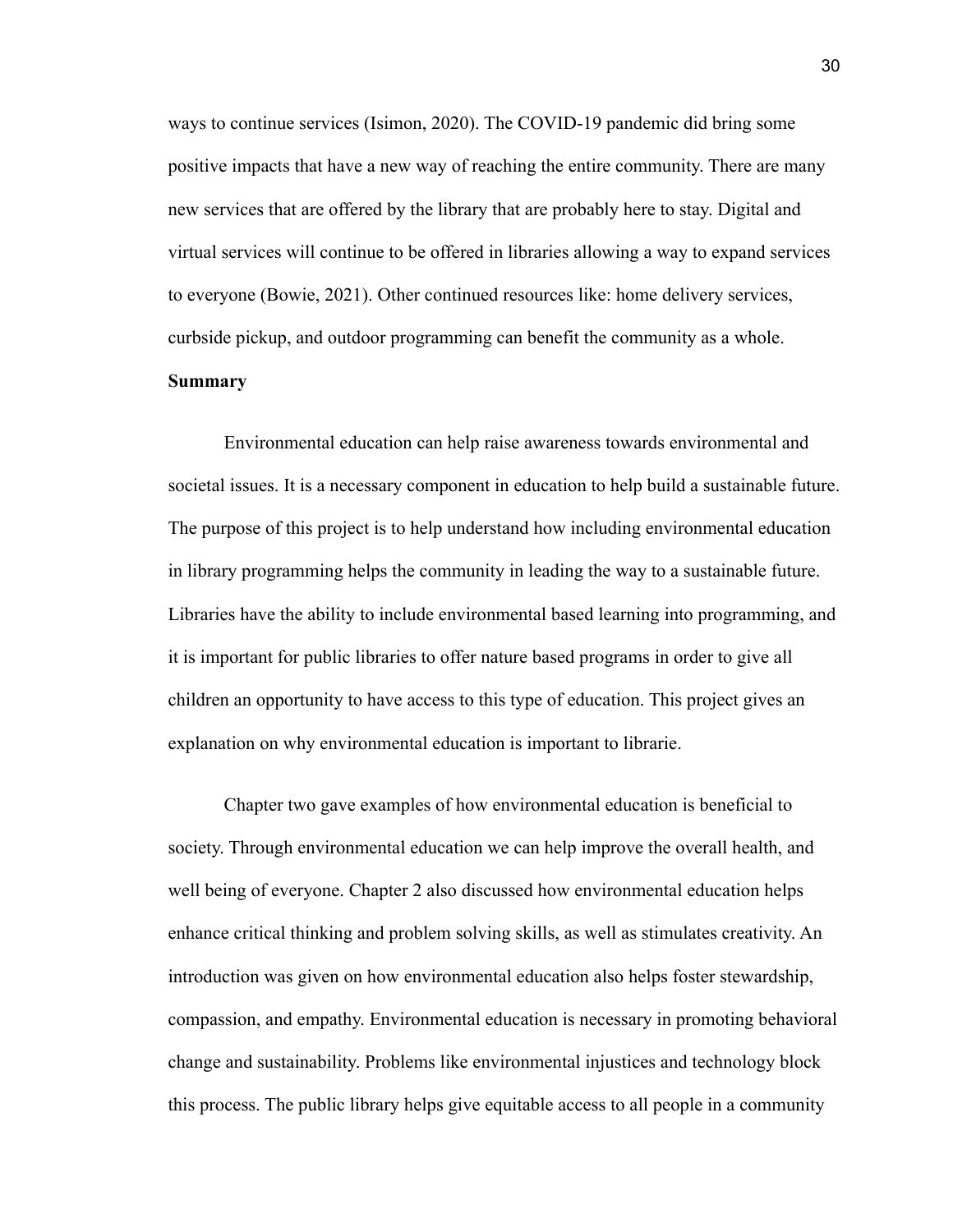by providing free services and resources. In this chapter the vital role of a public library within a community was examined. This chapter also examined how libraries can utilize environmental education resources to enhance programming that is already in place. Libraries are inclusive and provide many opportunities and chances for everyone. This chapter also discussed how some libraries have already taken the initiative to shift towards a greener theme by becoming nature smart libraries. During the COVID-19 pandemic, many libraries have also proven just how important they are. Libraries have the ability to be adaptable and change programming and services based on what is important. They are already so well adapted in many other competencies (financial, health, digital) within the community that they are well placed to develop environmental literacy. Library programming allows for an easier way to promote sustainability, and reach a broader audience. This is why environmental based education is necessary in library programming.

Chapter 3 will discuss what my capstone project is, and how I constructed it. I will dive into what environmental education means to public libraries, and why it is important. I will discuss how libraries can incorporate this form of education into their programming. In the fight for sustainability, it is important to include environmental based programming into library programs as soon as possible. By following a framework that focuses on environmental literacy, libraries can help inform their communities. The North American Association for Environmental Education (NAAEE), has developed an environmental literacy framework that can help guide formal, as well as informal educators (NAAEE, n.d.). Library programming can improve by following this type of framework. For my project, I will develop a curriculum presentation for library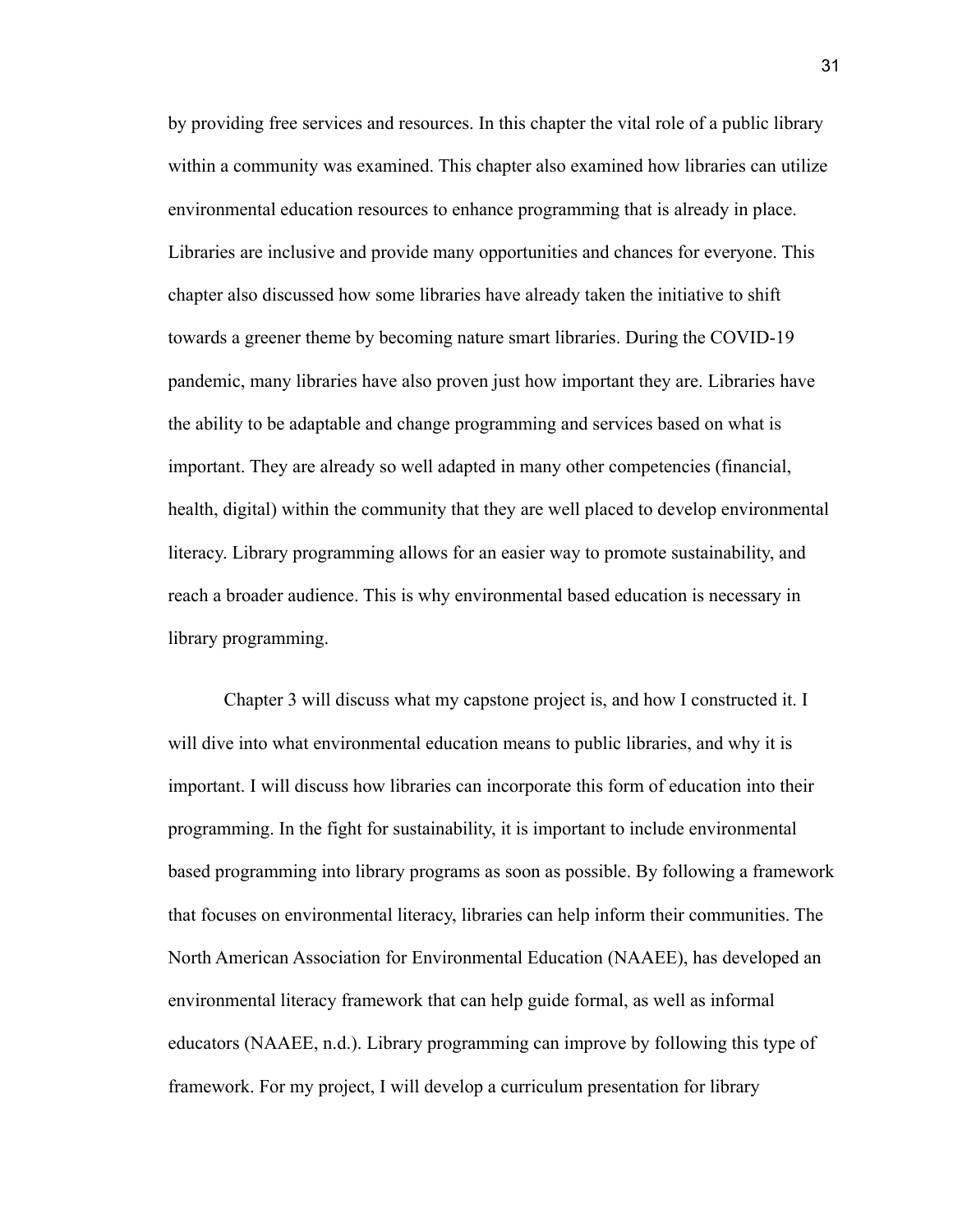employees that focuses on enhancing programming through nature based learning. This workshop will take place at The New Braunfels Public Library, and will be held for library employees in the surrounding area. Chapter 3 will discuss what went into this project, and go into detail about the workshop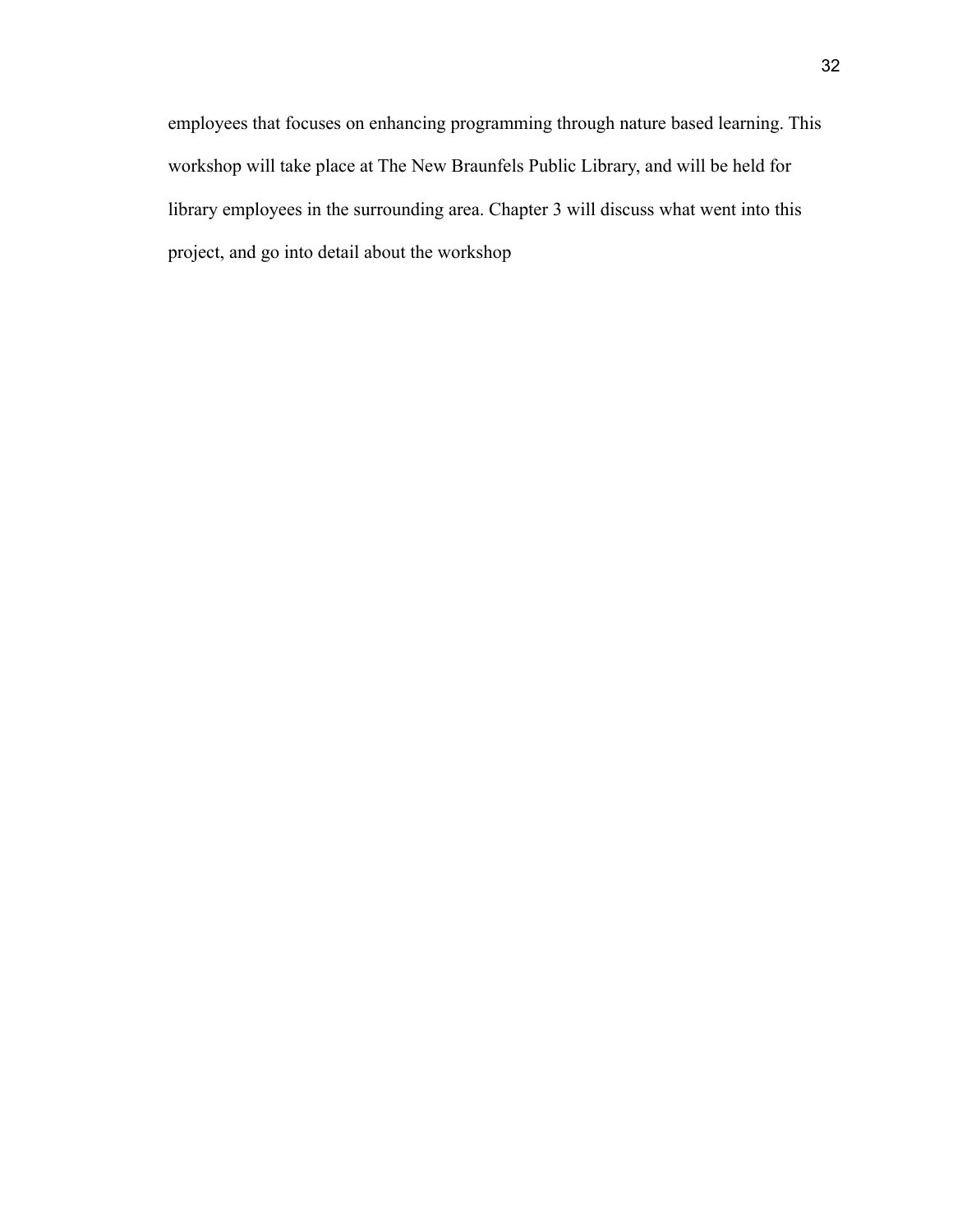#### **CHAPTER THREE**

# **Project Description**

# **Introduction**

There is a lot of evidence suggesting the need for environmental based learning. Although there are already many options of nature based schools and programs, libraries provide an opportunity for free nature based programs for everyone in the community. There are a number of benefits that environmental education can provide for the community's health, critical thinking skills, empathetic emotions, and overall well being. Through these developments we improve a community to influence their behavior and attitudes. A shift in attitude, and a change in behavior are the only ways to obtain sustainability. Sustainability is one of the main goals of environmental education and library services. Environmental education promotes behavioral change, and with this we are another step towards a sustainable future. In this chapter I will discuss what went into this capstone project and outline the need for environmental education in library programming. I will give a detailed explanation on who this project is intended to help and the desired outcomes. Through a staff development based presentation for library employees, I will answer the question *How can environmental based library programming benefit communities?*

# *Reasoning*

It is important for libraries to include nature into programming because there are many opportunities for the entire community to participate, regardless of income level or ability. All children deserve access to spending time outside as much as they can. With every obstacle there is, the library can provide this opportunity for everyone. By offering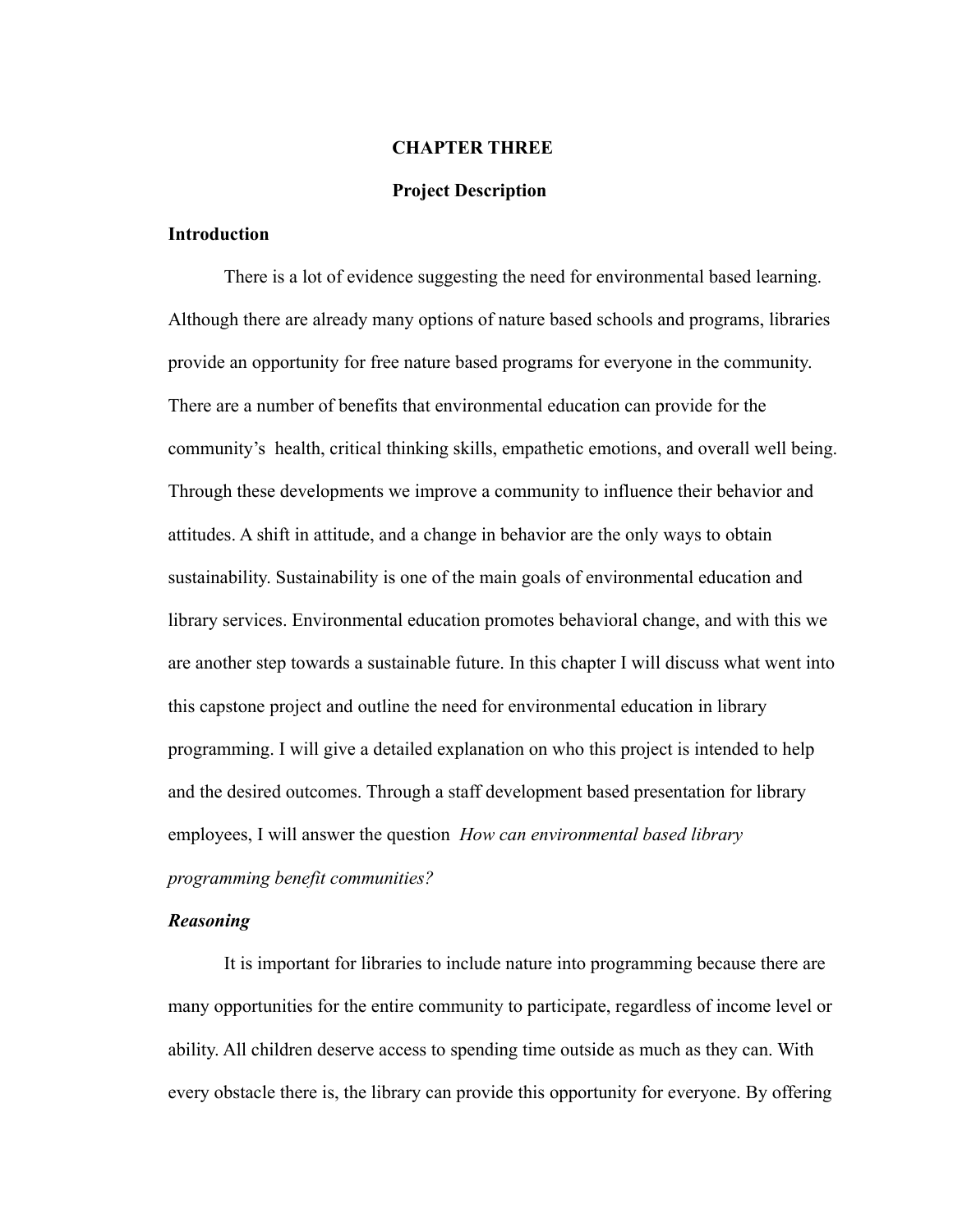programs outside as much as they can, finding a way to mobilize the library, and having nature focused programming, the library is helping benefit the community. This benefits all library patrons that attend programs, as well as library employees. It is important to find time to spend outside as an employee as well. There are many benefits of outdoor education, and the library offers a convenient way to offer these benefits. Outdoor education can enhance library programming and what their programs are about. The library is heavily focused on literacy and child development, and outdoor education has been proven to boost these learning aspects. The library plays a huge role in the community, and community involvement is the first step in making a change. Without these opportunities we cannot fight the many environmental and societal issues of today. The library is a trusted institution positioned to provide much needed change.

#### **Project Description**

In order to answer this research question, this project was created to inform library staff of the importance of including environmental education in their programming. The purpose of this project is to inspire libraries to incorporate environmental based learning throughout library programming and services. For my project, I have created a visual presentation with a hands-on learning component to be delivered to library employees as a staff development training. This project follows the environmental literacy framework from the North American Association of Environmental Education (NAAEE). This framework was created to find out what knowledge, skills, dispositions, and behaviors that specific groups of people have on environmental issues, in order to make environmentally friendly decisions (NAAEE, n.d.). This framework is an important part of inspiring library employees to incorporate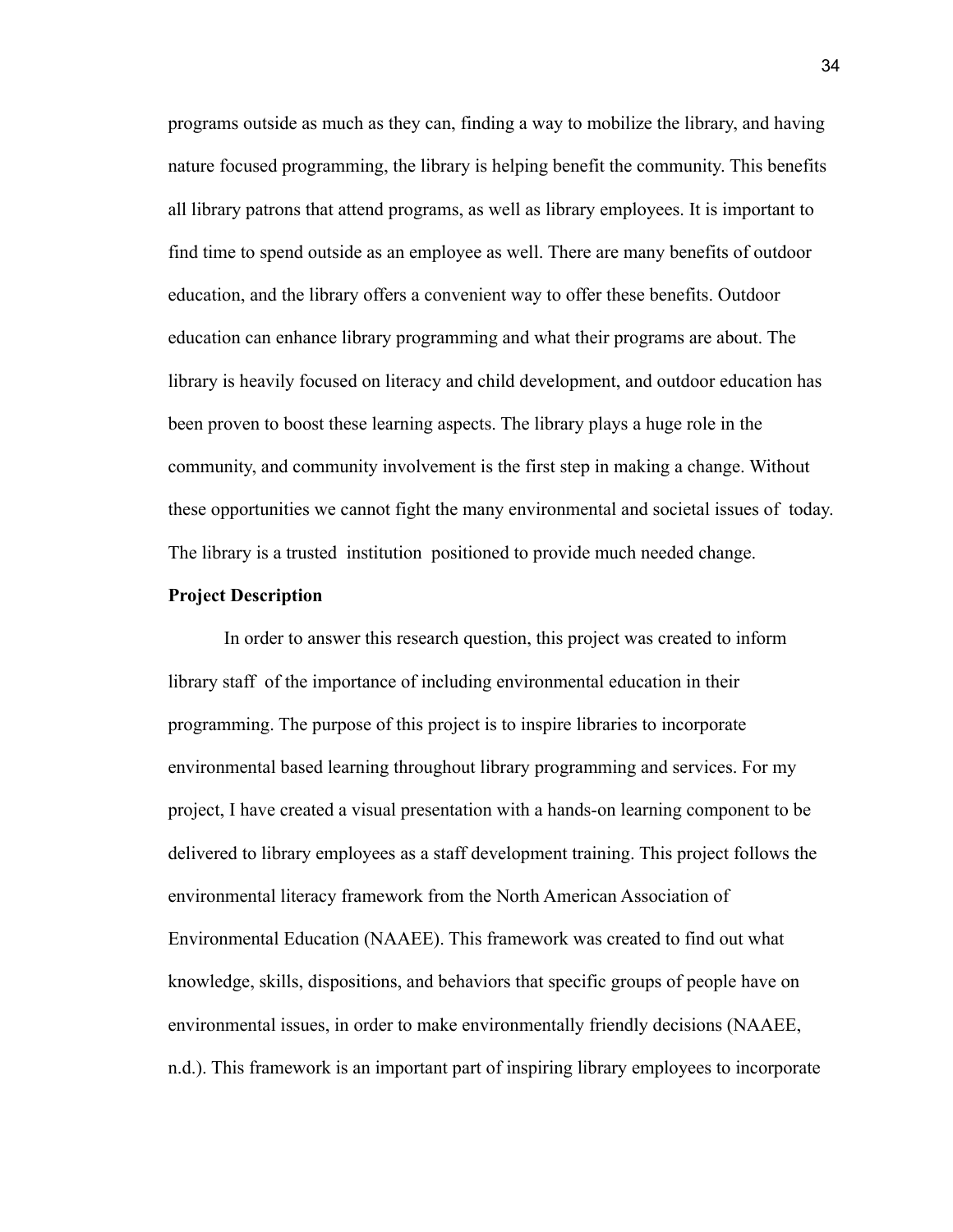environmental focused programs. Within the presentation, there will be many examples on how to make a library more environmentally based, as well as reasoning on why it is important. The process to develop this presentation will follow different adult learning techniques and theories. Knowles (1980) states that the mission of an adult educator is to help individuals reach their goals. It is a goal of the library to assist in building a sustainable future, then the goal of this training will be to find ways to improve library programming to help obtain sustainability. It is important to help transform a new way of thinking for libraries. By allowing Transformation Learning within the workshop, library employees can help shift focus in their frame of thinking. The training will start with a poll that asks each person how they feel when they have exposure to the natural world.This poll will be intended to get the minds of the presentation audience to consider their feelings and own experiences with the natural world. After being exposed to the importance of nature education in library programming, another poll will be presented at the end of the training.

#### **Projected Audience**

This workshop is intended to be presented in libraries, for library employees to learn why environmental education is a necessity in programs that already exist. This project specifically was created to be presented at the New Braunfels Public Library in the formal meeting room for all library staff that currently do programming within the New Braunfels area, as well as other nearby towns including: Schertz-Cibolo, Canyon Lake, Kyle, Seguin, San Antonio, and Austin. As informal educators it is important for employees that present programming to understand the need to include a nature based curriculum.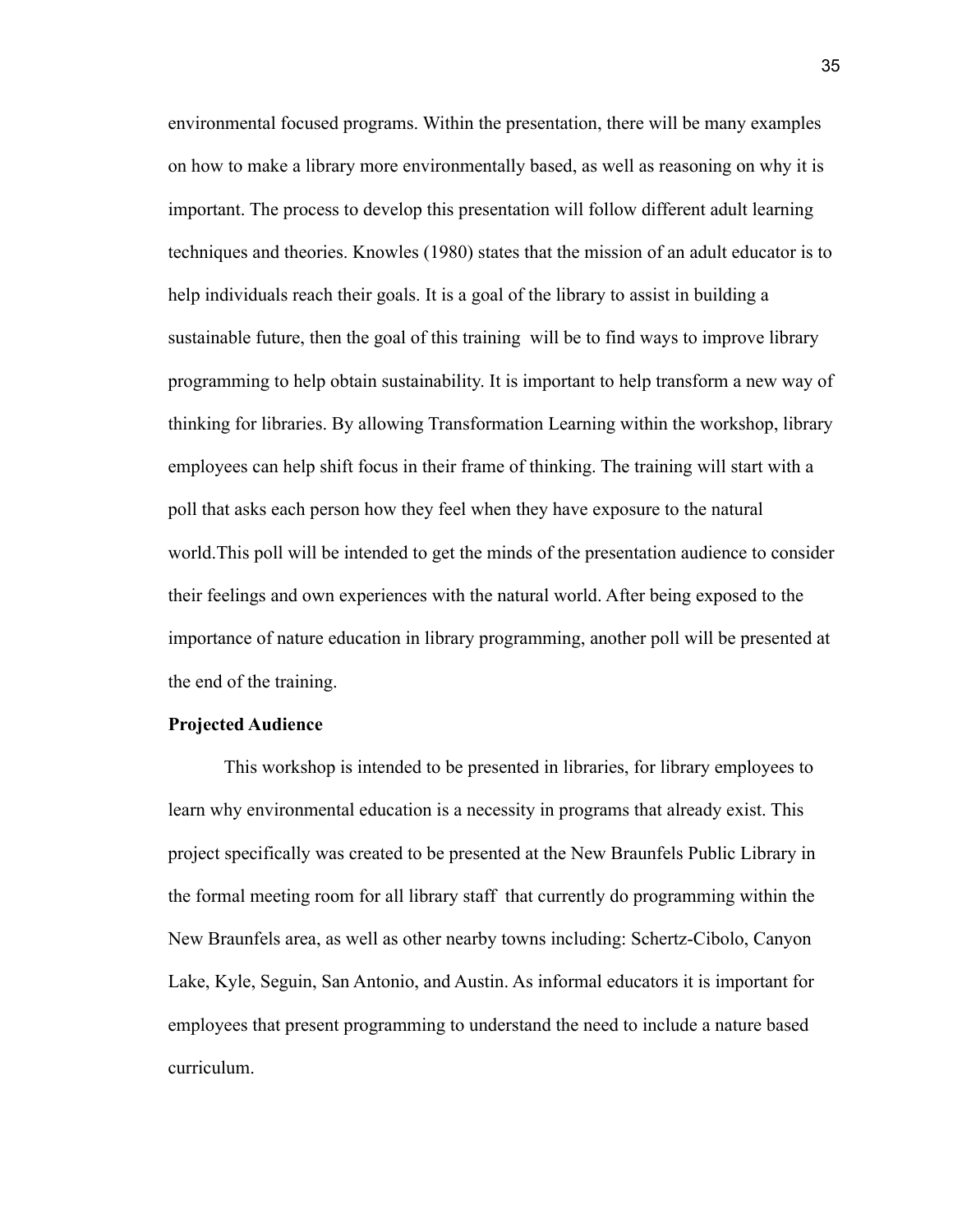# *Setting*

This presentation will be presented to a number of library staff in urban and rural areas. It is important for libraries in all areas to include environmental education in programming. Urban educators face many challenges including limited natural resources, environmental poverty, and social inequity, (Russ  $\&$  Kresny, 2017) while rural educators are faced with a different type of challenge. Citizens in rural areas tend to have different attitudes on environmental policies and regulations due to a lack of trust (Bonnie, et al, 2020). Offering engaging education is important in both regions, and libraries allow for easy access to this type of education. In this workshop, as a formal presentation, the ideal setting requires access to a screen in order to review powerpoint slides. This workshop will formally be presented inside, but some parts will be presented outside. The intention of the workshop will be to encourage time spent in nature, therefore some of the workshop is intended to get employees outdoors. By allowing even just a small opportunity for the adults in the workshop to spend time outside, they will be experiencing the benefits of outdoor programming first hand. The time outside will be spent exploring areas for green spaces or outdoor programming, as well as demonstrating some of the outdoor activities or games that can be added to enhance current programming. The presentation will be intended to end back inside with the poll.

# *Timeline*

This development is intended to be a one session presentation to persuade library employees within the surrounding area of the New Braunfels Public Library to utilize green spaces and incorporate environmental based learning into programming. This workshop is intended to be a full day interactive workshop, with a follow up second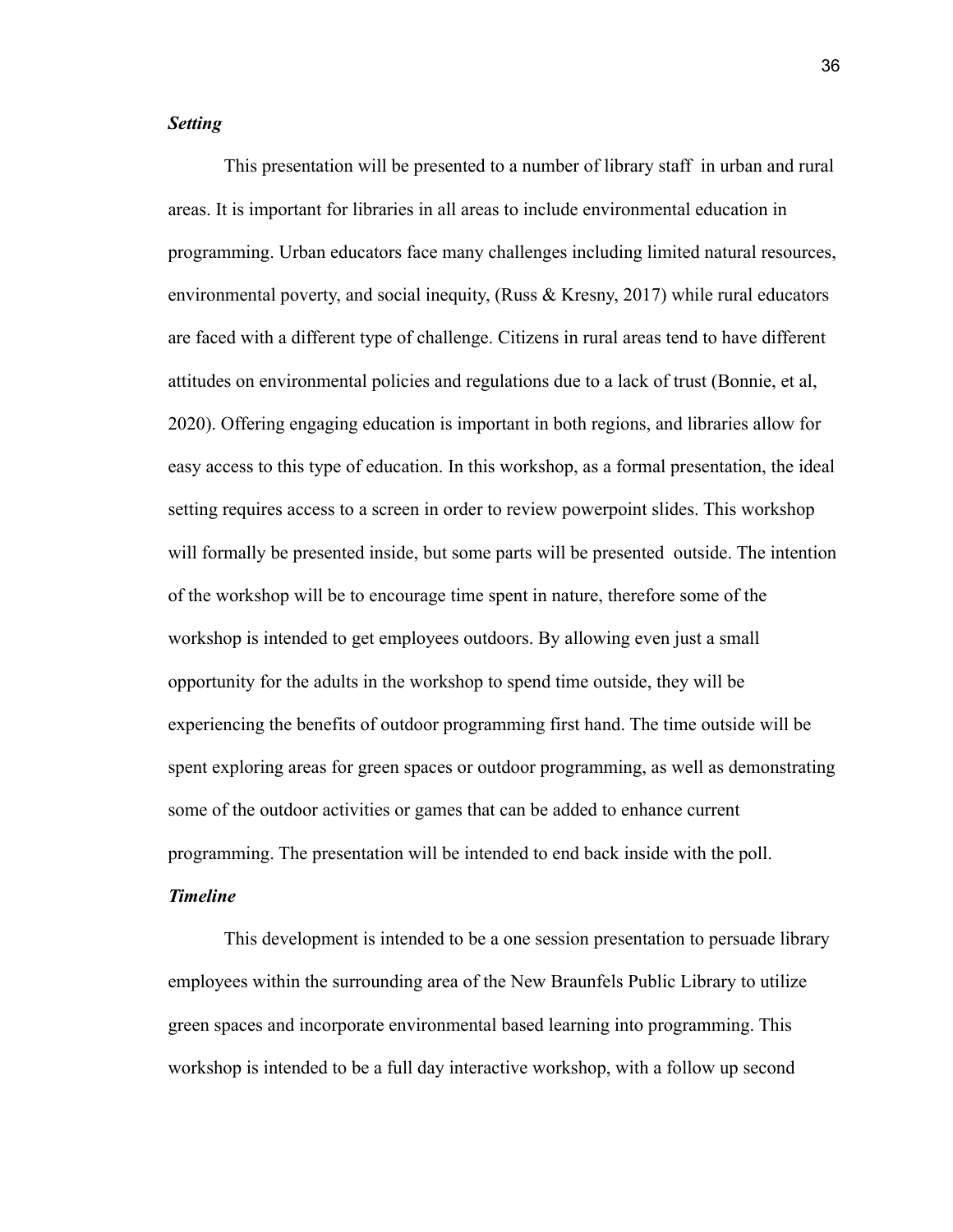session. The presentation will begin in the morning with an explanation of the reasoning behind the need to have it. It will then be followed by interactive activities that will give insight on how to include environmental education into current programs with some time spent outside. Participants will get to play nature focused games like "Oh Deer" that teach children vocabulary words like: "component" and "habitat." There will also be hands-on scavenger hunts used as examples of fun interactive ways to get outside while also including literature through journaling. The program will be concluded with a final poll, and closing information on how to make the library more environmentally focused.

# **Desired Outcome**

The desired outcome of this workshop is to empower library staff to make changes in programming with environmental based learning in mind. This project is intended to teach these employees how to enhance current programming through environmental education. New programming and architectural ideas are included in the presentation to teach the many ways that libraries can be inclusive with environmental education. It is my goal to teach all libraries what they need to do in order to become more green. This project is also intended for libraries to push towards establishing partnerships with local parks departments. The library is such an easily accessible community building that accommodates all people, therefore it is necessary to incorporate environmental based learning into buildings, and programming.

# **Assessment**

At the end of the workshop there will be one final poll that will ask each participant if they will start incorporating environmental education into programs. The poll will ask each person if they will take the information they have learned in the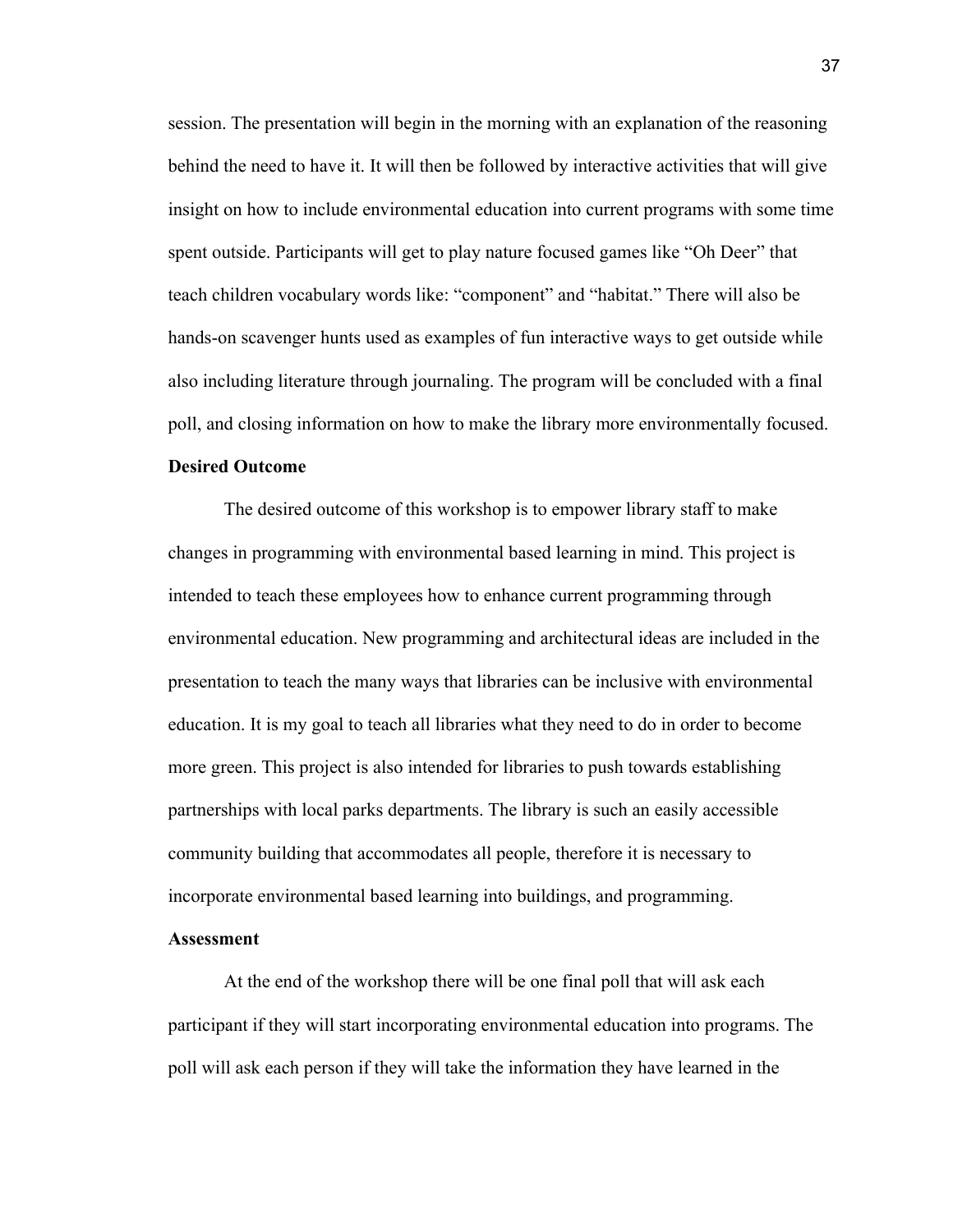workshop and utilize it in current/future programming. There will also be brochures handed out at the end of the workshop that will include links to websites, building ideas, and programming ideas for each person. I will also provide kits to get each library a way to start the shift towards being a nature library.

#### **Summary**

This chapter discussed in detail this project's intentions and described what will go into creating this staff development presentation. By exposing the importance of time spent outdoors, as well as giving new ideas on how to teach environmental education within the library, I answered the question *How can environmental based library programming benefit communities?* Through this adult learning workshop that is intended for library employees, to be presented at the New Braunfels Public Library, this training will encourage library staff to incorporate environmental based learning into already established library programming. During this training, library staff will learn how environmental education can benefit our health, as well as foster stewardship, empathy, and critical thinking skills. Library employees will learn how environmental based learning helps lead to a sustainable future. This staff development will last one full day, inside and outside of the library. The goal is to give library employees a reason to utilize an environmental based curriculum in programming in order to help them meet the needs of the community. At the workshop's conclusion, participants will be asked if they would be willing to incorporate environmental based learning into their library. Each participant will be provided with the material to get them started on transforming their own library.

Chapter 4 will reflect on the experiences I have had while creating this project, and what I have learned from my research. It will revisit the importance of libraries in the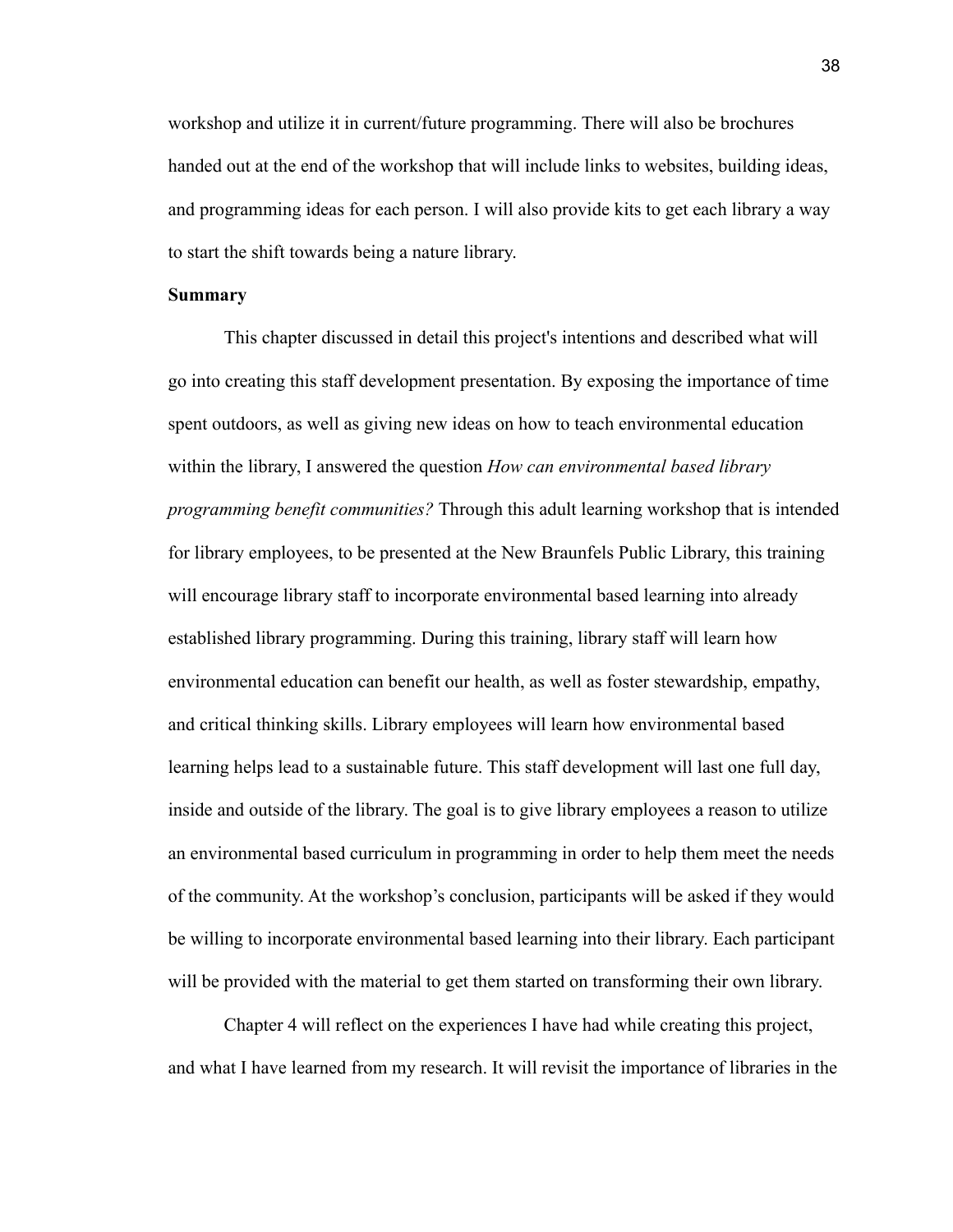community and how environmental education can enhance current programming. I will dive into factors like budgeting that can cause obstacles for public libraries. Chapter 4 will also discuss the importance of library and parks and recreation departments working together to overcome these obstacles. I will discuss my role as a current library employee and how I will continue to help the community, as well as the library.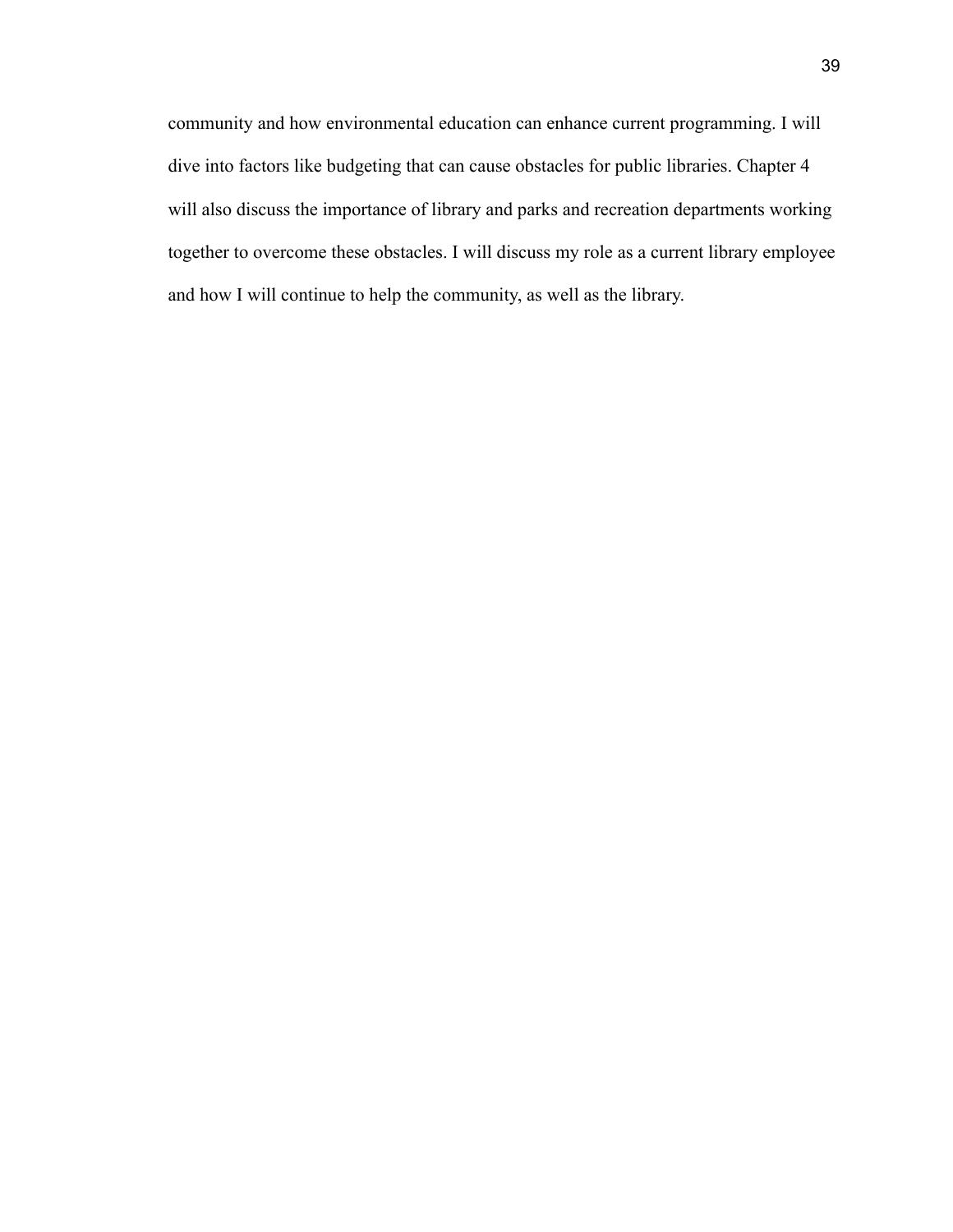#### **CHAPTER FOUR**

# **REFLECTION AND CONCLUSION**

# **Introduction**

Our need for the outdoor world has become more vital than ever before, as society spends more time indoors, we drift apart from the natural world. Environmental education has become an important subject and can be utilized to solve many of the issues we face today. The purpose of this project was to answer the research question *How can communities benefit from environmental education focused library programming?* This project was created in order to inform public libraries of the importance of including environmental education into programming, and to promote ideas on how to include elements of outdoor education into current programs. Through academic research I explained why environmental education is important to a community and how it correlates with library programming. This chapter will reflect on the learning experience and educational path of what went into this project. I will review parts of the literature that most influenced my research and helped provide important evidence in answering my research question. This chapter will cover possible implications and limitations of libraries taking on the role of environmental educators, and finally, I will discuss how I intend to disseminate my results and continue to advocate for greener **libraries** 

### **Personal Reflection**

Throughout my research I have learned just how important a library is to a community. Libraries are one of the last places that offer a safe space of equity and inclusion. In the course of my research, I found that a lot of libraries have already begun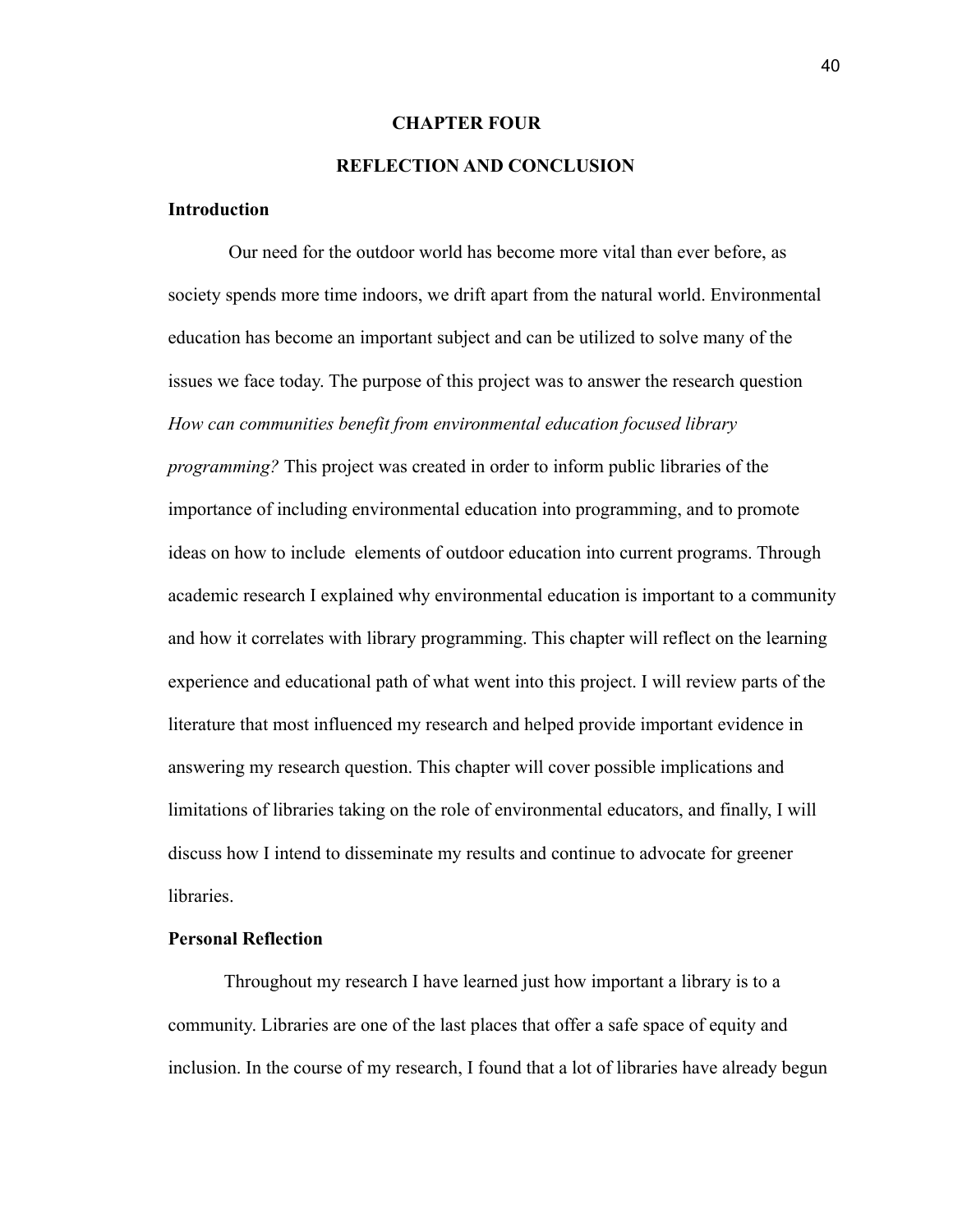the process of introducing environmental education into programming and the building itself. There are many new innovative ways libraries have started to incorporate nature into their facilities. There are endless possibilities of nature based learning in library programming.

During my research, I learned that libraries truly are one of the last known institutions to provide free services to the public. The free services that libraries provide make them an essential community amenity. Libraries and library services are the leading step to equality because they offer the best possible way to allow everyone access to nature based learning. The main concept in environmental education is to promote behavioral change by focusing on environmental and societal issues. One take away after learning this, is that offering an opportunity for the community to change their behavior does way more than just informing. Libraries allow the perfect opportunity to give a community a way to get involved. Libraries are already well established within their communities and local neighborhoods, which makes them ideal facilities to offer these types of programs. Libraries reach a wider range of individuals through equitable based programming. Libraries really make a huge difference to a community's well being.

Environmental education is one of the most important developing subjects and can lead to helping so many aspects. The impact environmental education has on social and environmental issues is so important. The relationship of libraries incorporating nature based curriculum is a concept that could make a huge impact on society. In fact one of the biggest concepts I learned from my research was the initiative that so many libraries across the country are already taking in order to use more nature based education in programs. Just within my own community/area there are many libraries utilizing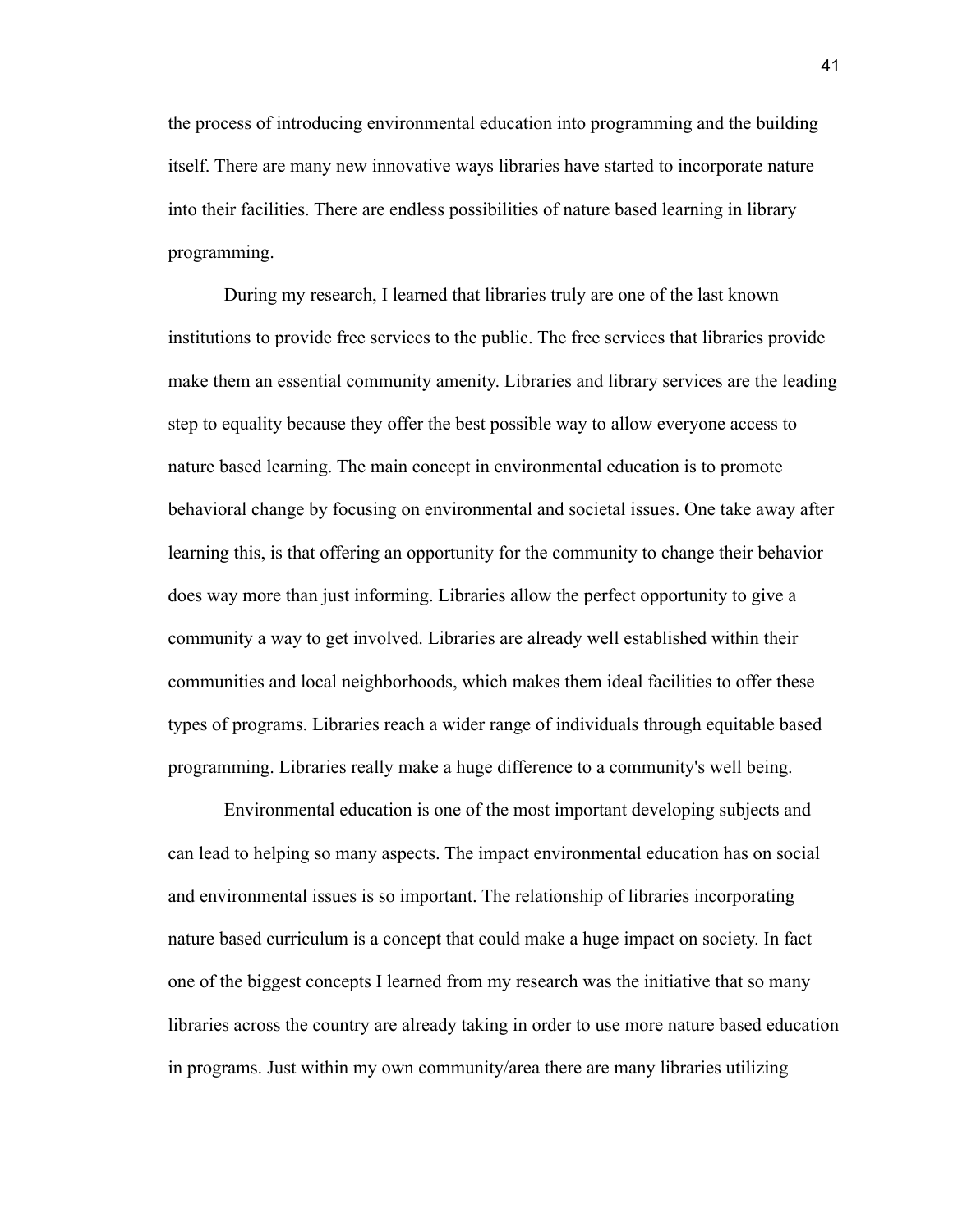natural resources to incorporate nature based learning. The Covid-19 Pandemic has highlighted how easy it can be to implement outdoor programming and incorporate outdoor education. Many libraries within the Texas Hill Country area, including my own local library, have turned to outdoor storytimes and programming. Even just offering any outdoor programming allows children the ability to connect with nature in a big way. The fresh air and exposure to the natural world is also making a difference in mental and physical health for everyone involved. Being a part of that hugely impacted myself and the people surrounding me. There are so many creative ways libraries can actively include nature based learning. Bookmobiles, outdoor storytimes, and nature-focused books are just some of the ways libraries can reach a bigger audience while teaching about environmental education.

After learning the many ways nature has had such an impact on society, I realized how important this topic is. Time in nature affects us positively in so many ways, and we are just now realizing how important it is. A public library can play a huge part in addressing the lack of outdoor education and access. Libraries, using environmental based programming, can help solve so many of our societal and environmental problems.

## **Literature Review**

There are several resources from my project that help support my theory. Each section from the literature review portion of this project brought attention to the importance environmental education has on societies mental and physical health. Revealing the significance of a public library in the community set the foundation for my research question. Connecting this information to environmental education made my research relevant.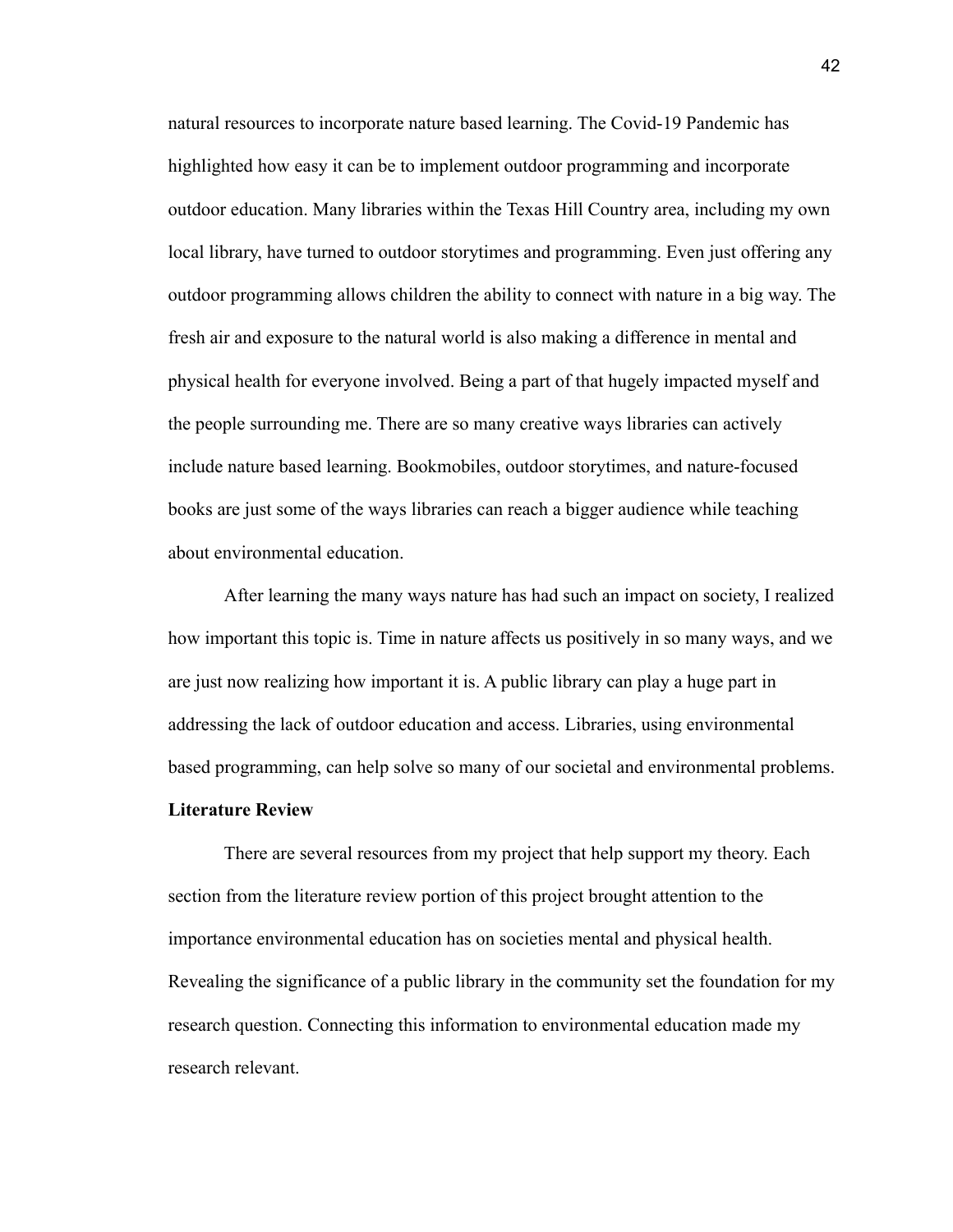While exploring chapter two, I found that describing the purpose of a library as a safe place of community value, rather than just a building of books helps support the necessity of my research. The American Library Association outlines the purpose of a library as a place that allows access to content and free services, with a mission of informing and educating (American Library Association, n.d.). This reference is a very informative resource that establishes the relevance of libraries. There are so many people who don't understand the importance a library has in a community. This reference helped set up the value of a public library. Libraries allow the public free access to their services and programming. Learning vocabulary such as 'environmental injustices' and recognizing the limited access to natural resources that certain groups/areas have, helped prove just how important free services are. Richard Louv's description of libraries as already established community centers that are flexible and safe also helps confirm that libraries are an ideal place to teach nature based learning(Louv, 2019).

Another solid source that helps build my research is the journal "Environmental Education and the Public Understanding of Science" (Jenkins, 2003). Jenkins discussed the complexity of environmental learning and the dynamics between science and socioeconomic issues (Jenkins, 2003). Libraries influence communities heavily, and already have developed relationships with the people in the community. Environmental education is more than just teaching science, it is also about building a better society and closing many societal gaps to help fight problems like environmental injustices. Due to the inclusiveness of the institution, libraries can reach new demographics.

# **Implications**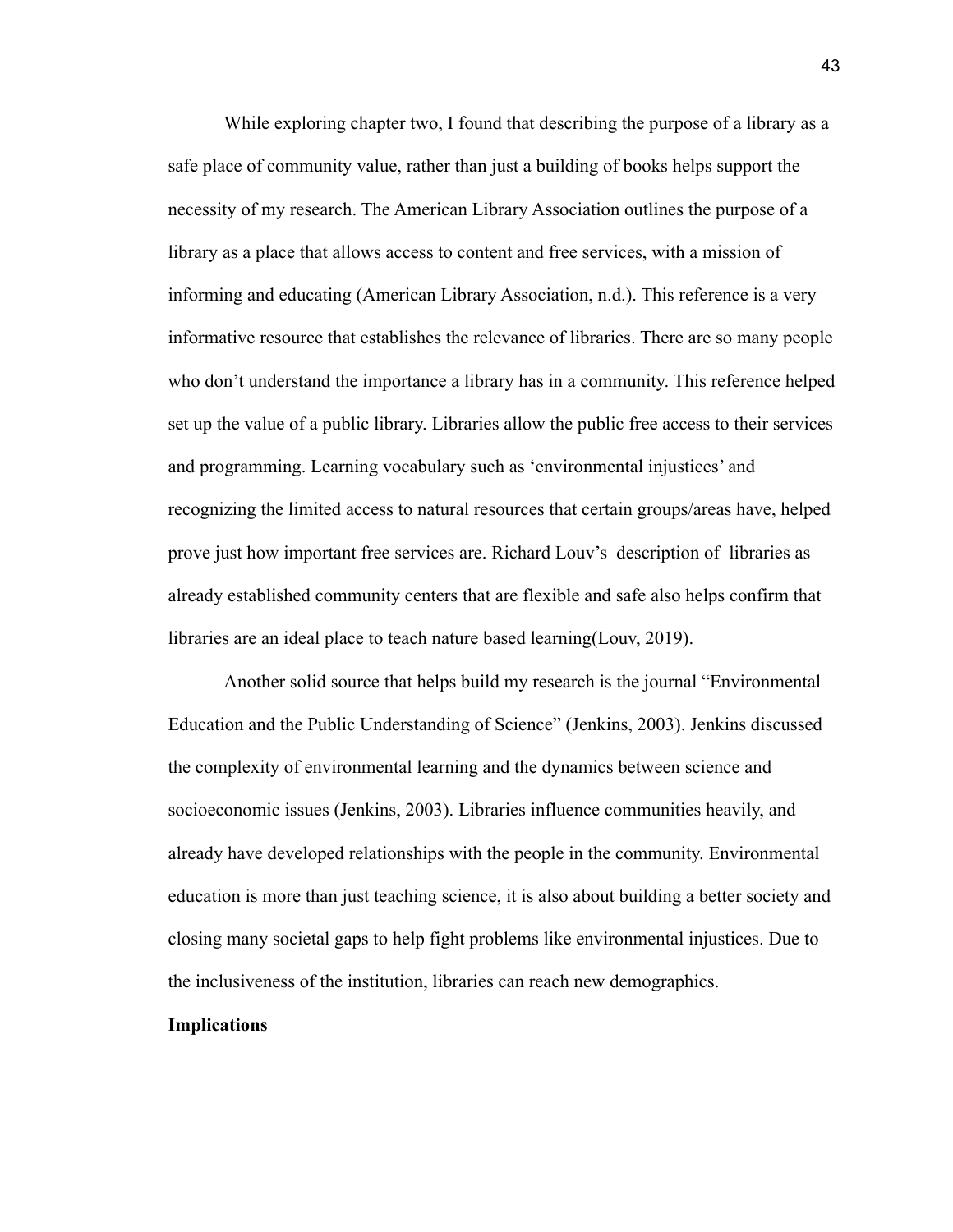The most important outtake of this project is to motivate library employees to deviate from the normal library narrative that everything should be indoors. As someone who loves the outdoors and realizes the impacts nature can have, I want to inspire others as well. The reason the library plays such a huge role in this inspiration is because of their ability to reach everyone. Everyone deserves the opportunity to build a relationship with the outdoors.

#### **Limitations**

Like most facilities the main limitation is always the budget. Libraries are free entities that usually rely on foundations for funding. Money is the root of improving programming and architecture design. Redesigning a library is easier said than done, it requires funding, community support and city approval. Finding the resources to cover these expenses can create a challenge to taking the necessary steps towards becoming a green library.

#### **Communicating Results**

My project was created to inform local libraries within my area on the importance of expanding their current programming to include environmental education. This project was created as a hands-on workshop for library employees to learn about and experience environmental focused programming first hand. In order to communicate results, I will provide feedback from the local library employees that attend this workshop. Results will depend on whether the employees actually provided nature focused programs for guests. It will also depend on if it made an impact on guests attending the programs.

Keeping in touch with each workshop attendee will help in the process of monitoring results. In order for this concept to catch on in libraries it is important to track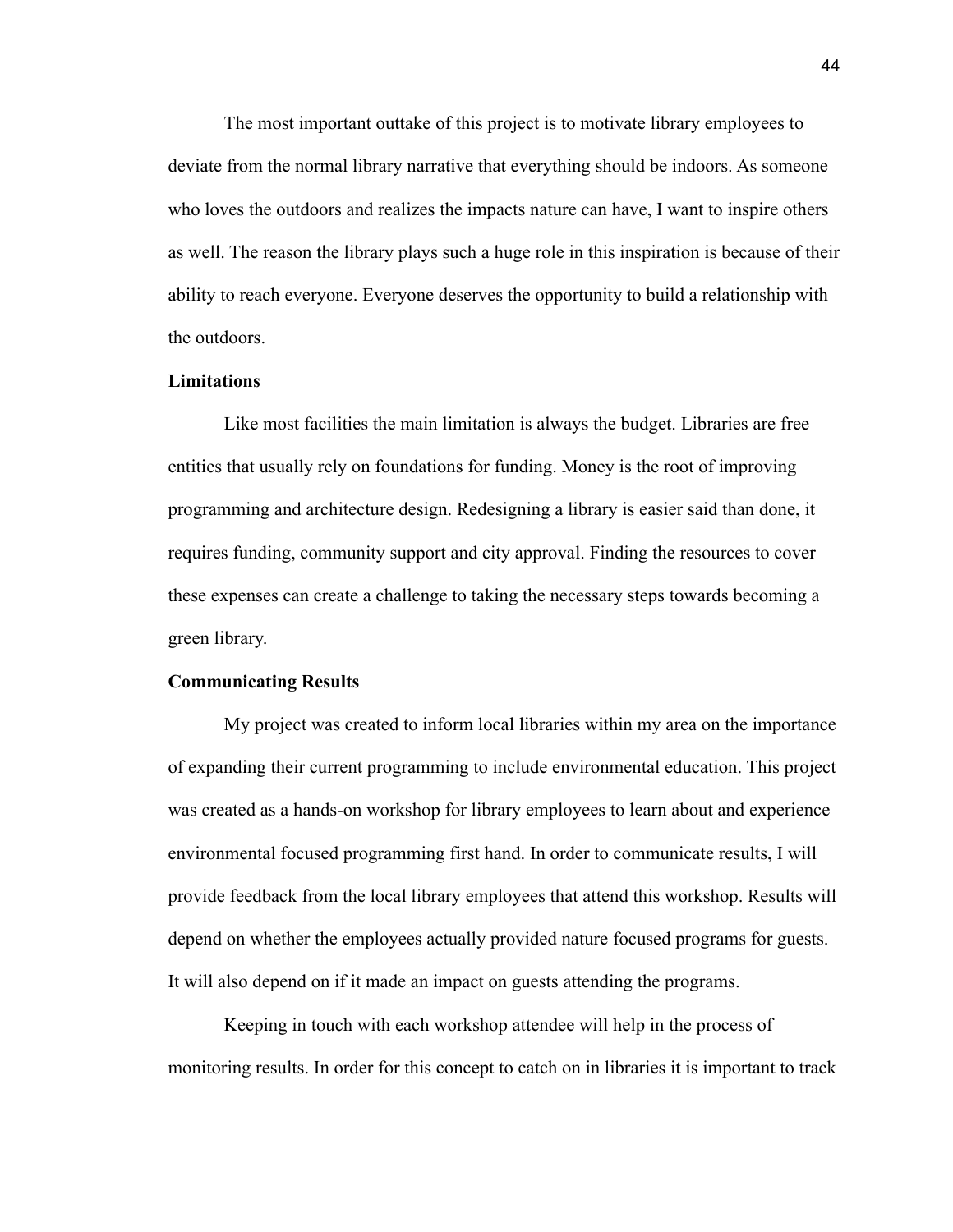the influence it has on library patrons and employees. It is also important to continue to assist in building a partnership with libraries and parks and recreation departments.

As a current parks employee and former library employee, I will continue to work with both departments on park and library developments. The New Braunfels Parks and Recreation Department is currently working with The New Braunfels Public Library to add additional storywalks in our parks, and continue to host outdoor storytimes. The parks and library departments partner in many different events as well! One of the main partnered events that take place is Roll and Read. A library sponsored event that allows families to stroll through the park and listen to stories. Storywalks, mobile libraries, and outdoor storytimes are just a few of the many ways libraries can work with parks to get the community outside and in nature.

## **Summary**

In this chapter I gave a personal reflection on my journey during this capstone project, and discussed the many reasons why this is important to me. This chapter also reviewed relevant literature that helps support my research, as well as covered some limitations and implications of including environmental education in library programming. Lastly, this chapter provided information on how I intend to communicate results from the project side of this capstone.

The goal of this project was to answer the question *How can communities benefit from environmental education focused library programming?* Through academic research I have provided many ways environmental education can benefit a community, and the importance of libraries playing a role in nature programming. I look forward to reaching out to local libraries to help inform the importance of nature education in their current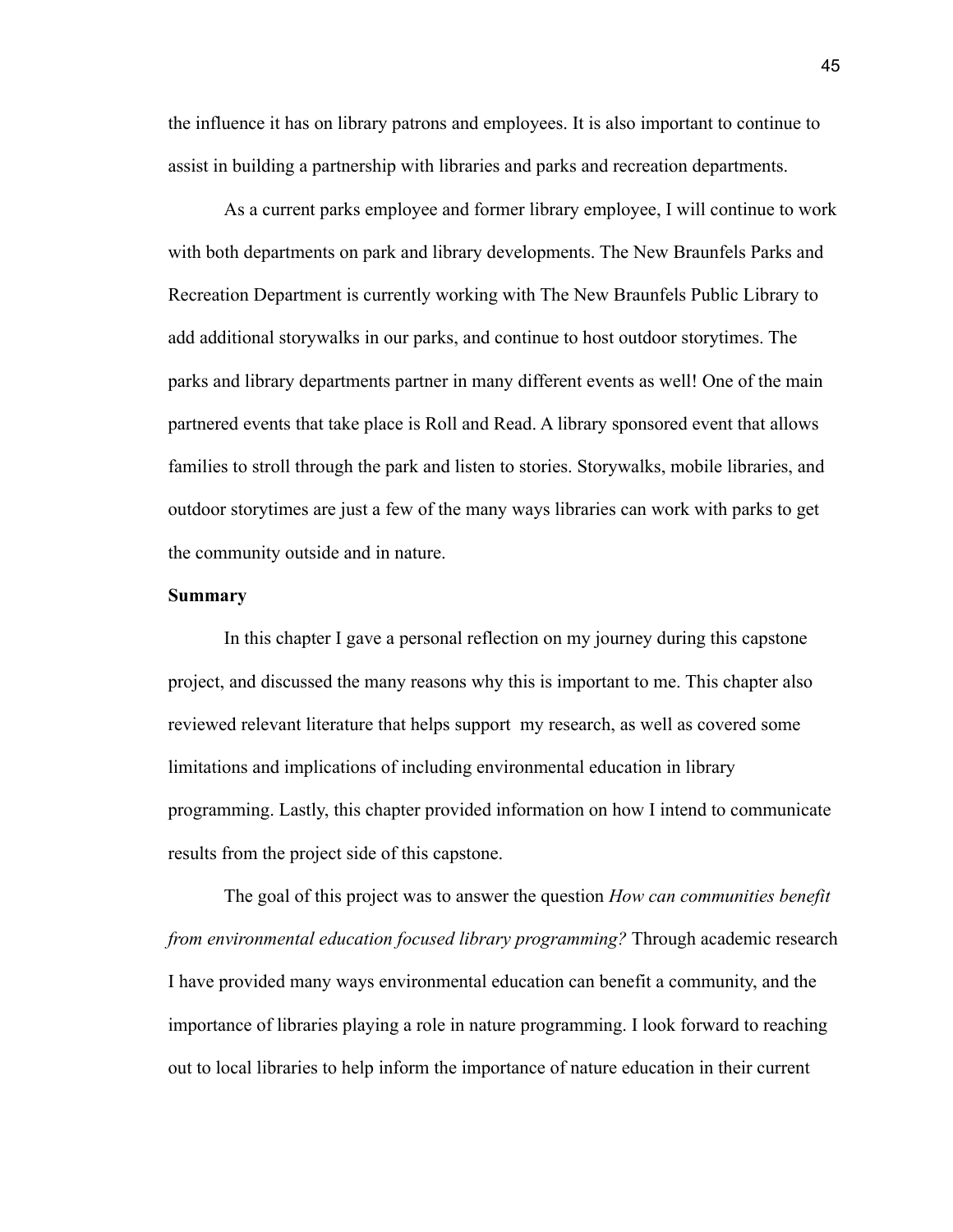programming. I have learned a great deal of information about environmental education, libraries, and their relationship together. The literature discussed throughout this project helps build the foundation to push for more nature based learning in library programming. I am eager to continue this journey and take the knowledge I have learned to help build a strong community for myself and others. As someone who has so much passion for the library and nature education, I will continue to teach others what I have learned and work towards healthier communities. I hope that this project communicates just how much we need public libraries. Public libraries, and environmental education are more relevant than ever before. I appreciate the opportunity to do research on this topic, and look forward to continuing to grow as more research is developed.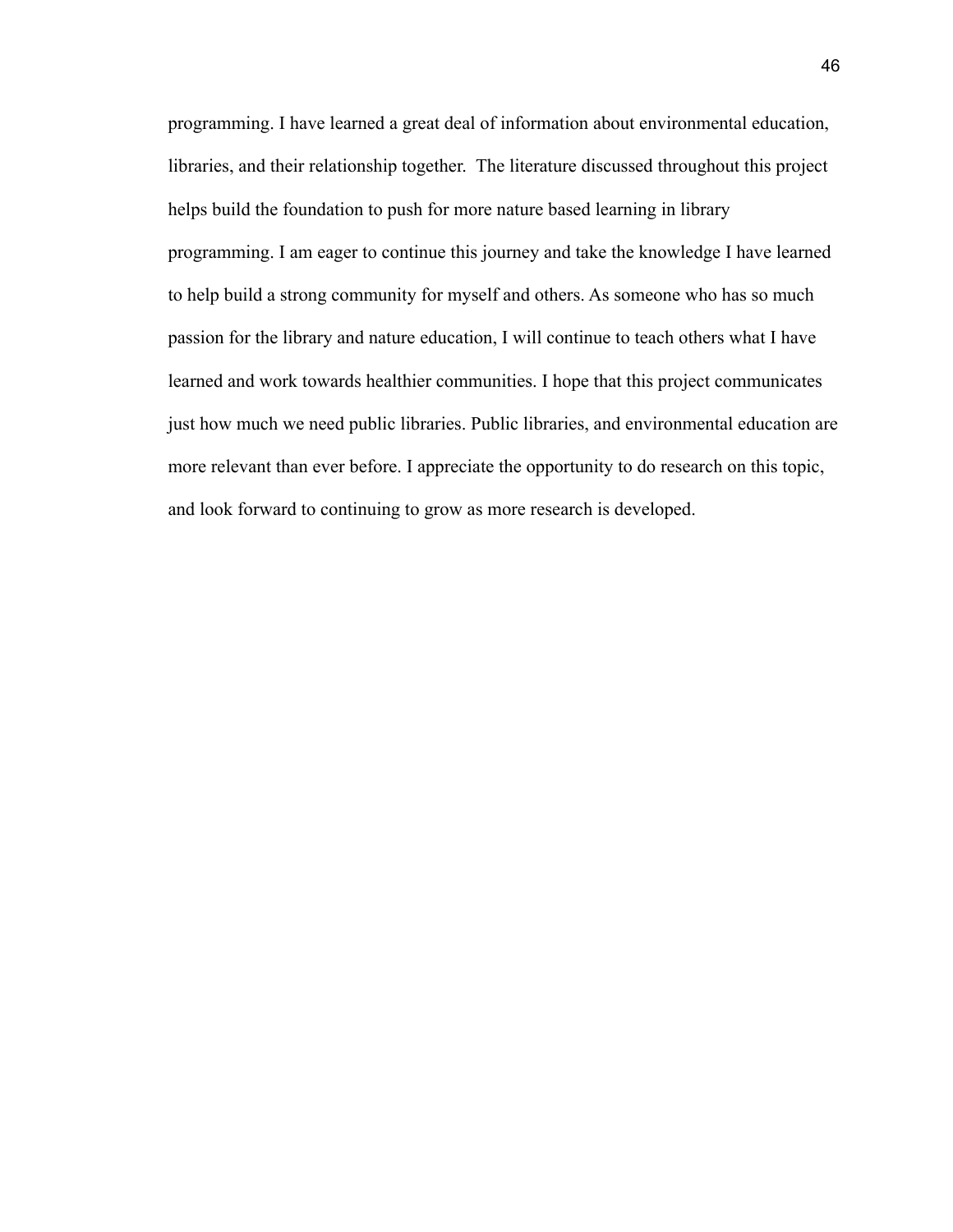## **References**

ACSA Resource Hub. (2021). *Mental health vs. physical health*. [https://content.acsa.org/acsa-partner-articles/mental-health-vs-physical-healt](https://content.acsa.org/acsa-partner-articles/mental-health-vs-physical-health) [h.](https://content.acsa.org/acsa-partner-articles/mental-health-vs-physical-health)

Akerman, S. (2018). *Best Practices for Building Empathy Through Live Animal Encounters*. Journal of Museum Education.

[https://doi.org/10.1080/10598650.2018.1496388.](https://doi.org/10.1080/10598650.2018.1496388)

American Library Association. (n.d.). *Definition of a library: General definition*. LibGuides. Retrieved from <https://libguides.ala.org/library-definition>.

American Library Association. (n.d.). *Social Role of the library*. Social Role of the Library | Libraries Matter.

[https://www.ala.org/tools/research/librariesmatter/category/social-role-librar](https://www.ala.org/tools/research/librariesmatter/category/social-role-library) [y.](https://www.ala.org/tools/research/librariesmatter/category/social-role-library)

Andrejewski, R., Mowen, A. J., & Kerstetter, D. L. (2011). *An examination of children's outdoor time, Nature connection, and environmental stewardship*. ScholarWorks@UMass Amherst.

[https://scholarworks.umass.edu/nerr/2011/Papers/2/.](https://scholarworks.umass.edu/nerr/2011/Papers/2/)

Beyer, K. M. M., Szabo, A., Hoormann, K., & Stolley, M. (2018, August). *Time spent OUTDOORS, activity levels, and chronic disease among American adults*. Journal of behavioral medicine.

[https://www.ncbi.nlm.nih.gov/pmc/articles/PMC6031452/.](https://www.ncbi.nlm.nih.gov/pmc/articles/PMC6031452/)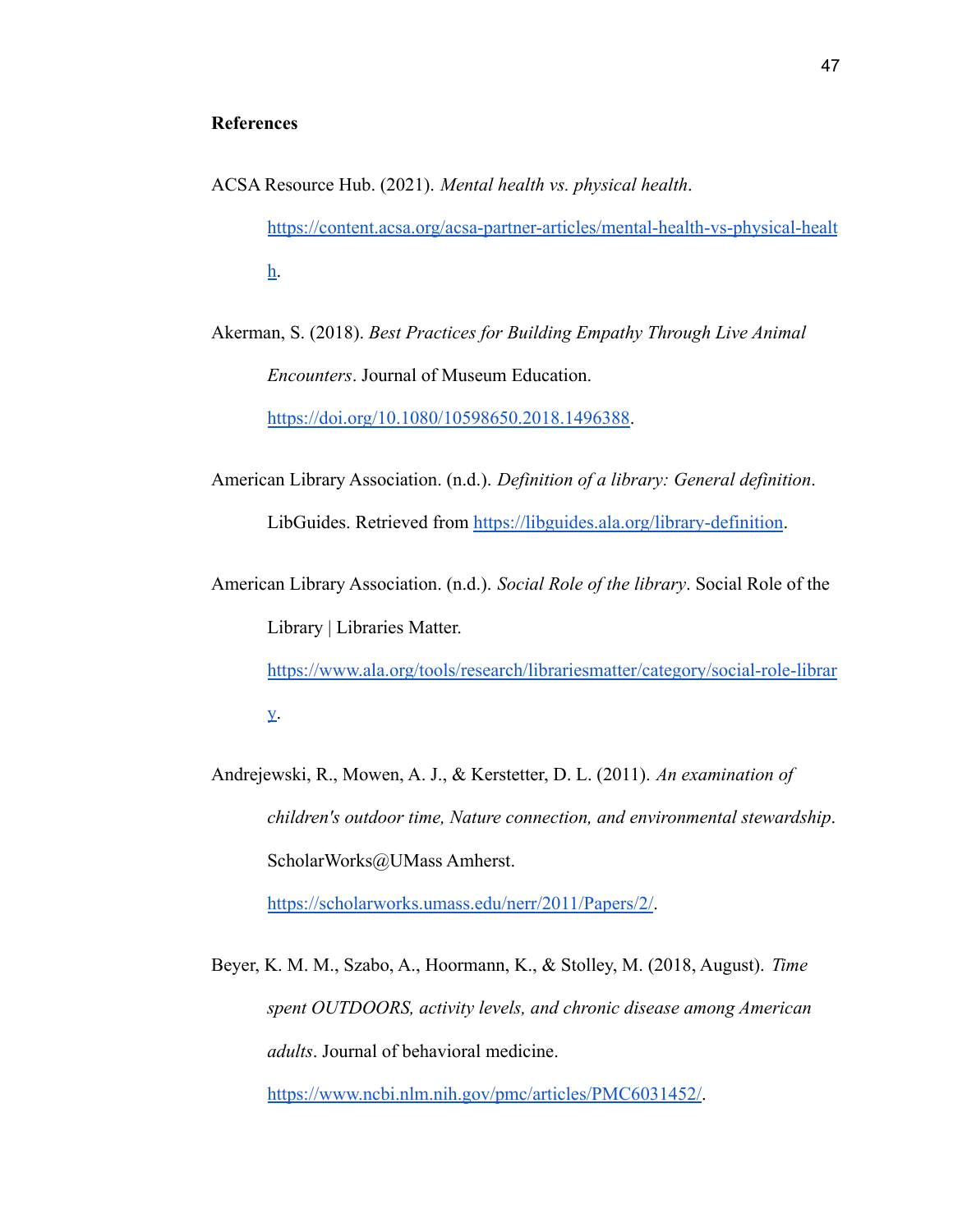- Bonnie, R., Diamond, E. P., & Rowe, E. (2020). *Understanding rural attitudes toward the environment and conservation in America.*Duke.edu. [https://nicholasinstitute.duke.edu/sites/default/files/publications/understandi](https://nicholasinstitute.duke.edu/sites/default/files/publications/understanding-rural-attitudes-toward-environment-conservation-america.pdf) [ng-rural-attitudes-toward-environment-conservation-america.pdf](https://nicholasinstitute.duke.edu/sites/default/files/publications/understanding-rural-attitudes-toward-environment-conservation-america.pdf).
- Borhan, M. T. (n.d.). *PROMOTING ENVIRONMENTAL STEWARDSHIP THROUGH PROJECT-BASED LEARNING*. Academia Accelerating the world's research.

[https://d1wqtxts1xzle7.cloudfront.net/47173434/recsam\\_proceedings-with-c](https://d1wqtxts1xzle7.cloudfront.net/47173434/recsam_proceedings-with-cover-page-v2.pdf?Expires=1633376470&Signature=frQP~xdcv42ewhv5CwhpLYshh72IauNz7HYudda-0RBvFr9O7Z9OkddJ2rkIqRGlxBAxcEN0fRCTjOZPXtFv7A9BygDom6RA8FzXv6FsEoG-9Fe-YVCvUuucUaeudJqG6dzMb1t3QmBymJu3GUxr4Y0~eBetdorbeyYGccgGnKD5iYXL3X~Nb9NKiZM6sLwEZLLrd59PdVh1bH4h~OFjXL0fIFZTU9E9OegWfcNN5hhqaq1pwv3vhQEZv12xr0bOgQFFUNA53sC4s0Af7ce4tKkqgl1Bq4jIjkB5waiz9KPqKsy1Z8ADmfdPhV6fXhpe2Uu4PK7I3kCZS4wRdfMotQ__&Key-Pair-Id=APKAJLOHF5GGSLRBV4ZA) [over-page-v2.pdf?Expires=1633376470&Signature=frQP~xdcv42ewhv5Cw](https://d1wqtxts1xzle7.cloudfront.net/47173434/recsam_proceedings-with-cover-page-v2.pdf?Expires=1633376470&Signature=frQP~xdcv42ewhv5CwhpLYshh72IauNz7HYudda-0RBvFr9O7Z9OkddJ2rkIqRGlxBAxcEN0fRCTjOZPXtFv7A9BygDom6RA8FzXv6FsEoG-9Fe-YVCvUuucUaeudJqG6dzMb1t3QmBymJu3GUxr4Y0~eBetdorbeyYGccgGnKD5iYXL3X~Nb9NKiZM6sLwEZLLrd59PdVh1bH4h~OFjXL0fIFZTU9E9OegWfcNN5hhqaq1pwv3vhQEZv12xr0bOgQFFUNA53sC4s0Af7ce4tKkqgl1Bq4jIjkB5waiz9KPqKsy1Z8ADmfdPhV6fXhpe2Uu4PK7I3kCZS4wRdfMotQ__&Key-Pair-Id=APKAJLOHF5GGSLRBV4ZA) [hpLYshh72IauNz7HYudda-0RBvFr9O7Z9OkddJ2rkIqRGlxBAxcEN0fRCT](https://d1wqtxts1xzle7.cloudfront.net/47173434/recsam_proceedings-with-cover-page-v2.pdf?Expires=1633376470&Signature=frQP~xdcv42ewhv5CwhpLYshh72IauNz7HYudda-0RBvFr9O7Z9OkddJ2rkIqRGlxBAxcEN0fRCTjOZPXtFv7A9BygDom6RA8FzXv6FsEoG-9Fe-YVCvUuucUaeudJqG6dzMb1t3QmBymJu3GUxr4Y0~eBetdorbeyYGccgGnKD5iYXL3X~Nb9NKiZM6sLwEZLLrd59PdVh1bH4h~OFjXL0fIFZTU9E9OegWfcNN5hhqaq1pwv3vhQEZv12xr0bOgQFFUNA53sC4s0Af7ce4tKkqgl1Bq4jIjkB5waiz9KPqKsy1Z8ADmfdPhV6fXhpe2Uu4PK7I3kCZS4wRdfMotQ__&Key-Pair-Id=APKAJLOHF5GGSLRBV4ZA) [jOZPXtFv7A9BygDom6RA8FzXv6FsEoG-9Fe-YVCvUuucUaeudJqG6dz](https://d1wqtxts1xzle7.cloudfront.net/47173434/recsam_proceedings-with-cover-page-v2.pdf?Expires=1633376470&Signature=frQP~xdcv42ewhv5CwhpLYshh72IauNz7HYudda-0RBvFr9O7Z9OkddJ2rkIqRGlxBAxcEN0fRCTjOZPXtFv7A9BygDom6RA8FzXv6FsEoG-9Fe-YVCvUuucUaeudJqG6dzMb1t3QmBymJu3GUxr4Y0~eBetdorbeyYGccgGnKD5iYXL3X~Nb9NKiZM6sLwEZLLrd59PdVh1bH4h~OFjXL0fIFZTU9E9OegWfcNN5hhqaq1pwv3vhQEZv12xr0bOgQFFUNA53sC4s0Af7ce4tKkqgl1Bq4jIjkB5waiz9KPqKsy1Z8ADmfdPhV6fXhpe2Uu4PK7I3kCZS4wRdfMotQ__&Key-Pair-Id=APKAJLOHF5GGSLRBV4ZA) [Mb1t3QmBymJu3GUxr4Y0~eBetdorbeyYGccgGnKD5iYXL3X~Nb9NKi](https://d1wqtxts1xzle7.cloudfront.net/47173434/recsam_proceedings-with-cover-page-v2.pdf?Expires=1633376470&Signature=frQP~xdcv42ewhv5CwhpLYshh72IauNz7HYudda-0RBvFr9O7Z9OkddJ2rkIqRGlxBAxcEN0fRCTjOZPXtFv7A9BygDom6RA8FzXv6FsEoG-9Fe-YVCvUuucUaeudJqG6dzMb1t3QmBymJu3GUxr4Y0~eBetdorbeyYGccgGnKD5iYXL3X~Nb9NKiZM6sLwEZLLrd59PdVh1bH4h~OFjXL0fIFZTU9E9OegWfcNN5hhqaq1pwv3vhQEZv12xr0bOgQFFUNA53sC4s0Af7ce4tKkqgl1Bq4jIjkB5waiz9KPqKsy1Z8ADmfdPhV6fXhpe2Uu4PK7I3kCZS4wRdfMotQ__&Key-Pair-Id=APKAJLOHF5GGSLRBV4ZA) [ZM6sLwEZLLrd59PdVh1bH4h~OFjXL0fIFZTU9E9OegWfcNN5hhqaq1p](https://d1wqtxts1xzle7.cloudfront.net/47173434/recsam_proceedings-with-cover-page-v2.pdf?Expires=1633376470&Signature=frQP~xdcv42ewhv5CwhpLYshh72IauNz7HYudda-0RBvFr9O7Z9OkddJ2rkIqRGlxBAxcEN0fRCTjOZPXtFv7A9BygDom6RA8FzXv6FsEoG-9Fe-YVCvUuucUaeudJqG6dzMb1t3QmBymJu3GUxr4Y0~eBetdorbeyYGccgGnKD5iYXL3X~Nb9NKiZM6sLwEZLLrd59PdVh1bH4h~OFjXL0fIFZTU9E9OegWfcNN5hhqaq1pwv3vhQEZv12xr0bOgQFFUNA53sC4s0Af7ce4tKkqgl1Bq4jIjkB5waiz9KPqKsy1Z8ADmfdPhV6fXhpe2Uu4PK7I3kCZS4wRdfMotQ__&Key-Pair-Id=APKAJLOHF5GGSLRBV4ZA) [wv3vhQEZv12xr0bOgQFFUNA53sC4s0Af7ce4tKkqgl1Bq4jIjkB5waiz9K](https://d1wqtxts1xzle7.cloudfront.net/47173434/recsam_proceedings-with-cover-page-v2.pdf?Expires=1633376470&Signature=frQP~xdcv42ewhv5CwhpLYshh72IauNz7HYudda-0RBvFr9O7Z9OkddJ2rkIqRGlxBAxcEN0fRCTjOZPXtFv7A9BygDom6RA8FzXv6FsEoG-9Fe-YVCvUuucUaeudJqG6dzMb1t3QmBymJu3GUxr4Y0~eBetdorbeyYGccgGnKD5iYXL3X~Nb9NKiZM6sLwEZLLrd59PdVh1bH4h~OFjXL0fIFZTU9E9OegWfcNN5hhqaq1pwv3vhQEZv12xr0bOgQFFUNA53sC4s0Af7ce4tKkqgl1Bq4jIjkB5waiz9KPqKsy1Z8ADmfdPhV6fXhpe2Uu4PK7I3kCZS4wRdfMotQ__&Key-Pair-Id=APKAJLOHF5GGSLRBV4ZA) [PqKsy1Z8ADmfdPhV6fXhpe2Uu4PK7I3kCZS4wRdfMotQ\\_\\_&Key-Pair-I](https://d1wqtxts1xzle7.cloudfront.net/47173434/recsam_proceedings-with-cover-page-v2.pdf?Expires=1633376470&Signature=frQP~xdcv42ewhv5CwhpLYshh72IauNz7HYudda-0RBvFr9O7Z9OkddJ2rkIqRGlxBAxcEN0fRCTjOZPXtFv7A9BygDom6RA8FzXv6FsEoG-9Fe-YVCvUuucUaeudJqG6dzMb1t3QmBymJu3GUxr4Y0~eBetdorbeyYGccgGnKD5iYXL3X~Nb9NKiZM6sLwEZLLrd59PdVh1bH4h~OFjXL0fIFZTU9E9OegWfcNN5hhqaq1pwv3vhQEZv12xr0bOgQFFUNA53sC4s0Af7ce4tKkqgl1Bq4jIjkB5waiz9KPqKsy1Z8ADmfdPhV6fXhpe2Uu4PK7I3kCZS4wRdfMotQ__&Key-Pair-Id=APKAJLOHF5GGSLRBV4ZA) [d=APKAJLOHF5GGSLRBV4ZA](https://d1wqtxts1xzle7.cloudfront.net/47173434/recsam_proceedings-with-cover-page-v2.pdf?Expires=1633376470&Signature=frQP~xdcv42ewhv5CwhpLYshh72IauNz7HYudda-0RBvFr9O7Z9OkddJ2rkIqRGlxBAxcEN0fRCTjOZPXtFv7A9BygDom6RA8FzXv6FsEoG-9Fe-YVCvUuucUaeudJqG6dzMb1t3QmBymJu3GUxr4Y0~eBetdorbeyYGccgGnKD5iYXL3X~Nb9NKiZM6sLwEZLLrd59PdVh1bH4h~OFjXL0fIFZTU9E9OegWfcNN5hhqaq1pwv3vhQEZv12xr0bOgQFFUNA53sC4s0Af7ce4tKkqgl1Bq4jIjkB5waiz9KPqKsy1Z8ADmfdPhV6fXhpe2Uu4PK7I3kCZS4wRdfMotQ__&Key-Pair-Id=APKAJLOHF5GGSLRBV4ZA).

Bowie, L. (2021). *5 library services that are here to stay post-pandemic*. DEMCO Ideas and Inspiration.

[https://ideas.demco.com/blog/5-library-services-that-are-here-to-stay-post-p](https://ideas.demco.com/blog/5-library-services-that-are-here-to-stay-post-pandemic/) [andemic/.](https://ideas.demco.com/blog/5-library-services-that-are-here-to-stay-post-pandemic/)

Box , S. (2017, November 22). *One Earth, One Home* . Environmental Stewardship. <https://www.environmental-stewardship.org/>.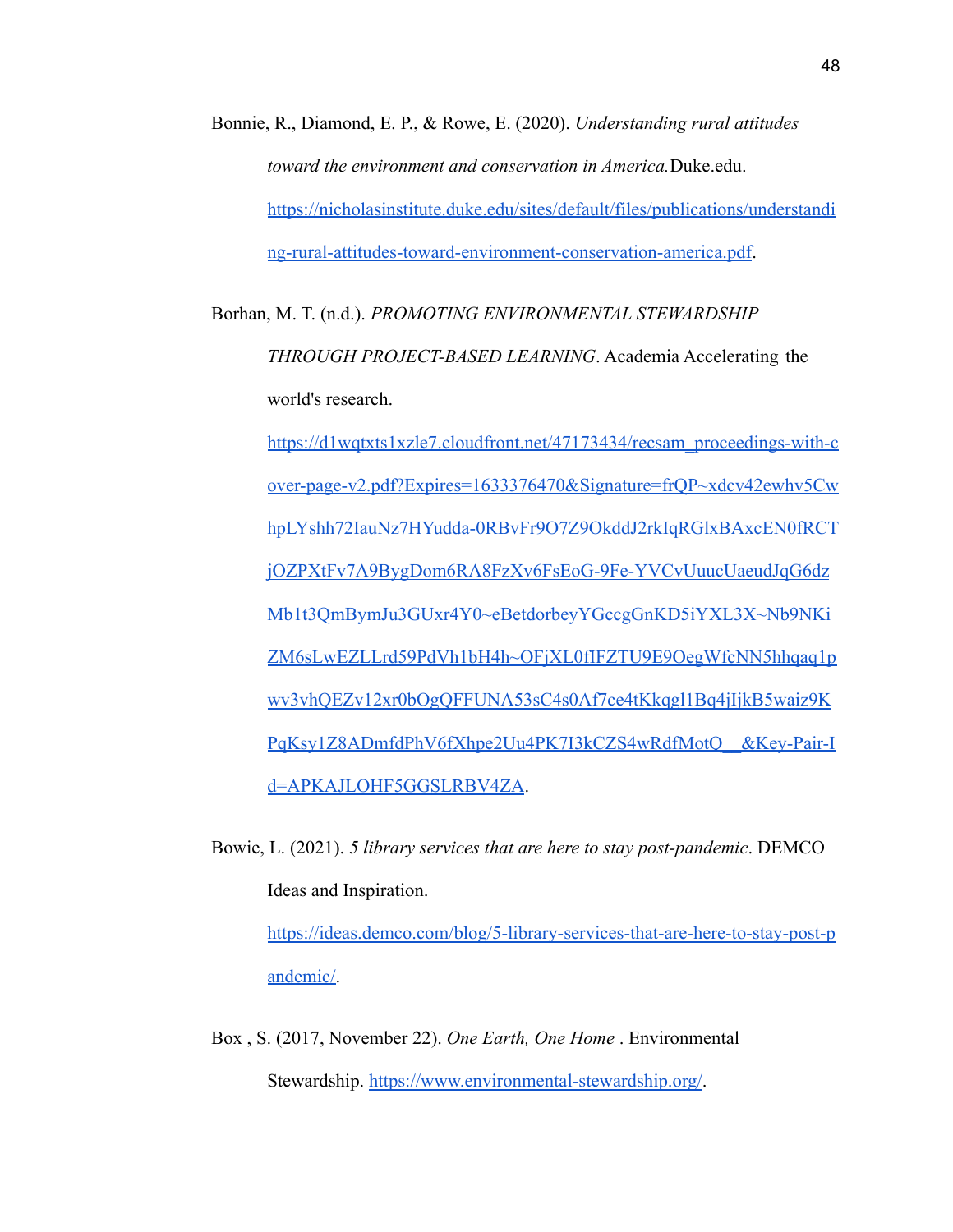- Boyes, E., & Stanisstreet, M. (2011). *Environmental Education for Behaviour Change: Which actions should be targeted?* International Journal of Science . Retrieved from <https://doi.org/10.1080/09500693.2011.584079>.
- Bradford, S. (n.d.). *Multiple perspectives: Building critical thinking skills*. Multiple Perspectives: Building Critical Thinking Skills | Read Write Think. [https://www.readwritethink.org/classroom-resources/lesson-plans/multiple-p](https://www.readwritethink.org/classroom-resources/lesson-plans/multiple-perspectives-building-critical) [erspectives-building-critical](https://www.readwritethink.org/classroom-resources/lesson-plans/multiple-perspectives-building-critical).
- Cabello, M., & Butler, S. M. (2017, March 30). *How public libraries help build healthy communities*.[.https://www.brookings.edu/blog/up-front/2017/03/30/how-pub](https://www.brookings.edu/blog/up-front/2017/03/30/how-public-libraries-help-build-healthy-communities/) [lic-libraries-help-build-healthy-communities/](https://www.brookings.edu/blog/up-front/2017/03/30/how-public-libraries-help-build-healthy-communities/).
- California Adult Literacy Professional Development Project (CALPRO). (2008). *Adult learning theories final* . Calpro-Online.

<https://www.calpro-online.org/documents/AdultLearningTheoriesFinal.pdf>.

- Canada Architecture News . (2020, December 25). *Libraries are thriving in the new social order - Global Furniture Group*. World Architecture Community. [https://worldarchitecture.org/article-links/egfnf/libraries-are-thriving-in-the](https://worldarchitecture.org/article-links/egfnf/libraries-are-thriving-in-the-new.html)[new.html.](https://worldarchitecture.org/article-links/egfnf/libraries-are-thriving-in-the-new.html)
- Centers for Disease Control and Prevention. (2020, April 21). *CDC*. Centers for Disease Control and Prevention.

[https://www.cdc.gov/healthyschools/physicalactivity/facts.htm.](https://www.cdc.gov/healthyschools/physicalactivity/facts.htm)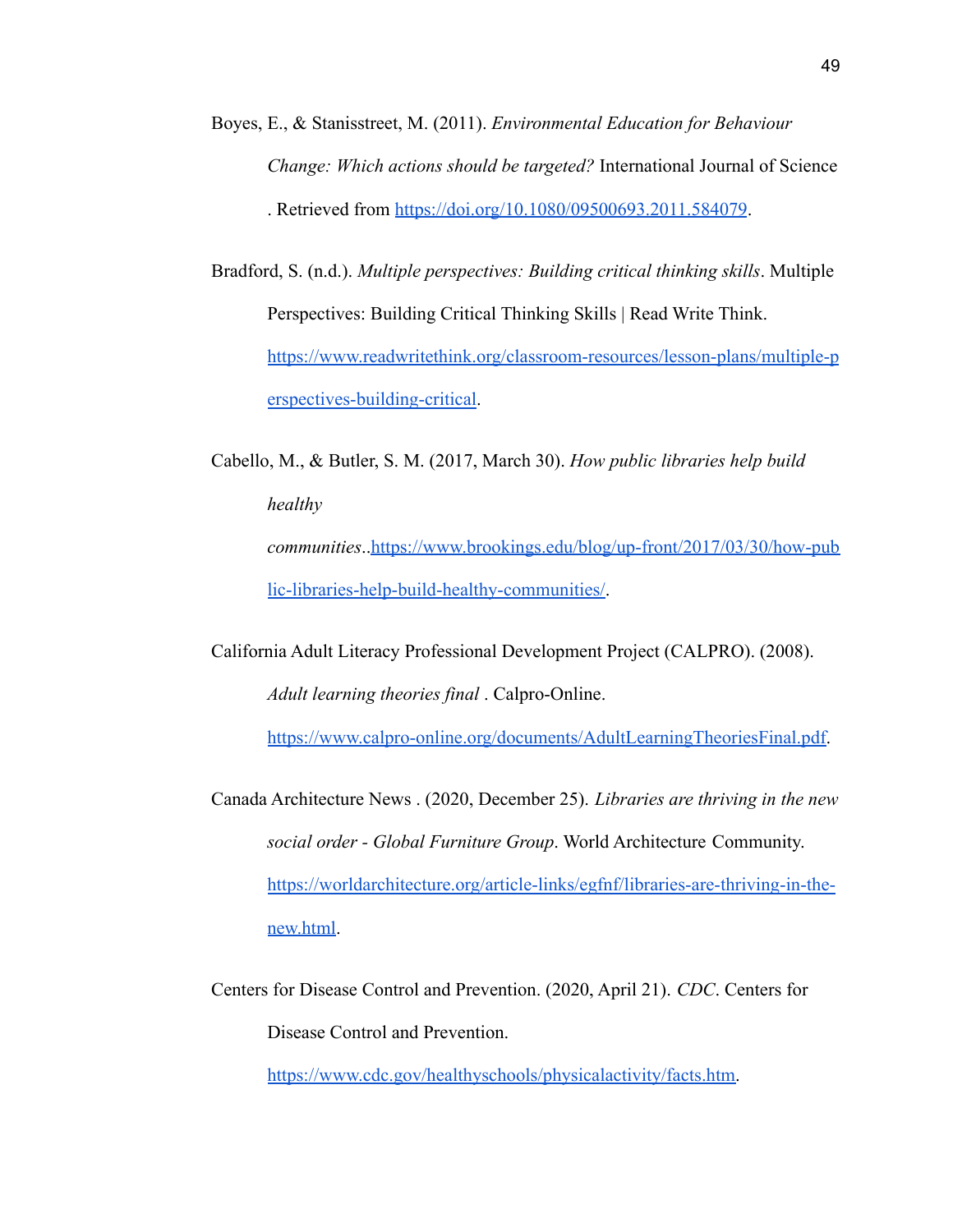Colléony, A., White, R., & Shwartz, A. (2019, April 9). *The influence of spending time outside on experience of nature and environmental attitudes*. Landscape and Urban Planning.

<https://doi.org/10.1016/j.landurbplan.2019.03.010>

Colman , A. (n.d.). *Parks and recreation + public libraries = partners in advancing community well-being*. Urban Libraries Council. [https://www.urbanlibraries.org/blog/parks-and-recreation-public-libraries-pa](https://www.urbanlibraries.org/blog/parks-and-recreation-public-libraries-partners-in-advancing-community-well-being) [rtners-in-advancing-community-well-being.](https://www.urbanlibraries.org/blog/parks-and-recreation-public-libraries-partners-in-advancing-community-well-being)

- Coyle, K. (2005). *Environmental Literacy in America*. Retrieved from <https://files.eric.ed.gov/fulltext/ED522820.pdf>.
- *Children in nature national recreation and park association*. (n.d.). [https://www.nrpa.org/uploadedFiles/nrpa.org/Advocacy/Children-in-Nature.](https://www.nrpa.org/uploadedFiles/nrpa.org/Advocacy/Children-in-Nature.pdf) [pdf.](https://www.nrpa.org/uploadedFiles/nrpa.org/Advocacy/Children-in-Nature.pdf)
- Christenson, M. A. (2004, June 22). *Teaching multiple perspectives on environmental issues in elementary classrooms: A story of teacher inquiry.* Journal of Environmental Education. <https://eric.ed.gov/?id=EJ707585>.
- Critical Thinking in Environmental Science. (n.d.). Retrieved September 29, 2021, from

[http://www.readbag.com/abacus-bates-raustin-fluxflow-l1-3-critical-thinkin](http://www.readbag.com/abacus-bates-raustin-fluxflow-l1-3-critical-thinking)

[g.](http://www.readbag.com/abacus-bates-raustin-fluxflow-l1-3-critical-thinking)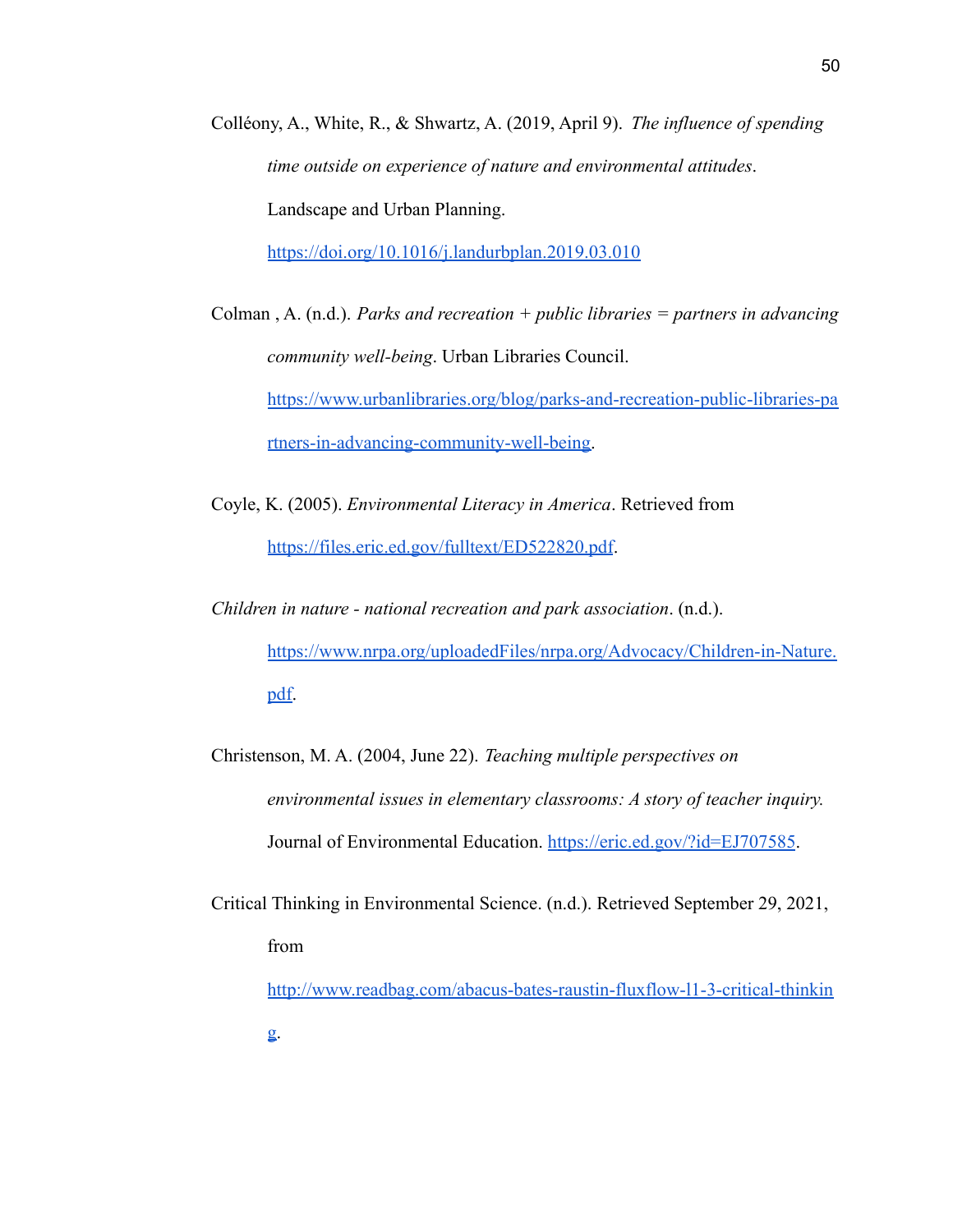- Daskolia, M., Dimos, A., & Kampylis, P. G. (2011). *Secondary teachers' conceptions of creative thinking within the context of environmental education* . IJESE[.https://files.eric.ed.gov/fulltext/EJ990520.pdf.](https://files.eric.ed.gov/fulltext/EJ990520.pdf)
- Delagran, L. (n.d.). *How does nature impact our wellbeing?* Taking Charge of Your Health & Wellbeing.

[https://www.takingcharge.csh.umn.edu/how-does-nature-impact-our-wellbei](https://www.takingcharge.csh.umn.edu/how-does-nature-impact-our-wellbeing) [ng.](https://www.takingcharge.csh.umn.edu/how-does-nature-impact-our-wellbeing)

- Dictionary.com. (n.d.). *Stewardship definition & meaning*. Dictionary.com. <https://www.dictionary.com/browse/stewardship>.
- Engström, L., & Eckerdal, J. (2019). *Public libraries as promoters of social sustainability?* Information Research: an international electronic journal. <http://informationr.net/ir/24-4/colis/colis1914.html>.

Environmental Justice Organisations Liabilities and Trade. (n.d.). *Mapping*

*Environmental Justice.*

<http://www.ejolt.org/2013/02/environmental-injustice/>.

Environmental Protection Agency. (2016). *Environmental Stewardship* . EPA.

[https://archive.epa.gov/stewardship/web/html/.](https://archive.epa.gov/stewardship/web/html/)

Environmental Protection Agency. (n.d.). *What is Environmental Education?* . EPA. Retrieved from

[https://www.epa.gov/education/what-environmental-education.](https://www.epa.gov/education/what-environmental-education)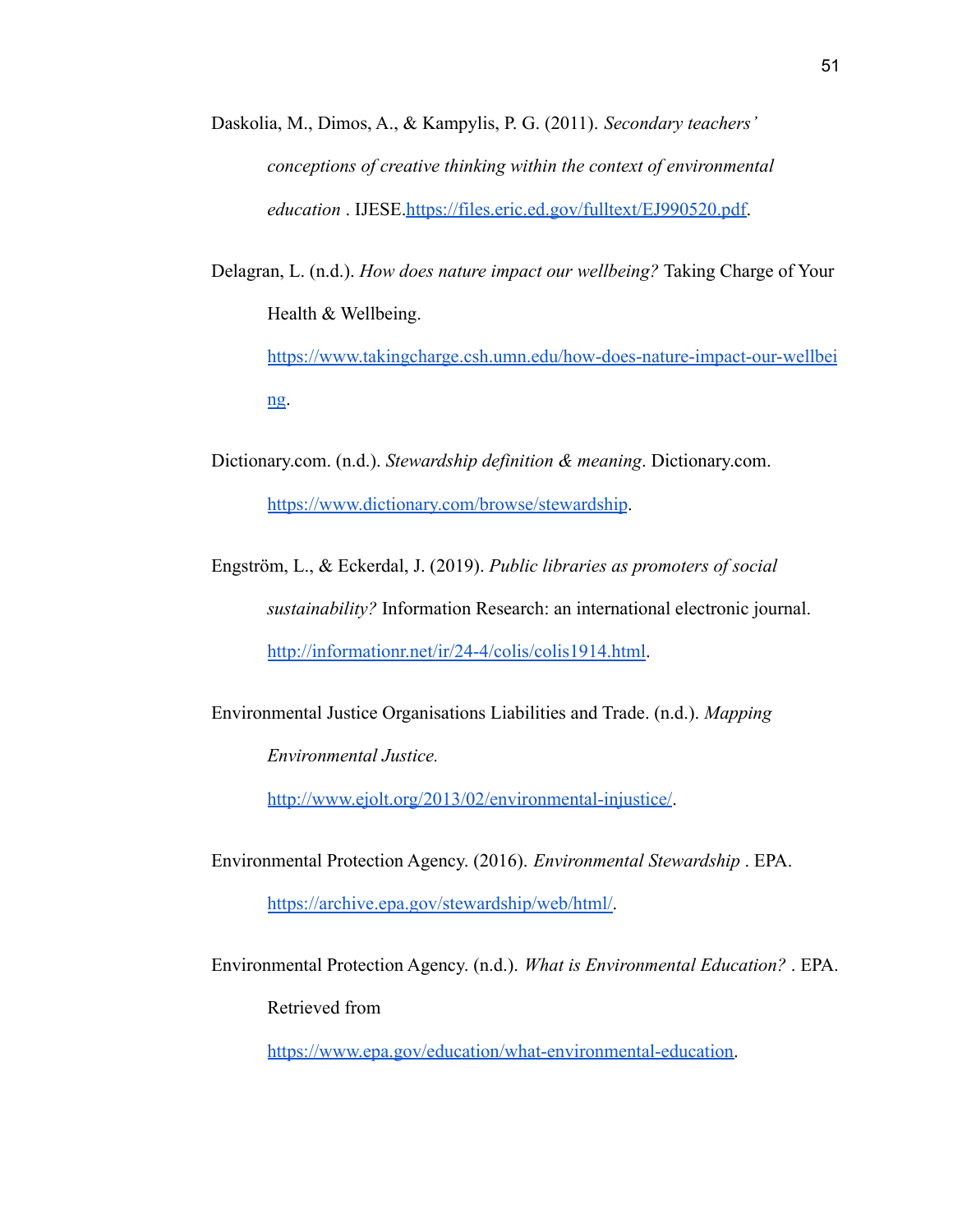*Environmental stewardship and Sustainability.* (n.d.). James Madison University. (2021, April 23).

[https://www.jmu.edu/stewardship/what-is-environmental-stewardship.shtml.](https://www.jmu.edu/stewardship/what-is-environmental-stewardship.shtml)

Escoto, A. (2021, April 29). *Pandemic pivoting, continued*. American Libraries Magazine.

[https://americanlibrariesmagazine.org/2021/05/03/pandemic-pivoting-contin](https://americanlibrariesmagazine.org/2021/05/03/pandemic-pivoting-continued/) [ued/](https://americanlibrariesmagazine.org/2021/05/03/pandemic-pivoting-continued/).

- Fedorowicz-Kruszewska, M. (2020, June 3). *Environmental education in libraries – theoretical foundations and practical implementation*. Library Management. <https://doi.org/10.1108/LM-12-2019-0087>.
- The Foundation for Critical Thinking. (n.d.). *Defining Critical Thinking*. The Foundation for Critical Thinking.

<https://www.criticalthinking.org/pages/defining-critical-thinking/766>.

Gallagher, H. (2016, May 31). *Building confidence by embracing adventure*. The Outdoor Teacher.

[http://teachers.thinkoutside.org/index.php/teach-outside/19-rationale/557-ho](http://teachers.thinkoutside.org/index.php/teach-outside/19-rationale/557-how-environmental-education-develops-critical-thinking-skills) [w-environmental-education-develops-critical-thinking-skills.](http://teachers.thinkoutside.org/index.php/teach-outside/19-rationale/557-how-environmental-education-develops-critical-thinking-skills)

Gilpin, G. (2021, June 9). *Public libraries continue to adapt, enriching communities across america*. Brookings. [https://www.brookings.edu/blog/brown-center-chalkboard/2021/06/01/publi](https://www.brookings.edu/blog/brown-center-chalkboard/2021/06/01/public-libraries-continue-to-adapt-enriching-communities-across-america/) [c-libraries-continue-to-adapt-enriching-communities-across-america/.](https://www.brookings.edu/blog/brown-center-chalkboard/2021/06/01/public-libraries-continue-to-adapt-enriching-communities-across-america/)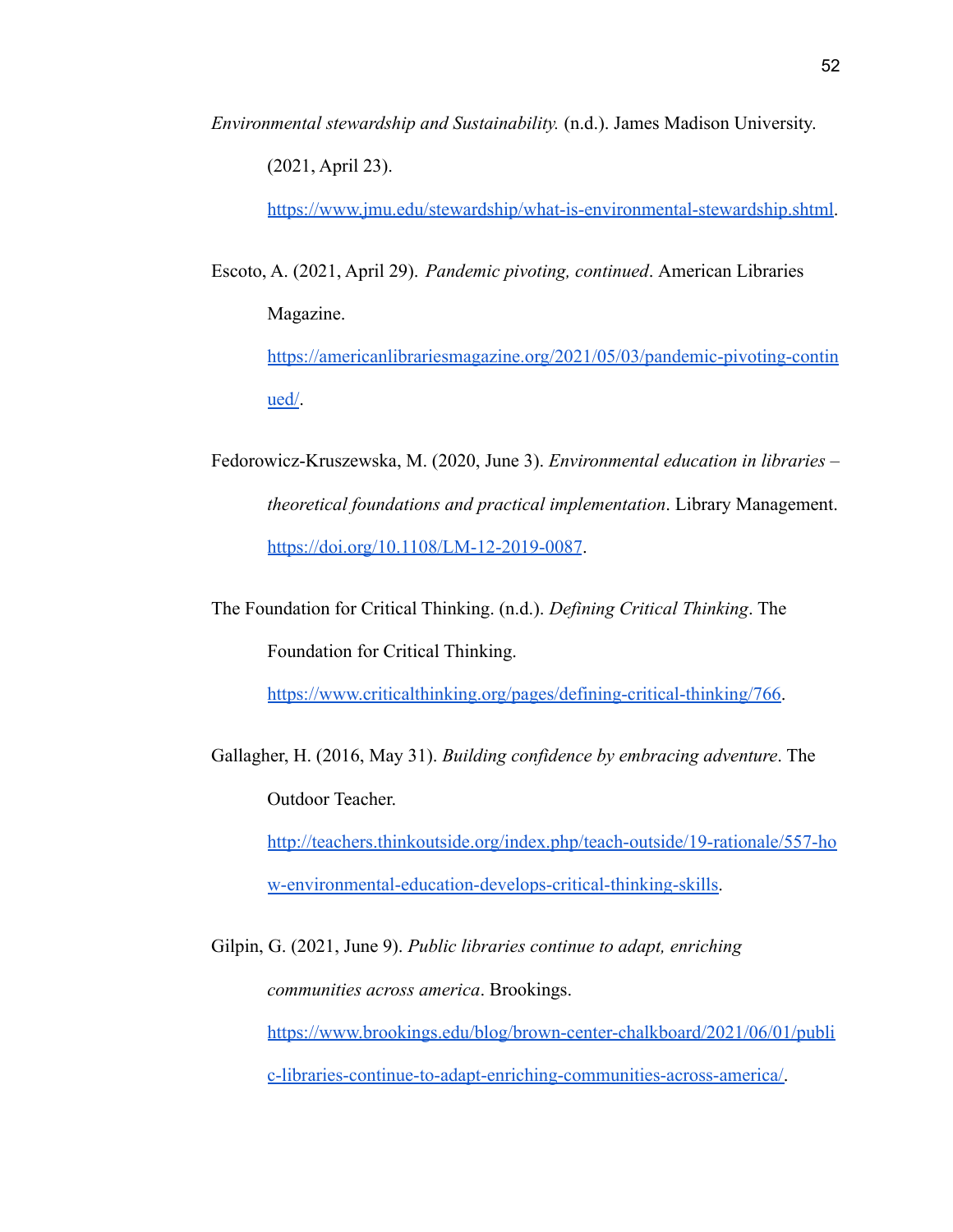Gould, R. K., Krymkowski, D. H., & Ardoin, N. M. (2018, November 12). *The importance of culture in Predicting environmental behavior in middle school students on hawai'i island*. PloS one.

[https://www.ncbi.nlm.nih.gov/pmc/articles/PMC6231625/.](https://www.ncbi.nlm.nih.gov/pmc/articles/PMC6231625/)

GreenHeart Education. (n.d.). *Health and physical education for the Earth*. Transformative Education for Sustainability and Greening. [https://www.greenhearted.org/health-and-physical-education.html.](https://www.greenhearted.org/health-and-physical-education.html)

- Harmon, M., Barrett, M., (2021, July 27). *Outdoor Education in pandemic times & beyond*. <https://www.kacee.org/post/outdoor-education-pandemic-times>.
- Hartig, T., Mitchell, R.., Vries, S., Frumpkin, H. (2014). *Nature and health*. Annual Reviews.

[https://www.annualreviews.org/doi/abs/10.1146/annurev-publhealth-032013](https://www.annualreviews.org/doi/abs/10.1146/annurev-publhealth-032013-182443) [-182443.](https://www.annualreviews.org/doi/abs/10.1146/annurev-publhealth-032013-182443)

Hopkins, A., & Maack , S. C. (2016). *Creating Sustainable Libraries and programs* . Ala.org. [https://www.ala.org/llama/sites/ala.org.llama/files/content/11-30-16%20slid](https://www.ala.org/llama/sites/ala.org.llama/files/content/11-30-16%20slides-maack-hopkins.pdf)

[es-maack-hopkins.pdf](https://www.ala.org/llama/sites/ala.org.llama/files/content/11-30-16%20slides-maack-hopkins.pdf).

Horowitz, L. S. (2013). *Environmental education only works when people feel secure* [https://scholars.org/sites/scholars/files/ssn\\_key\\_findings\\_horowitz\\_on\\_emp](https://scholars.org/sites/scholars/files/ssn_key_findings_horowitz_on_empathy_and_environmental_education_1.pdf)

athy and environmental education 1.pdf.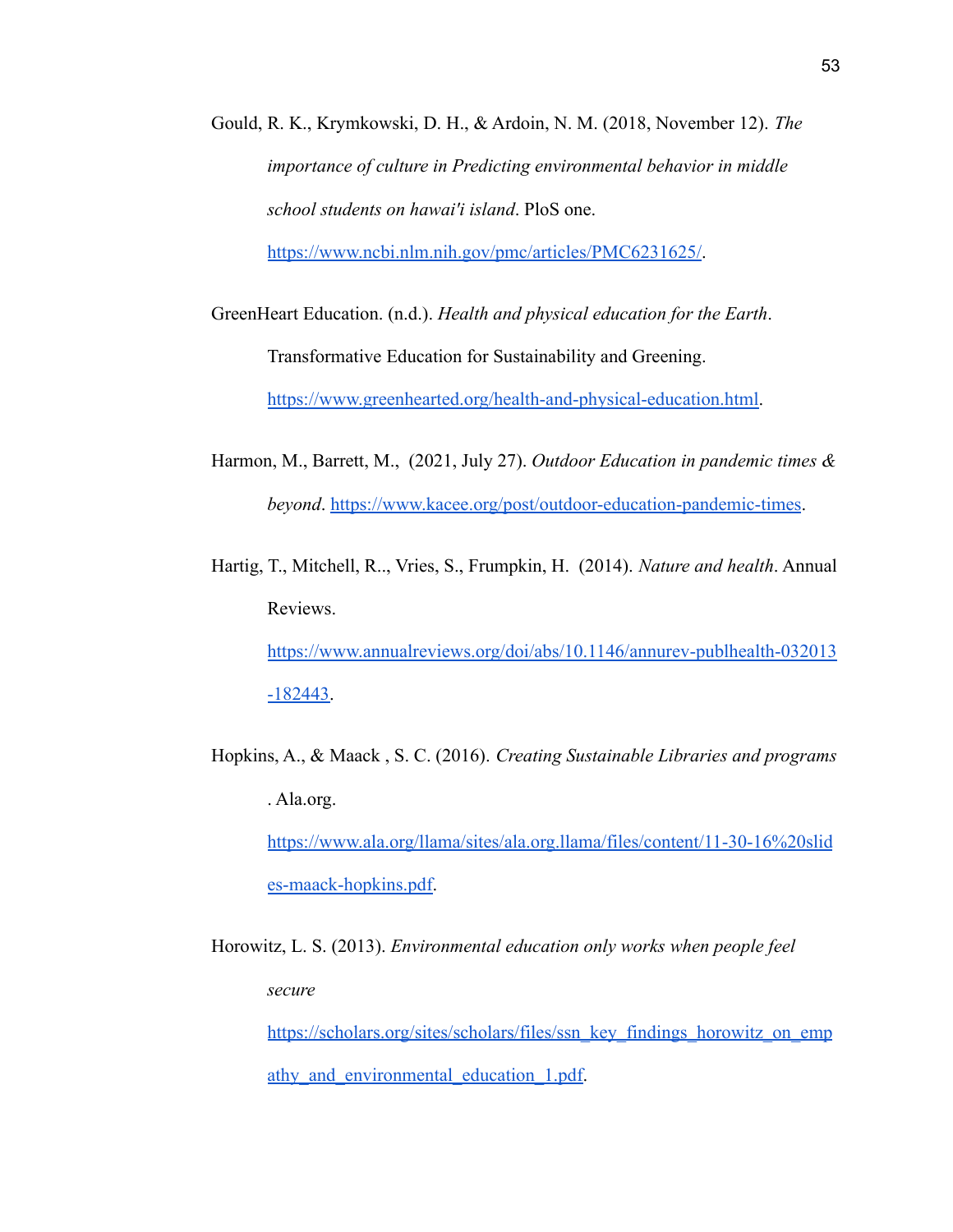Howard, J. (n.d.). *The complicated role of the Modern Public Library*. The National Endowment for the Humanities.

<https://www.neh.gov/article/complicated-role-modern-public-library>.

- Institute of Museum and Library Services. (n.d.). *Libraries are a refuge in times of crisis*.[https://www.imls.gov/blog/2020/03/libraries-are-refuge-times-crisis.](https://www.imls.gov/blog/2020/03/libraries-are-refuge-times-crisis)
- Isimon. (2020, November). *Ultra-creative ways libraries have adapted to covid*. I Love Libraries.

[http://www.ilovelibraries.org/article/ultra-creative-ways-libraries-have-adapt](http://www.ilovelibraries.org/article/ultra-creative-ways-libraries-have-adapted-covid) [ed-covid.](http://www.ilovelibraries.org/article/ultra-creative-ways-libraries-have-adapted-covid)

Isimon. (2021). *People share how their libraries have adapted to COVID*. I Love Libraries.

[http://www.ilovelibraries.org/article/people-share-how-their-libraries-have-a](http://www.ilovelibraries.org/article/people-share-how-their-libraries-have-adapted-covid) [dapted-covid](http://www.ilovelibraries.org/article/people-share-how-their-libraries-have-adapted-covid).

Jenkins, E. W. (2003, October 1). *Environmental education and the Public Understanding of Science*. The Ecological Society of America. [https://doi.org/10.1890/1540-9295\(2003\)001\[0437:EEATPU\]2.0.CO;2](https://doi.org/10.1890/1540-9295(2003)001[0437:EEATPU]2.0.CO;2)

Kazakh, A. F. (n.d.). *Sustainability*. United Nations.

<https://www.un.org/en/academic-impact/sustainability>.

Kesebir, P. P. (2017). *How modern life became disconnected from nature*. Greater Good[.https://greatergood.berkeley.edu/article/item/how\\_modern\\_life\\_becam](https://greatergood.berkeley.edu/article/item/how_modern_life_became_disconnected_from_nature) [e\\_disconnected\\_from\\_nature](https://greatergood.berkeley.edu/article/item/how_modern_life_became_disconnected_from_nature).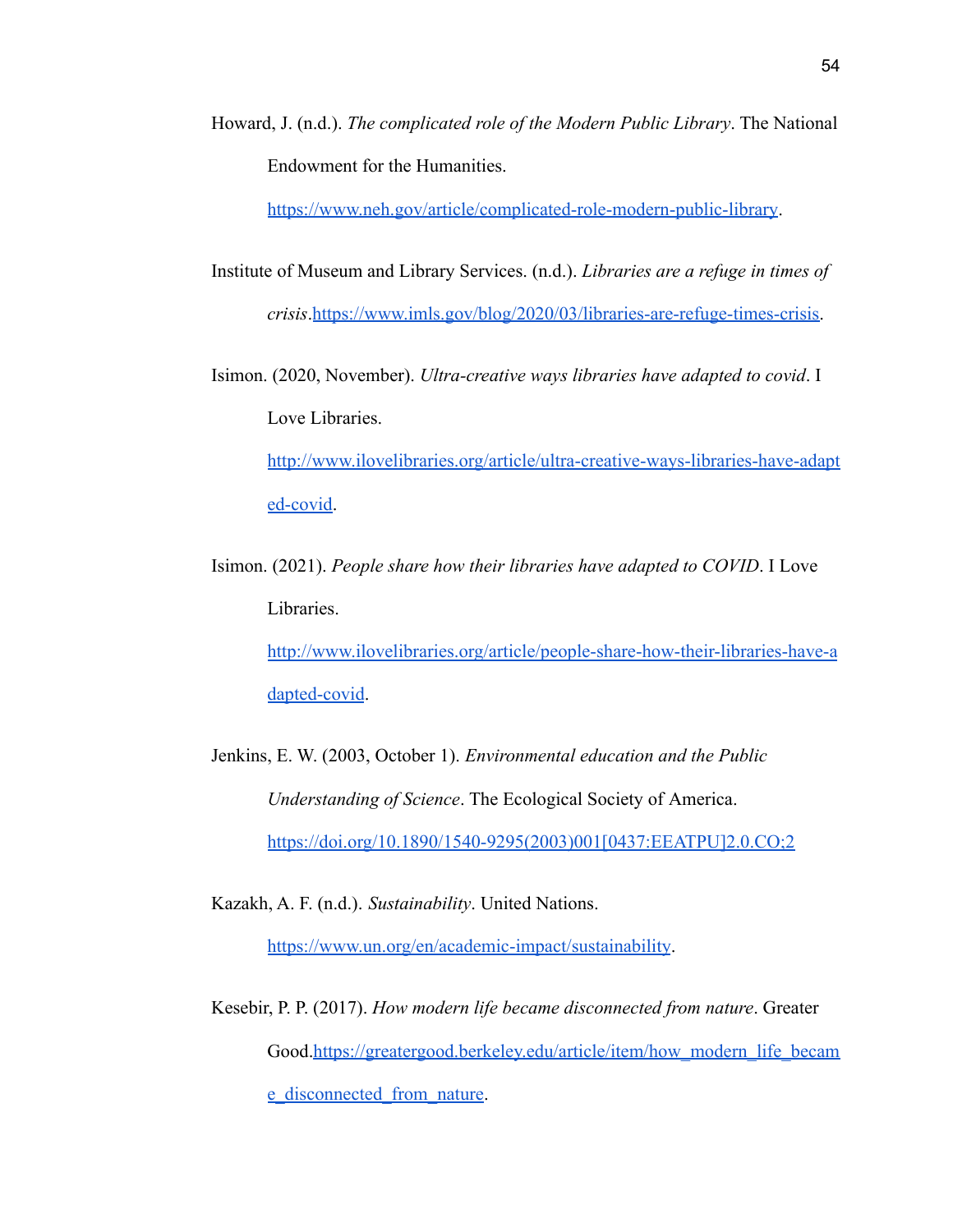- Kiewra, C., & Veselack, E. (2016). *Playing with nature: Supporting Preschoolers' Creativity in Natural Outdoor Classrooms*. NAEE. https://naturalstart.org/sites/default/files/journal/10. final kiewra veselack. [pdf?mod=article\\_inline](https://naturalstart.org/sites/default/files/journal/10._final_kiewra_veselack.pdf?mod=article_inline).
- Knowles , M. S. (1980). *The Modern Practice of Adult Education: Andragogy versus Pedagogy. Rev & Updated*. https://www.umsl.edu/~henschkej/articles/a\_The\_%20Modern\_Practice\_of [Adult\\_Education.pdf.](https://www.umsl.edu/~henschkej/articles/a_The_%20Modern_Practice_of_Adult_Education.pdf)
- Kohler, F., & Brondizio, E. S. (2016, December 5). *Considering the needs of indigenous and local populations in conservation programs*. Society for Conservation Biology.

<https://onlinelibrary.wiley.com/doi/full/10.1111/cobi.12843>.

- Krolak, L. (2005). *The Role of Libraries in the Creation of Literate Environments* . [https://www.ifla.org/wp-content/uploads/2019/05/assets/literacy-and-readin](https://www.ifla.org/wp-content/uploads/2019/05/assets/literacy-and-reading/publications/role-of-libraries-in-creation-of-literate-environments.pdf) [g/publications/role-of-libraries-in-creation-of-literate-environments.pdf.](https://www.ifla.org/wp-content/uploads/2019/05/assets/literacy-and-reading/publications/role-of-libraries-in-creation-of-literate-environments.pdf)
- Larson, L. (n.d.). *Environmental Education & Stewardship*. The Larson Lab. <https://faculty.cnr.ncsu.edu/lincolnlarson/research-themes/education/>.
- Lenstra, N. (2020). *Parks and recreation and libraries working together during the COVID-19 pandemic: Open space: National recreation and park association*. Parks and Recreation and Libraries Working Together During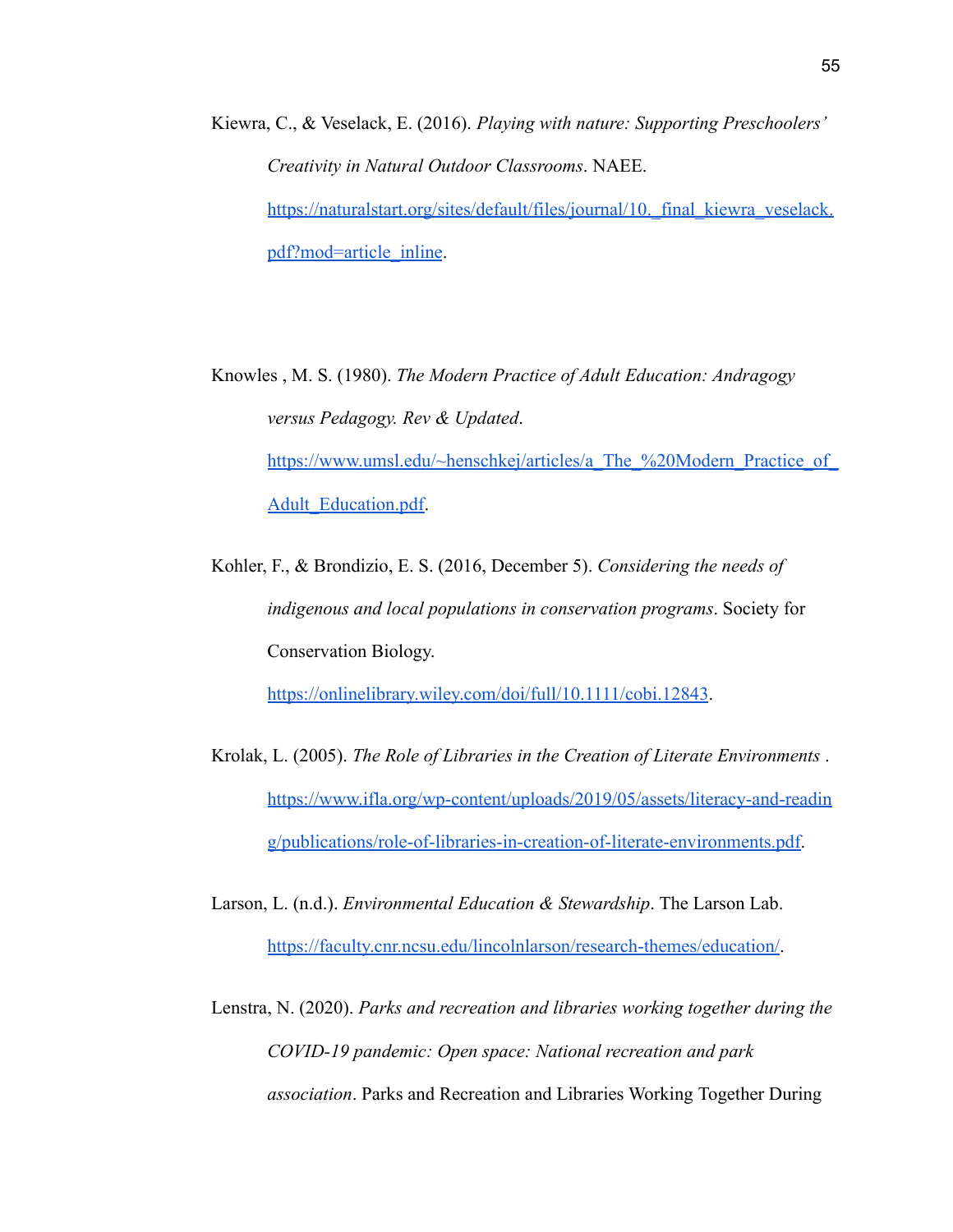the COVID-19 Pandemic | Open Space | National Recreation and Park Association.

[https://www.nrpa.org/blog/parks-and-recreation-and-libraries-working-toget](https://www.nrpa.org/blog/parks-and-recreation-and-libraries-working-together-during-the-covid-19-pandemic/) [her-during-the-covid-19-pandemic/](https://www.nrpa.org/blog/parks-and-recreation-and-libraries-working-together-during-the-covid-19-pandemic/).

Lithoxoidou, L. S., Georgopoulos , A. D., Dimitriou, A. T., & Xenitidou, S. C. (2017). *"trees have a soul too!" Developing Empathy and Environmental Values in Early Childhood*. NAEE.

[https://files.eric.ed.gov/fulltext/EJ1158501.pdf.](https://files.eric.ed.gov/fulltext/EJ1158501.pdf)

- Liu, L. (2019). *Culturally and Ecologically Sustaining Pedagogies: Cultivating Glocally Generous Classrooms and Societies.* The American Behavioral Scientist. <https://doi.org/10.1177/0002764219850865>
- Louv , R. (2019, January 7). *Welcome to the Natural Library: The essential role of libraries in creating nature-rich communities*. Children and Nature Network.

[https://www.childrenandnature.org/resources/welcome-to-the-natural-library](https://www.childrenandnature.org/resources/welcome-to-the-natural-library-the-essential-role-of-libraries-in-creating-nature-rich-communities/) [-the-essential-role-of-libraries-in-creating-nature-rich-communities/.](https://www.childrenandnature.org/resources/welcome-to-the-natural-library-the-essential-role-of-libraries-in-creating-nature-rich-communities/)

Lumber, R., Richardson, M., & Sheffield, D. (2017, May 9). *Beyond knowing nature: Contact, emotion, compassion, meaning, and beauty are pathways to nature connection*. PloS one.

[https://www.ncbi.nlm.nih.gov/pmc/articles/PMC5423657/.](https://www.ncbi.nlm.nih.gov/pmc/articles/PMC5423657/)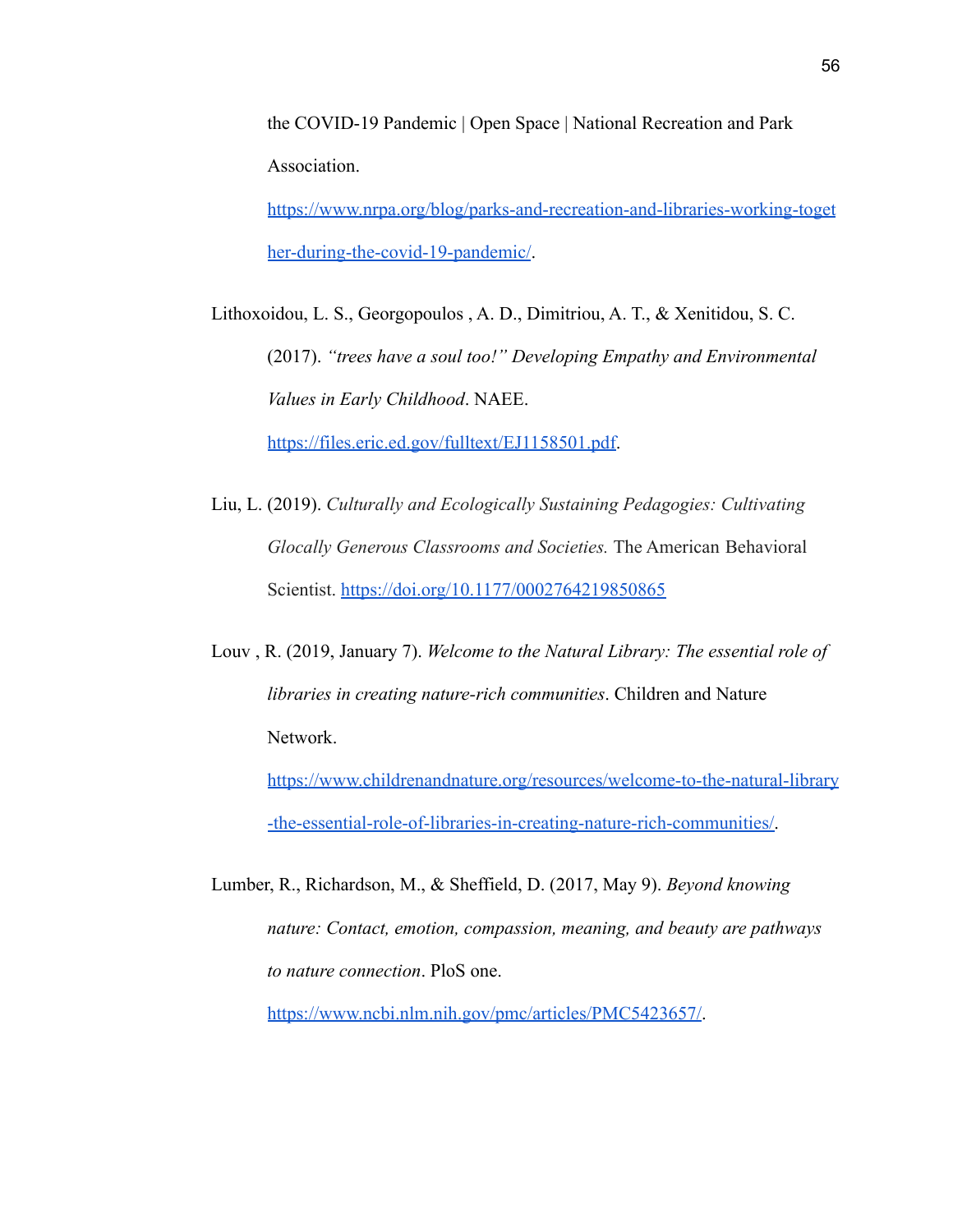Malecha, E. (2020). *The Role of Environmental Education in Steam Education* (thesis).

[https://digitalcommons.hamline.edu/cgi/viewcontent.cgi?article=1463&cont](https://digitalcommons.hamline.edu/cgi/viewcontent.cgi?article=1463&context=hse_cp) [ext=hse\\_cp](https://digitalcommons.hamline.edu/cgi/viewcontent.cgi?article=1463&context=hse_cp)

Mason, M. (n.d.). *What Is Sustainability and Why Is It Important?* EnvironmentalScience.org. Retrieved October 4, 2021, from <https://www.environmentalscience.org/sustainability>.

Marouli, , C. (2002). *Multicultural environmental education ... - files.eric.ed.gov*. <https://files.eric.ed.gov/fulltext/EJ654589.pdf>.

Merriam-Webster. (n.d.). *Library*. Merriam-Webster. from [https://www.merriam-webster.com/dictionary/library.](https://www.merriam-webster.com/dictionary/library)

Miller, M. (2020, December 6). *Exposure to nature, more empathy and less violence*. Six Seconds.

[https://www.6seconds.org/2019/12/14/increasing-exposure-to-nature-linked](https://www.6seconds.org/2019/12/14/increasing-exposure-to-nature-linked-to-empathic-behavior-less-violence/)[to-empathic-behavior-less-violence/.](https://www.6seconds.org/2019/12/14/increasing-exposure-to-nature-linked-to-empathic-behavior-less-violence/)

Minnesota Department of Natural Resources. (n.d.). *Health & physical education using the environment - teaching activities*.

[https://www.dnr.state.mn.us/education/teachers/activities/health.html.](https://www.dnr.state.mn.us/education/teachers/activities/health.html)

Mountain and Sea Adventures. (2016). *How To Impart A Passion For Environmental Stewardship In Your Students*.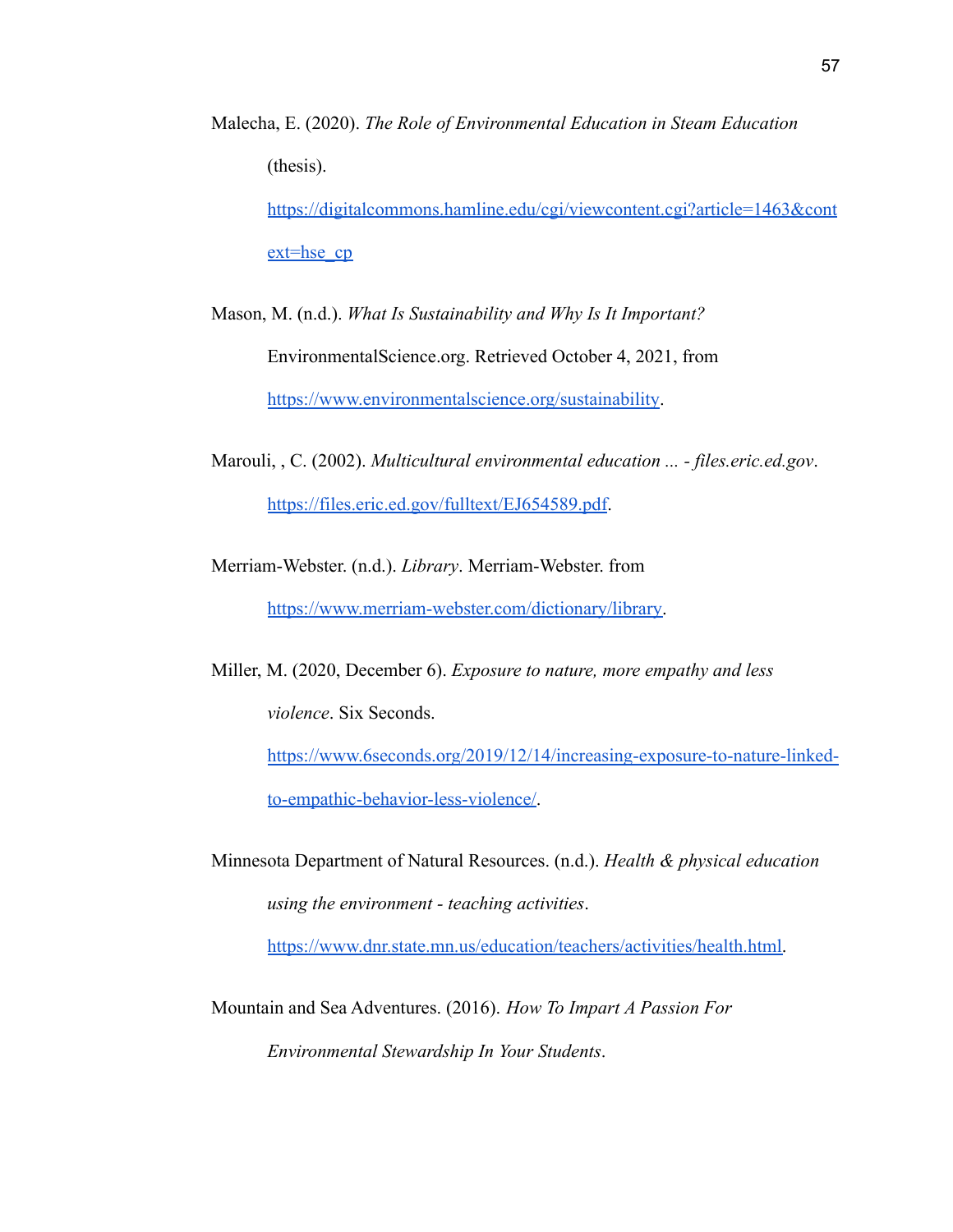[https://mountainandsea.org/how-to-impart-a-passion-for-environmental-ste](https://mountainandsea.org/how-to-impart-a-passion-for-environmental-stewardship-in-your-students/) [wardship-in-your-students/](https://mountainandsea.org/how-to-impart-a-passion-for-environmental-stewardship-in-your-students/).

- NAAEE. (n.d.). *Developing a Framework for Assessing Environmental Literacy* . [https://cdn.naaee.org/sites/default/files/accreditation\\_manual\\_8.1.19.pdf](https://cdn.naaee.org/sites/default/files/accreditation_manual_8.1.19.pdf).
- Nagy, J. (n.d.). *Section 1. Strategies for Community Change and improvement: An overview*. Chapter 5. Choosing Strategies to Promote Community Health and Development | Section 1. Strategies for Community Change and Improvement:

[https://ctb.ku.edu/en/table-of-contents/assessment/promotion-strategies/over](https://ctb.ku.edu/en/table-of-contents/assessment/promotion-strategies/overview/main) [view/main](https://ctb.ku.edu/en/table-of-contents/assessment/promotion-strategies/overview/main)

- National Environmental Education Foundation. (n.d.). *Benefits of Environmental Education*. <https://www.neefusa.org/education/benefits>.
- North American Association for Environmental Education. (n.d.). *About ee and why it matters*. NAAEE.

<https://naaee.org/about-us/about-ee-and-why-it-matters>.

Nonko, E. (2020). *This Library Doubles as an Environmental Education Center*. Next City

[https://nextcity.org/daily/entry/this-library-doubles-as-an-environmental-edu](https://nextcity.org/daily/entry/this-library-doubles-as-an-environmental-education-center) [cation-center](https://nextcity.org/daily/entry/this-library-doubles-as-an-environmental-education-center).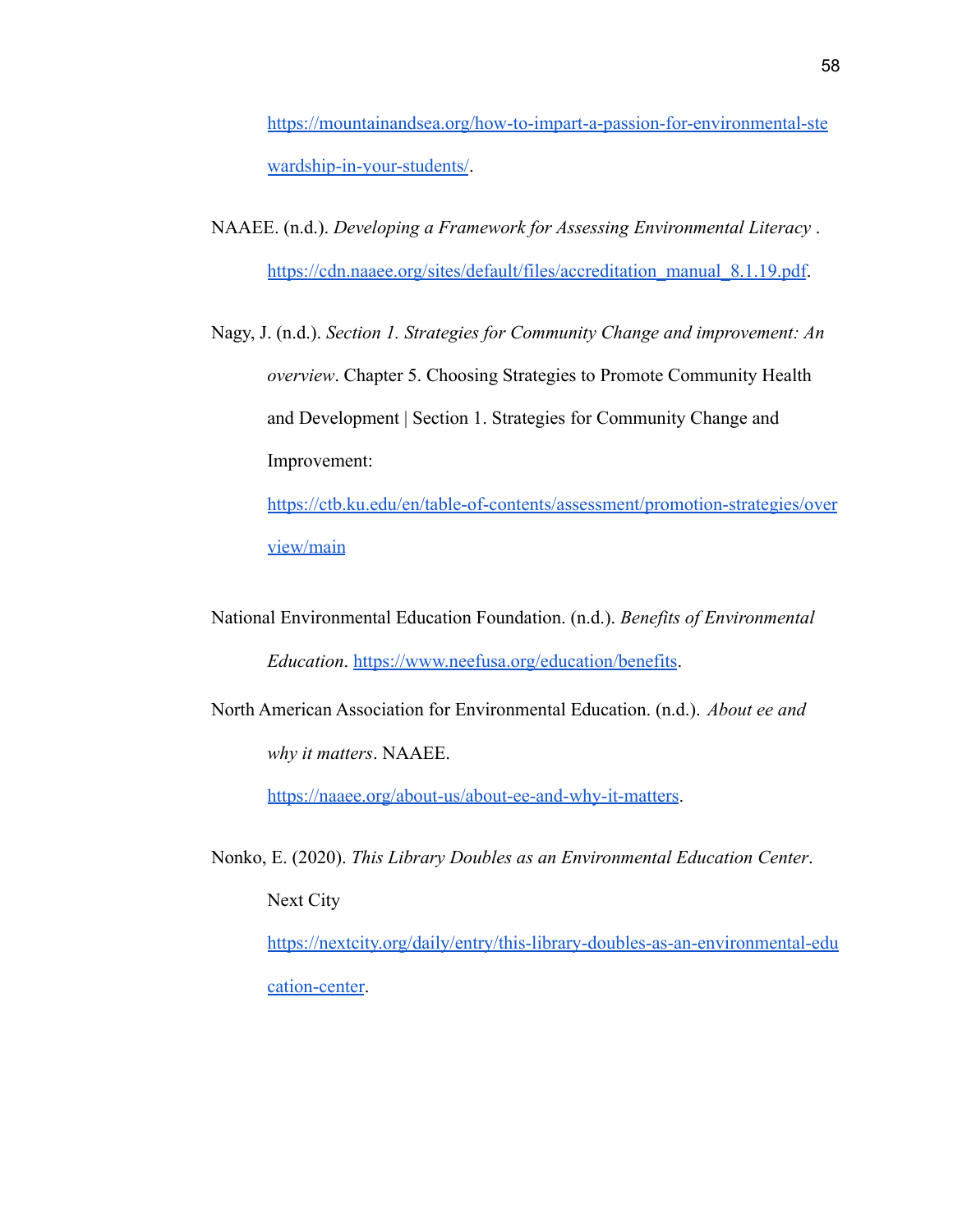*Oregon environmental literacy program*. What Is Environmental Literacy? | Oregon Environmental Literacy Program. (n.d.).

[https://oelp.oregonstate.edu/oelp-plan/what-environmental-literacy.](https://oelp.oregonstate.edu/oelp-plan/what-environmental-literacy)

Oregon Public Health Institute. (2017). *Guideline for incorporating health into outdoor education*.

[http://willamettepartnership.org/wp-content/uploads/2017/01/Health-outdoo](http://willamettepartnership.org/wp-content/uploads/2017/01/Health-outdoor-ed-guideline-012717_Final_TM.pdf) [r-ed-guideline-012717\\_Final\\_TM.pdf](http://willamettepartnership.org/wp-content/uploads/2017/01/Health-outdoor-ed-guideline-012717_Final_TM.pdf).

- Paris, D., & Alim, H. S., (2017). *Culturally Sustaining Pedagogies Teaching and Learning for Justice in a Changing World.* New York Teachers College Press.
- Pasanen, T. P., Tyrväinen, L., & Korpela, K. M. (2014, July 9). *The relationship between perceived health and physical activity indoors, outdoors in built environments, and outdoors in nature*. International Association of Applied Psychology.

[https://iaap-journals.onlinelibrary.wiley.com/doi/full/10.1111/aphw.12031.](https://iaap-journals.onlinelibrary.wiley.com/doi/full/10.1111/aphw.12031)

Rahmawati, Y. (2019). *Developing Critical Thinking Skills Through STEAM* . iop.org. Retrieved September 30, 2021, from [https://iopscience.iop.org/.](https://iopscience.iop.org/)

Randolph County Library . (2021). *Welcome Back!* RandolphLibrary.org. <https://www.randolphlibrary.org/news/newsl321.pdf>.

Russ, A., & Kresny , M. (2017). *Urban environmental education review on JSTOR*. JSTOR . <https://www.jstor.org/stable/10.7591/j.ctt1qv5qhq>.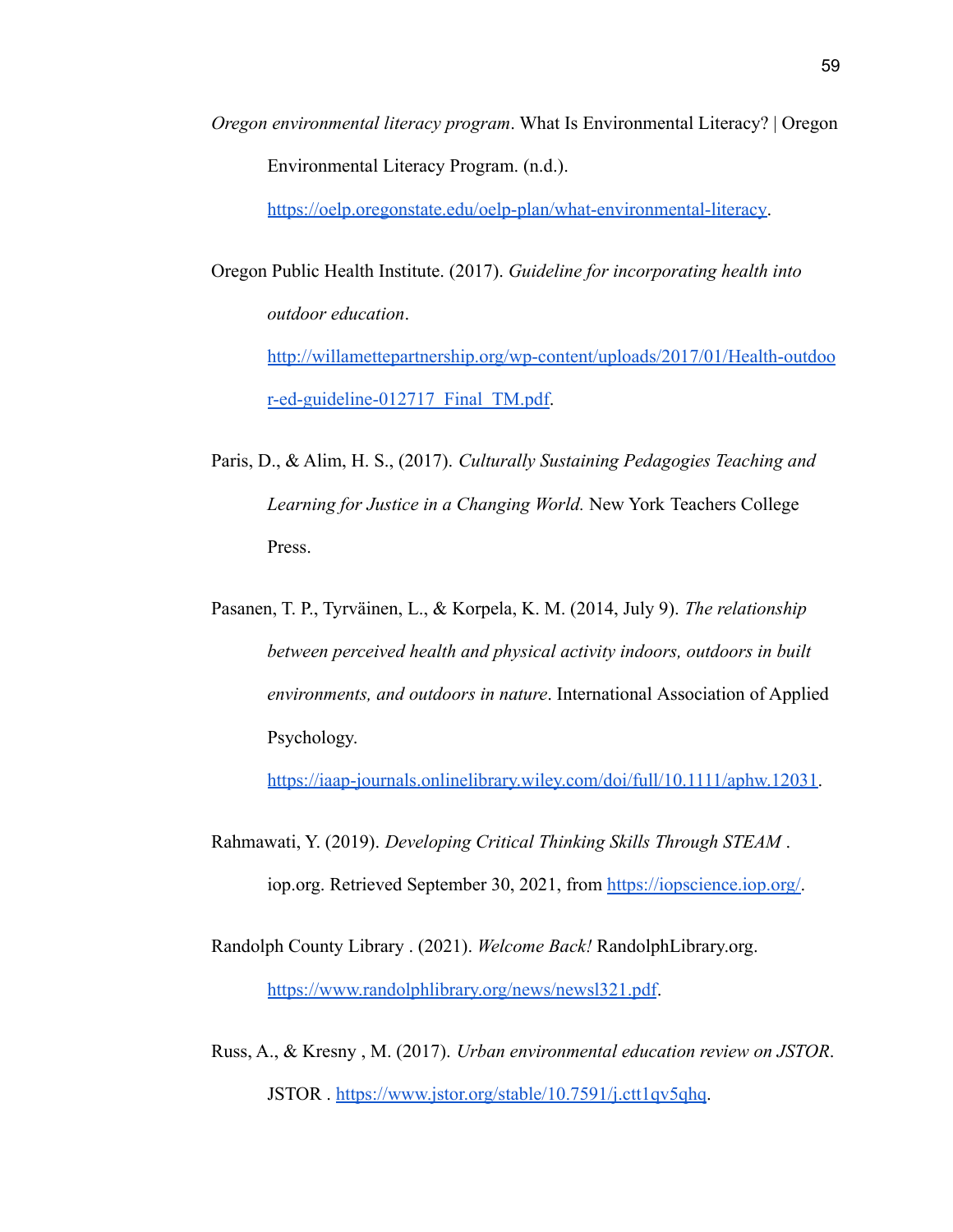- Scherrer, K. (2020). *Building a more empathetic library culture*. Building a More Empathetic Library Culture " Public Libraries Online. [http://publiclibrariesonline.org/2020/03/building-a-more-empathetic-library](http://publiclibrariesonline.org/2020/03/building-a-more-empathetic-library-culture/)[culture/](http://publiclibrariesonline.org/2020/03/building-a-more-empathetic-library-culture/)
- Schneider, L. (2020, January 31). *Empathy is the highest level of critical thinking*. National Council of Teachers English.

<https://ncte.org/blog/2020/01/empathy-highest-level-critical-thinking/>.

- Schull, D. (2008). *Parks and libraries in partnership*. Project for Public Spaces . Retrieved October 11, 2021, from <https://www.pps.org/article/schull>.
- Shtivelband, A., Jakubowski, R., & Wallander-Roberts, , A. (2016). *Implementing effective stem ... - ncil.spacescience.org*.

[http://ncil.spacescience.org/images/papers/Research-White-Paper-121216.p](http://ncil.spacescience.org/images/papers/Research-White-Paper-121216.pdf) [df.](http://ncil.spacescience.org/images/papers/Research-White-Paper-121216.pdf)

Sivaraman, A. (2020). *Five things you need to know about social sustainability and inclusion*. The World Bank.

[https://www.worldbank.org/en/news/feature/2020/09/02/five-things-about-s](https://www.worldbank.org/en/news/feature/2020/09/02/five-things-about-social-sustainability-and-inclusion) [ocial-sustainability-and-inclusion](https://www.worldbank.org/en/news/feature/2020/09/02/five-things-about-social-sustainability-and-inclusion).

STEAM Resources Task Force. (2016). *Steam\* programming toolkit - ala.org*. [https://www.ala.org/yalsa/sites/ala.org.yalsa/files/content/2016%20STEAM](https://www.ala.org/yalsa/sites/ala.org.yalsa/files/content/2016%20STEAM%20TOOLKIT.pdf) [%20TOOLKIT.pdf.](https://www.ala.org/yalsa/sites/ala.org.yalsa/files/content/2016%20STEAM%20TOOLKIT.pdf)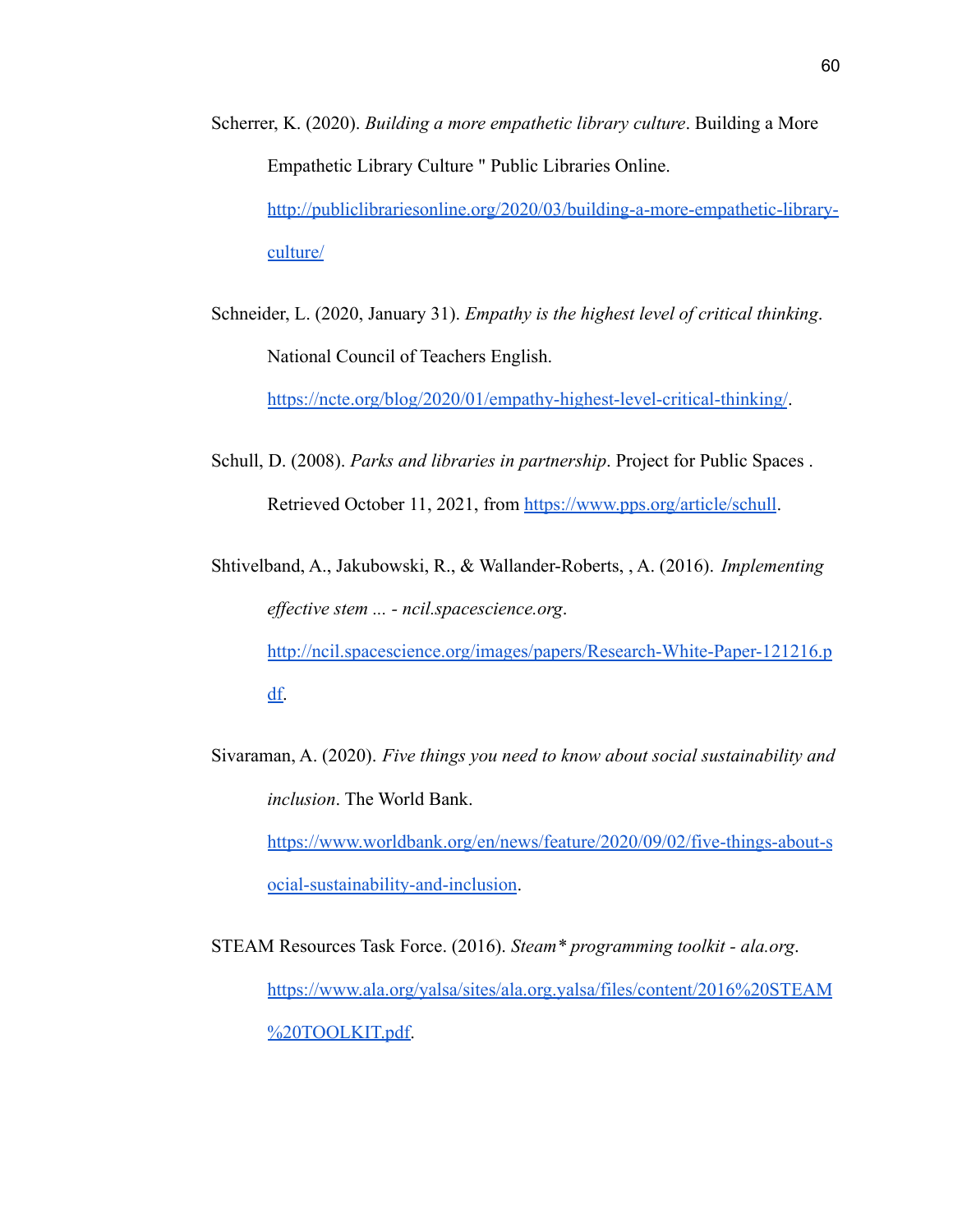- Sauvé, L. (1996). *Environmental education and sustainable development ... eric*. Canadian Journal of Environmental Education, 1. <https://files.eric.ed.gov/fulltext/EJ540073.pdf>.
- Taneja, N., & Gupta, K. (2015). *Environmental Ethics and Education- A Necessity to Inculcate Environment Oriented Cognizance*. International Advanced Research Journal in Science, Engineering and Technology (IARJSET). [https://iarjset.com/upload/2015/si/ncree-15/IARJSET%2086%20P153.pdf.](https://iarjset.com/upload/2015/si/ncree-15/IARJSET%2086%20P153.pdf)
- The Hunt Institute. (2021). *Impact of COVID-19 on Public Libraries*. The Hunt Institute. [https://hunt-institute.org/resources/2021/04/impact-of-covid-19-on-public-li](https://hunt-institute.org/resources/2021/04/impact-of-covid-19-on-public-libraries/) [braries/.](https://hunt-institute.org/resources/2021/04/impact-of-covid-19-on-public-libraries/)
- Thomas, L. I. (2013, July). *How and why environmental issues are neglected*. Yale Environment Review.

[https://environment-review.yale.edu/how-and-why-environmental-issues-are](https://environment-review.yale.edu/how-and-why-environmental-issues-are-neglected-0) [-neglected-0.](https://environment-review.yale.edu/how-and-why-environmental-issues-are-neglected-0)

Tuperanga , T. W. O., & Pasifika, F. (n.d.). *Culturally sustaining, critical learning*. Kia Aroha College.

[http://www.kiaaroha.school.nz/culturally-responsive-critical-learning.](http://www.kiaaroha.school.nz/culturally-responsive-critical-learning)

Vasko , Z. (2006). *Enlivening our Sense of the World: Environmental Connectedness through Artistic Engagement* .

SFU.CA[.http://summit.sfu.ca/item/15706](http://summit.sfu.ca/item/15706)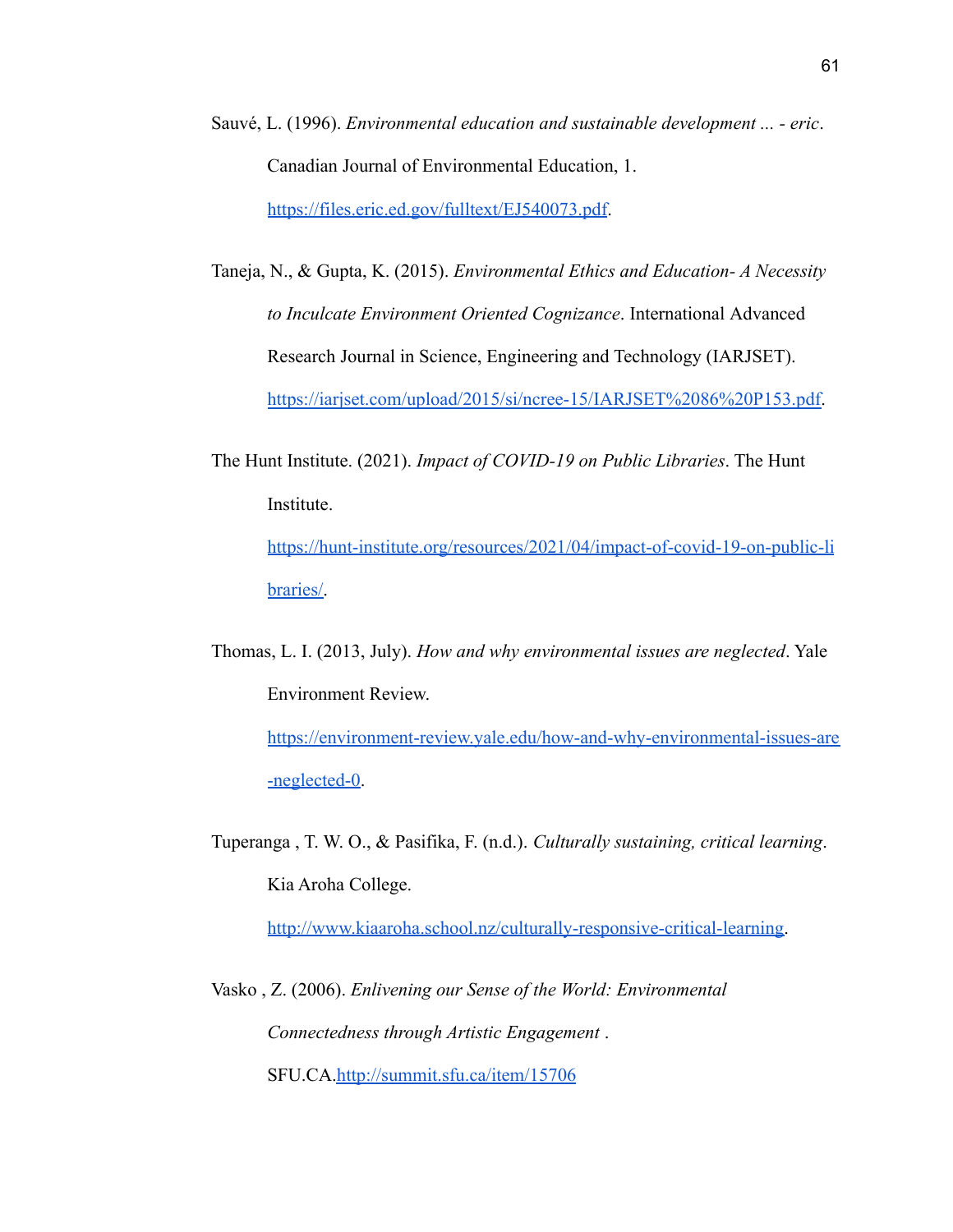Vercelletto, C. (2021). *The outside chance: Innovative outdoor programming*. Library Journal. [https://www.libraryjournal.com/?detailStory=The-Outside-Chance-Innovati](https://www.libraryjournal.com/?detailStory=The-Outside-Chance-Innovative-Outdoor-Programming)

[ve-Outdoor-Programming.](https://www.libraryjournal.com/?detailStory=The-Outside-Chance-Innovative-Outdoor-Programming)

Webjunction. (2019, August 8). *Prioritizing accessibility and disability inclusion at your library*.

[https://www.webjunction.org/news/webjunction/prioritizing-accessibility.ht](https://www.webjunction.org/news/webjunction/prioritizing-accessibility.html) [ml](https://www.webjunction.org/news/webjunction/prioritizing-accessibility.html)

Wildlife Education. (2017, May 3). *Developing empathy*.

[https://wildlifeedresources.com/theory-practice/developing-empathy/.](https://wildlifeedresources.com/theory-practice/developing-empathy/)

Wilkinson, T. (2019, August 13). *Nature helps kids have compassion for the world in a time of rising social anxiety and mass violence, empathy seems in short supply. exposure to wild places can receive Itby Todd Wilkinson*. Mountain Journal.

[https://mountainjournal.org/in-a-time-of-violence-nature-helps-empthy-gro](https://mountainjournal.org/in-a-time-of-violence-nature-helps-empthy-grow-in-kid) [w-in-kid](https://mountainjournal.org/in-a-time-of-violence-nature-helps-empthy-grow-in-kid)

Wojciehowski , M., & Ernst, J. (2018). *Creative by Nature: Investigating the Impact of Nature Preschools on Young Children's Creative Thinking*. NAEE. [https://files.eric.ed.gov/fulltext/EJ1193490.pdf.](https://files.eric.ed.gov/fulltext/EJ1193490.pdf)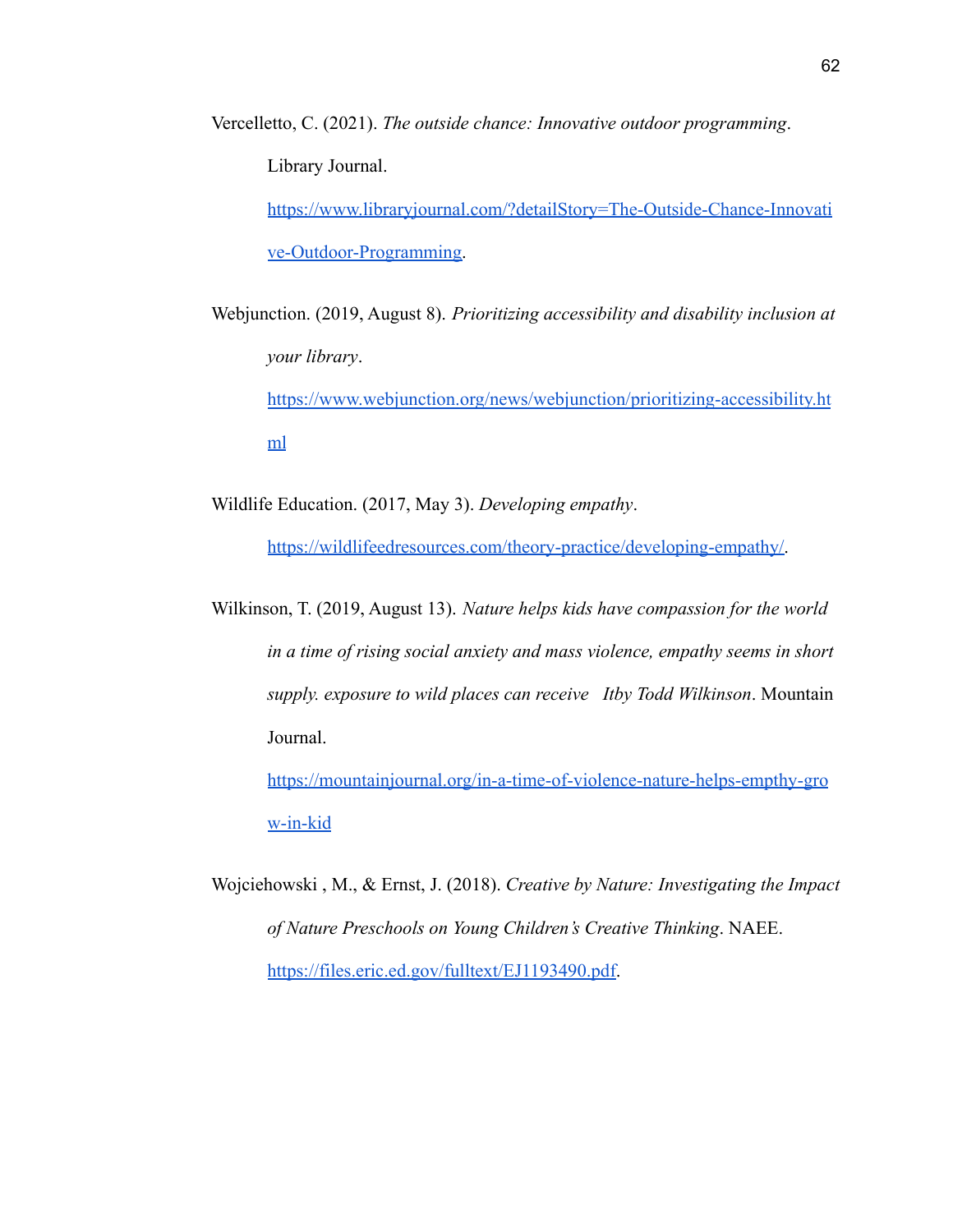Woolf, S. H., & Aron, L. (2013, January 1). *Physical and social environmental factors*. U.S. Health in International Perspective: Shorter Lives, Poorer Health. [https://www.ncbi.nlm.nih.gov/books/NBK154491/.](https://www.ncbi.nlm.nih.gov/books/NBK154491/)

York County Libraries. (2017, November 21). *STEAM at YCL*.

<https://www.yorklibraries.org/library-services-programs/steam/>.

- York, R. A. (2014). *Reconnecting with nature: Transformative ENVIRONMENTAL EDUCATION THROUGH THE ARTS*. Academia.edu. [https://www.academia.edu/7797894/Re-Connecting\\_With\\_Nature\\_Transfor](https://www.academia.edu/7797894/Re-Connecting_With_Nature_Transformative_Environmental_Education_Through_the_Arts) mative Environmental Education Through the Arts.
- Zak, P. J. (2013). *How stories change the brain*. Greater Good. Retrieved [https://greatergood.berkeley.edu/article/item/how\\_stories\\_change\\_brain.](https://greatergood.berkeley.edu/article/item/how_stories_change_brain)

Zalusky, S. (2021). *State of America's Libraries - American Library Association*. ALA.org[.https://www.ala.org/news/sites/ala.org.news/files/content/State-of-](https://www.ala.org/news/sites/ala.org.news/files/content/State-of-Americas-Libraries-Report-2021-4-21.pdf)[Americas-Libraries-Report-2021-4-21.pdf.](https://www.ala.org/news/sites/ala.org.news/files/content/State-of-Americas-Libraries-Report-2021-4-21.pdf)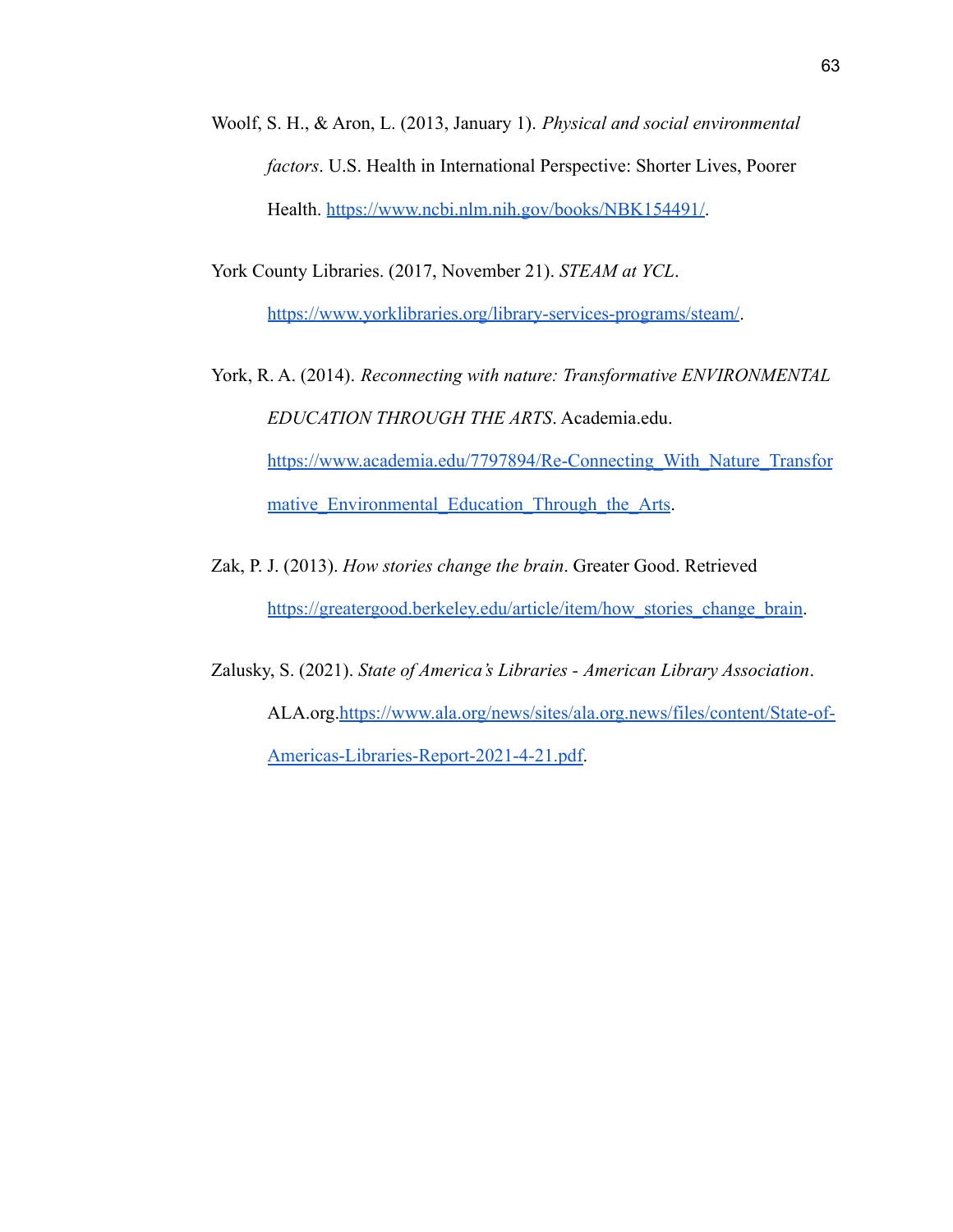# **Appendix**

# *Poll #1:*

- How often do you spend time outdoors?
	- 1-2 hours a week
	- 3-4 hours a week
	- More than 5 hours a week
- Do you tend to feel happier when you spend more time outside?
	- Yes
	- No
- Do you feel happier if you can see out a window?
	- Yes
	- No
- Would you spend more time outside if you could?
	- Yes
	- No

# *Poll #2*

● Will you find ways to incorporate environmental based curriculum into current

programming?

- Yes
- No
- Do you plan on holding outdoor programming?
	- Yes
	- No